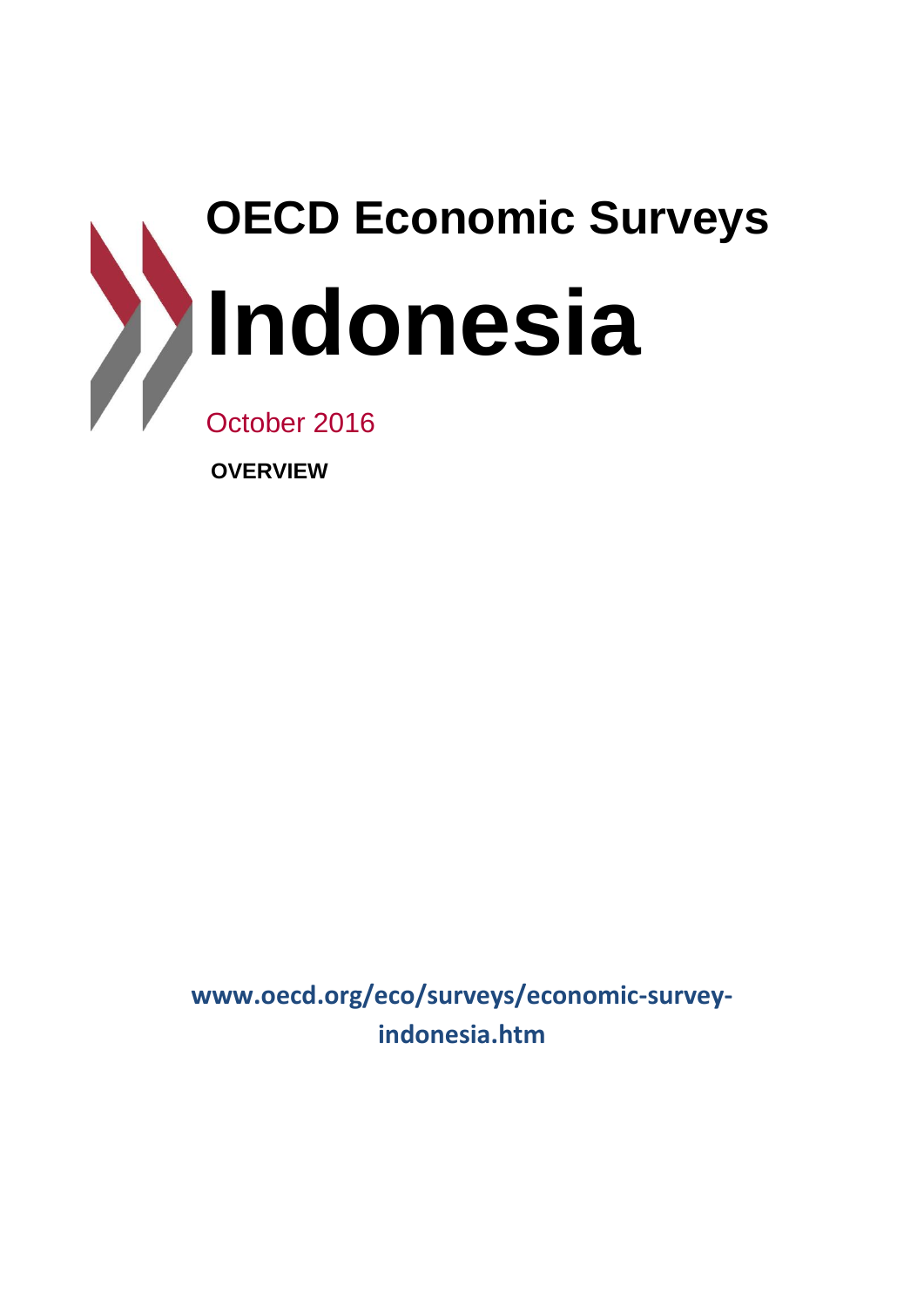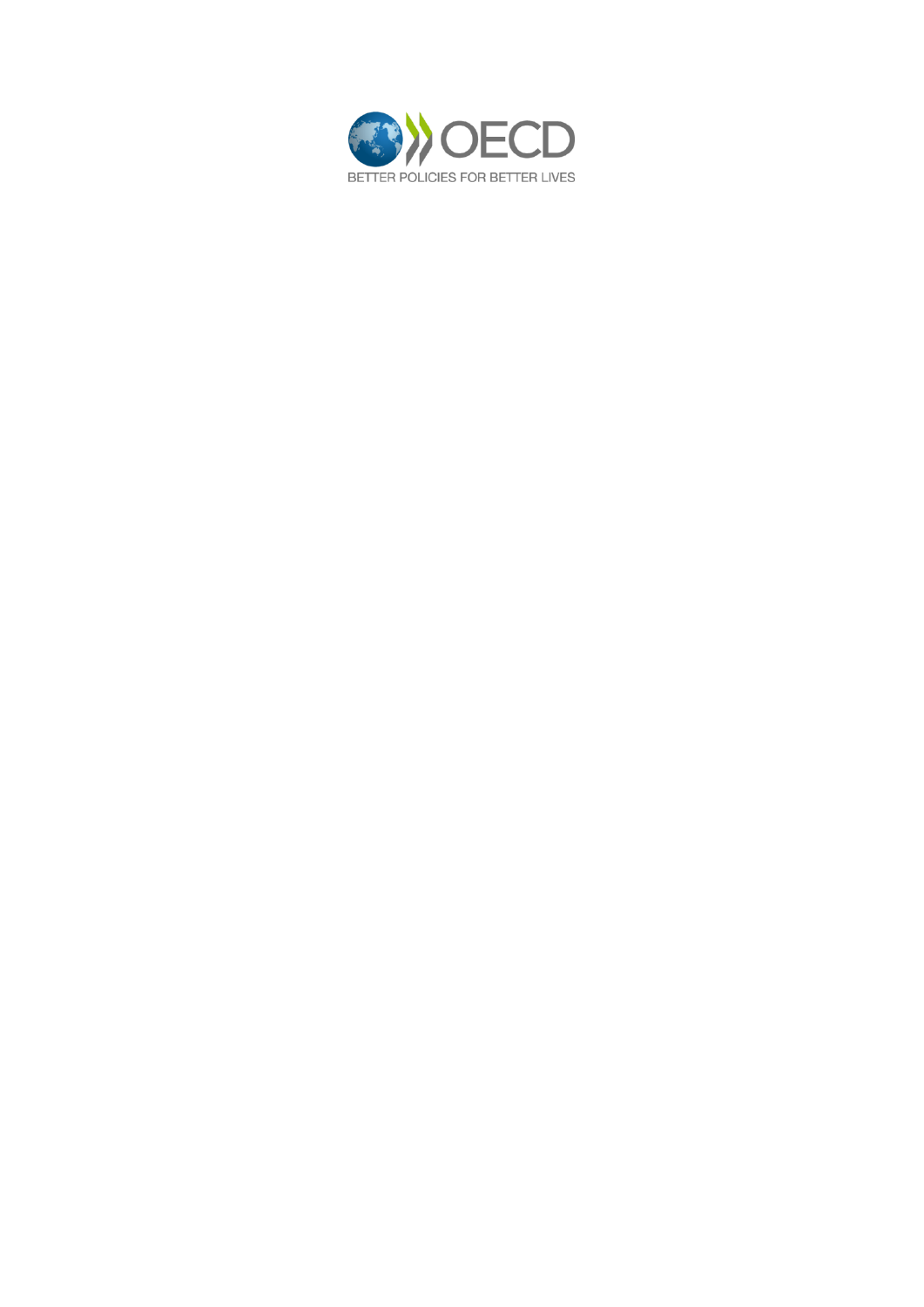This Overview is extracted from the 2016 Economic Survey of Indonesia. The Survey is published on the responsibility of the Economic and Development Review Committee (EDRC) of the OECD, which is charged with the examination of the economic situation of member countries.

This document and any map included herein are without prejudice to the status of or sovereignty over any territory, to the delimitation of international frontiers and boundaries and to the name of any territory, city or area

## OECD Economic Surveys: Indonesia© OECD 2016

You can copy, download or print OECD content for your own use, and you can include excerpts from OECD publications, databases and multimedia products in your own documents, presentations, blogs, websites and teaching materials, provided that suitable acknowledgment of OECD as source and copyright owner is given. All requests for public or commercial use and translation rights should be submitted to rights@oecd.org. Requests for permission to photocopy portions of this material for public or commercial use shall be addressed directly to the Copyright Clearance Center (CCC) at info@copyright.com or the Centre français d'exploitation du droit de copie (CFC) at contact@cfcopies.com.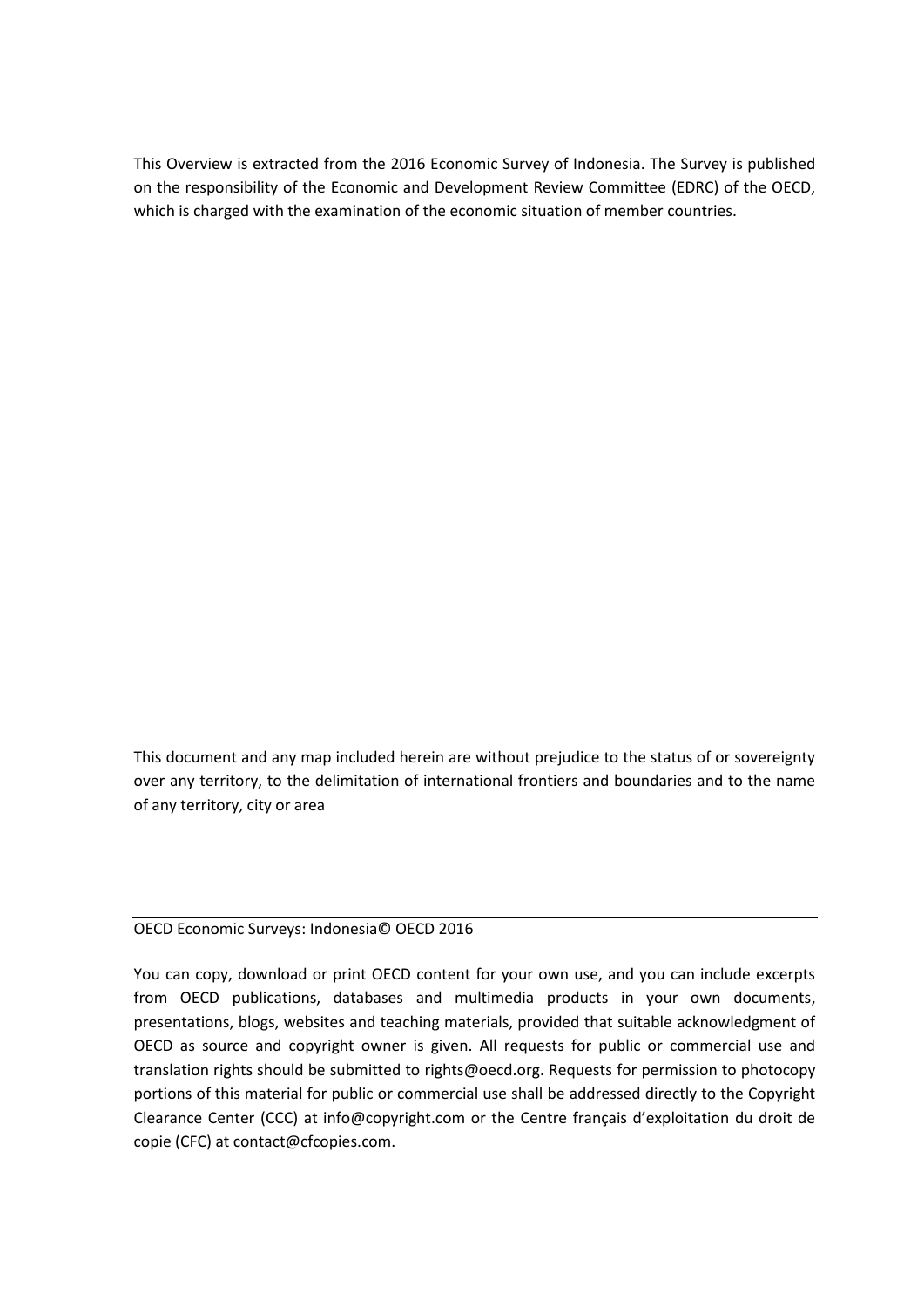# **Executive summary**

- *The policy framework has been improving rapidly*
- *Boosting the efficiency of public spending would free up resources for more productive uses*
- *The performance of sub-national governments could be improved*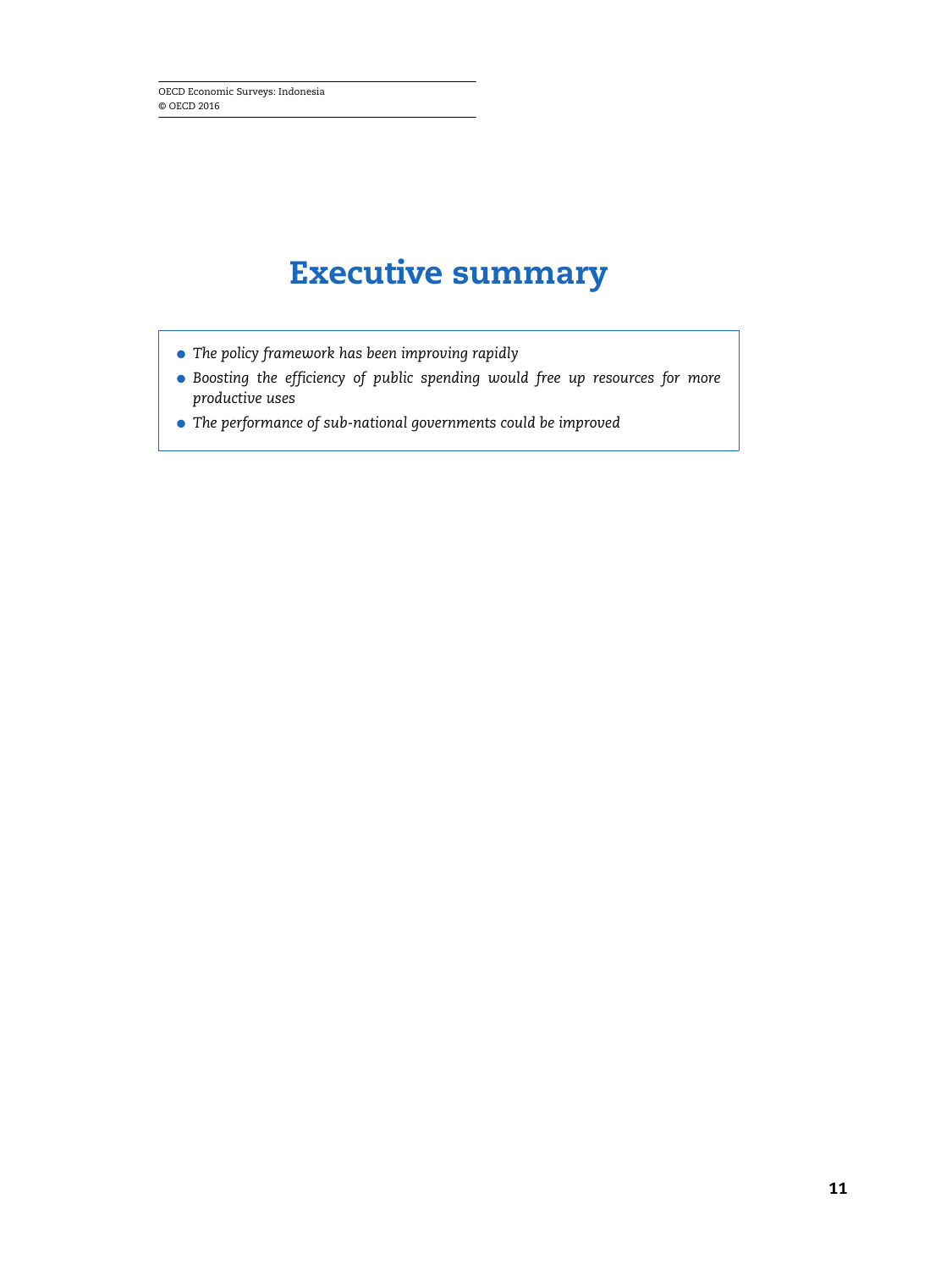## **The policy framework has been improving rapidly**



*Source:* OECD Economic Outlook database.

1 2 *http://dx.doi.org/10.1787/888933420555*

Indonesia has made great strides in improving its economic and social outcomes. Despite a weak global context and lower export prices, growth has remained relatively robust. Policy has appropriately shifted towards strengthening product markets, improving the business climate and reducing corruption. The fiscal position remains in good shape, in part thanks to energy subsidy reform. Poverty is also being addressed by expanding various social programmes, but food policies do not do enough to protect the most vulnerable. And subsidies and poor regulation, especially in energy and forestry, continue to distort activity and undermine environmental outcomes.

## **Boosting the efficiency of public spending would free up resources for more productive uses**



<sup>1 2</sup> *http://dx.doi.org/10.1787/888933420540*

## **The performance of sub-national governments could be improved**



*Source:* Statistics Indonesia.

1 2 *http://dx.doi.org/10.1787/888933420754*

Public spending and taxation are low, even in comparison with other countries at similar levels of development. Increasing revenues is a priority to fund needed infrastructure and social programmes. In addition, strengthening publicsector governance and capacity (notably at the sub-national level) and reallocating expenditure away from personnel and subsidies would raise the efficiency of public spending and make it more inclusive. Increased government spending, specifically capital spending linked to government-led infrastructure projects, has provided recent fiscal stimulus.

Decentralisation, which began in 1998, has brought government closer to the people. However, large inter-regional disparities persist, suggesting that best practices have not been fully adopted. In some regions governance remains weak and rent seeking is widespread, and in many cases incentives are poor. In the short term more direction from the central government can help, but the fundamental solution is to strengthen the capacity of sub-national governments over time.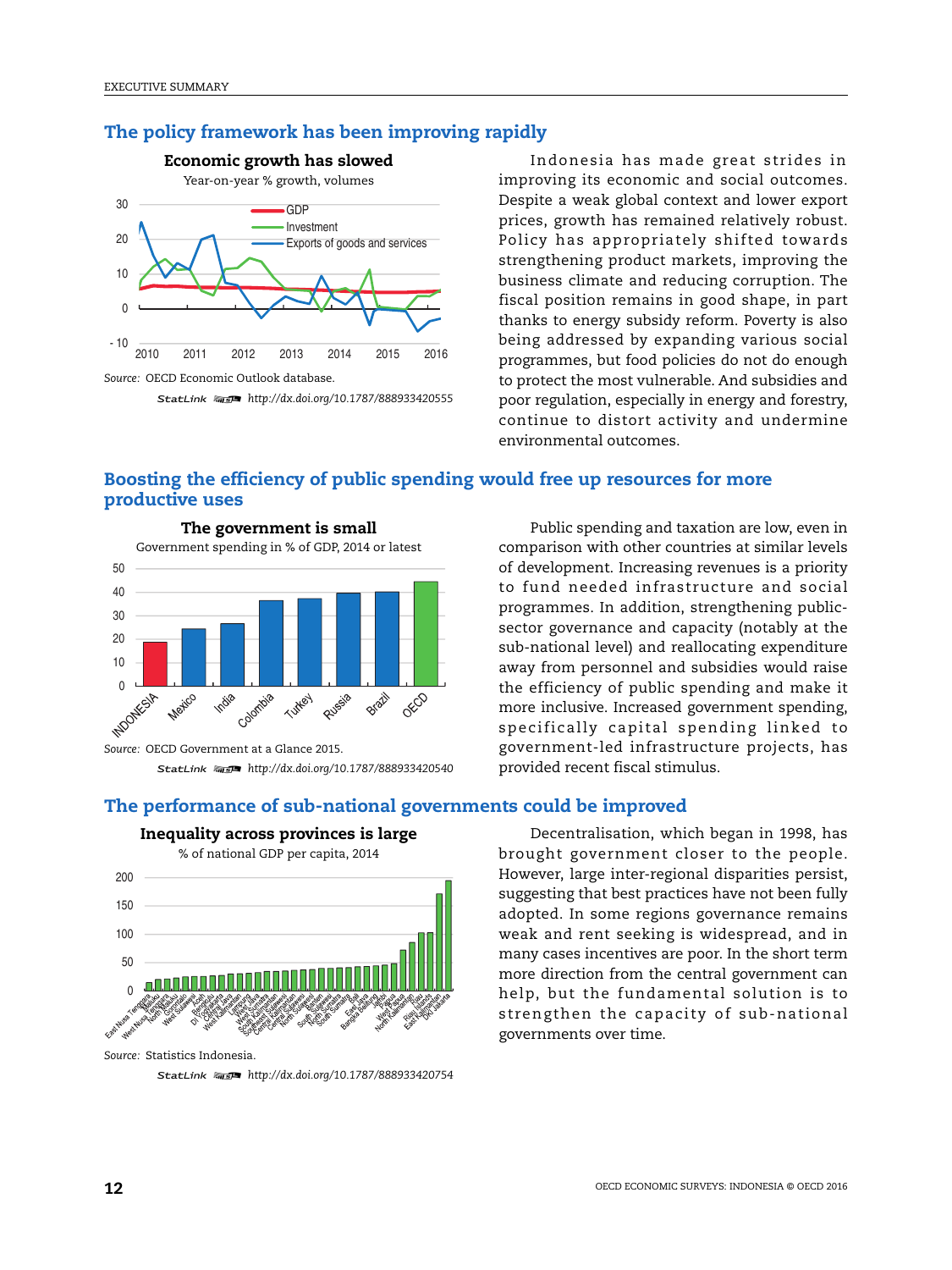| <b>MAIN FINDINGS</b>                                                                                                                                                                                                                   | <b>KEY RECOMMENDATIONS</b>                                                                                                                                                                                                                                                                                                                                                                                                                                                          |
|----------------------------------------------------------------------------------------------------------------------------------------------------------------------------------------------------------------------------------------|-------------------------------------------------------------------------------------------------------------------------------------------------------------------------------------------------------------------------------------------------------------------------------------------------------------------------------------------------------------------------------------------------------------------------------------------------------------------------------------|
|                                                                                                                                                                                                                                        | Setting macro policies for stable and sustainable growth                                                                                                                                                                                                                                                                                                                                                                                                                            |
| Sound macroeconomic policy frameworks have allowed impressive performance, but important challenges remain.<br>external side.<br>development.                                                                                          | Growth is likely to continue at a near-5% pace, If growth disappoints, employ a prudent monetary<br>although downside risks predominate, mainly on the response to stabilise output without endangering<br>financial stability.<br>Tax revenues are low, even relative to peer countries, Raise revenue by increasing the number of taxpayers<br>which is constraining the government's role in through better compliance and improving the<br>efficiency of tax collection.        |
|                                                                                                                                                                                                                                        | Facilitating structural change                                                                                                                                                                                                                                                                                                                                                                                                                                                      |
| To accelerate structural change towards high-value-added, high-productivity sectors, fundamental reforms are required.<br>skills investment and reinforces labour-market provide incentives for investment in skills.<br>segmentation. | Employment protection discourages formal jobs and Reduce impediments to hiring and dismissal, and<br>Despite good progress, corruption is still holding back Continue the fight against corruption by all means.                                                                                                                                                                                                                                                                    |
| growth and well-being.                                                                                                                                                                                                                 | Support the Corruption Eradication Commission (KPK),<br>and provide it with more resources and authority.                                                                                                                                                                                                                                                                                                                                                                           |
|                                                                                                                                                                                                                                        | Ensuring the sustainability and inclusiveness of economic growth                                                                                                                                                                                                                                                                                                                                                                                                                    |
| Environmental, health and other issues remain serious impediments to sustainability and inclusiveness.<br>generation is still expanding.<br>against clearing forest land by burning is poor.                                           | Energy subsidies represent about 7% of public Phase out all remaining energy subsidies. To meet<br>spending. They encourage pollution-intensive rising power needs, invest in low-carbon generating<br>activities and are poorly targeted. Coal-fired power capacity, including renewables and geothermal<br>sources.<br>Deforestation continues, as enforcement of laws Tighten and strengthen enforcement of laws on forest<br>clearing. Improve productivity in the palm oil and |
| consumers. Food prices tend to be relatively high and emergency supplies. Phase out fertiliser subsidies.<br>volatile.<br>over one third of all children under five stunted.                                                           | timber industries.<br>Food resilience measures often protect large and Liberalise the importation of food. Refocus National<br>inefficient farmers, to the detriment of low-income Logistics Agency (BULOG) activities on managing<br>Poor nourishment and exposure to disease have left Expand existing programmes to tackle stunting,<br>including by encouraging breastfeeding.                                                                                                  |
|                                                                                                                                                                                                                                        | <b>Enhancing regional development</b>                                                                                                                                                                                                                                                                                                                                                                                                                                               |
| Large inter-regional disparities persist. Regional development is increasingly determined by sub-national governments.<br>across regions.<br>established, in spite of their limited success to date.                                   | The administrative burden on firms varies significantly Work with the sub-national governments to move the<br>regulation of business to best practice.<br>More special economic zones (SEZs) are to be Experiment with different incentives in special<br>economic zones, including more flexible labour<br>regulation, with a view to extending proven good<br>practices to the whole economy.                                                                                     |
| impeding infrastructure investment in particular.                                                                                                                                                                                      | Sub-national governments, which now account for half Expand assistance to help regions to improve budget<br>of all public spending, often underspend their budgets, planning and implementation capacity. In the interim,<br>make greater use of special allocation funds to<br>prioritise sub-national spending.                                                                                                                                                                   |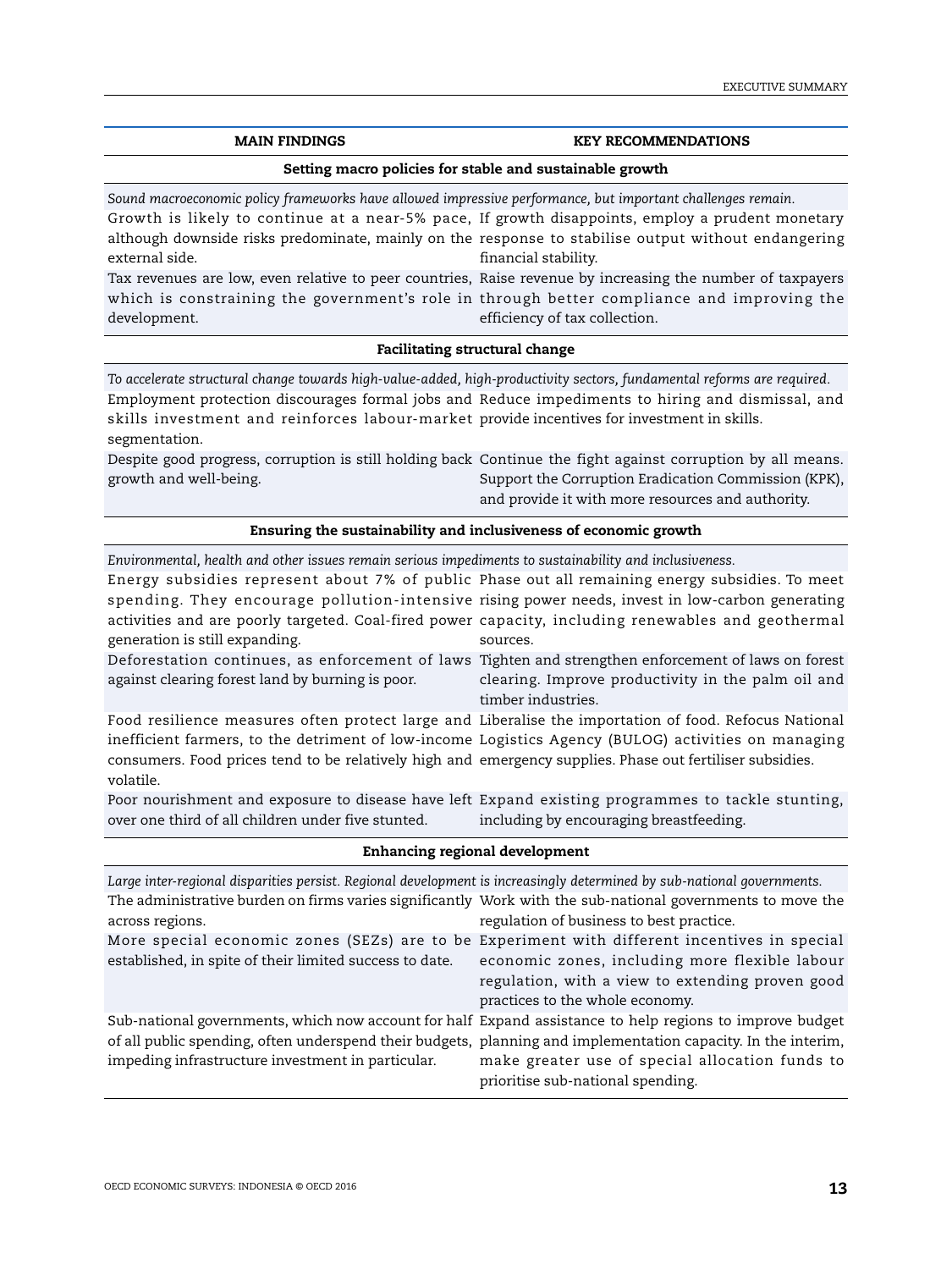| <b>MAIN FINDINGS</b>                                                                                       | <b>KEY RECOMMENDATIONS</b>                                                                                   |
|------------------------------------------------------------------------------------------------------------|--------------------------------------------------------------------------------------------------------------|
|                                                                                                            | Boosting the efficiency of public spending                                                                   |
| Increasing the efficiency of public spending would allow more resources to be allocated to priority areas. |                                                                                                              |
|                                                                                                            | Government spending in key areas is shaped by Move ahead with the implementation of performance-             |
|                                                                                                            | specific targets: for example, 20% for education and 5% based budgeting ("money follows the programme").     |
|                                                                                                            | for health. While this provides ring-fencing, controls Improve evaluation of existing and future programmes, |
| on how funds are spent are inadequate.                                                                     | and reinforce links with medium-term objectives.                                                             |
|                                                                                                            | Central government transfers cover the entire cost of Revise the system of transfers from central to sub-    |
| sub-national governments' public service payroll.                                                          | national governments to remove the link with payroll.                                                        |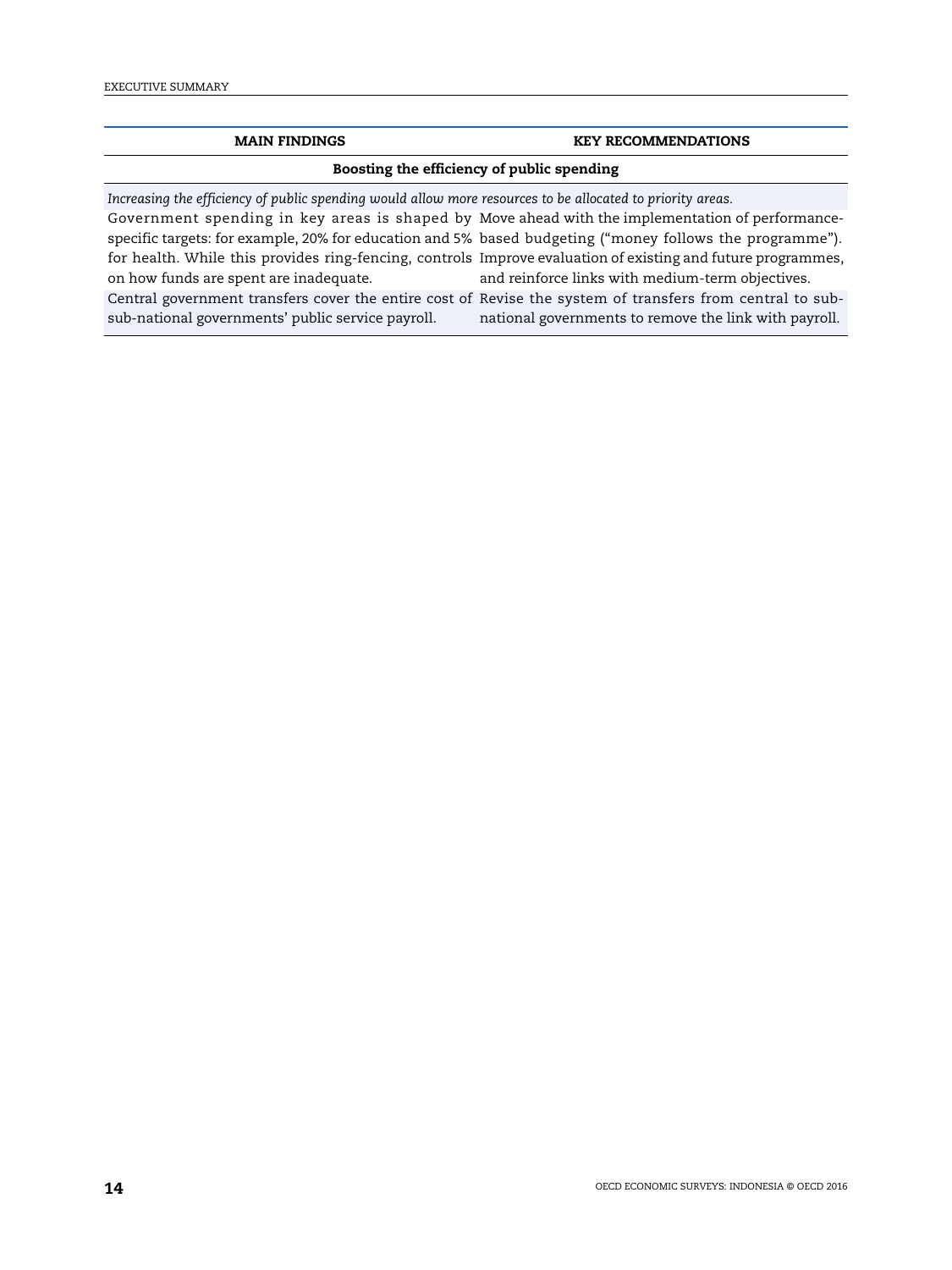## **Assessment and recommendations**

- *Recent macroeconomic outcomes and short-term prospects*
- *Equality and inclusiveness*
- *Advancing industrialisation by getting the fundamentals right*
- *Promoting regional development*
- *Improving public spending*
- *Ensuring food resilience*
- *Deforestation and other environmental challenges*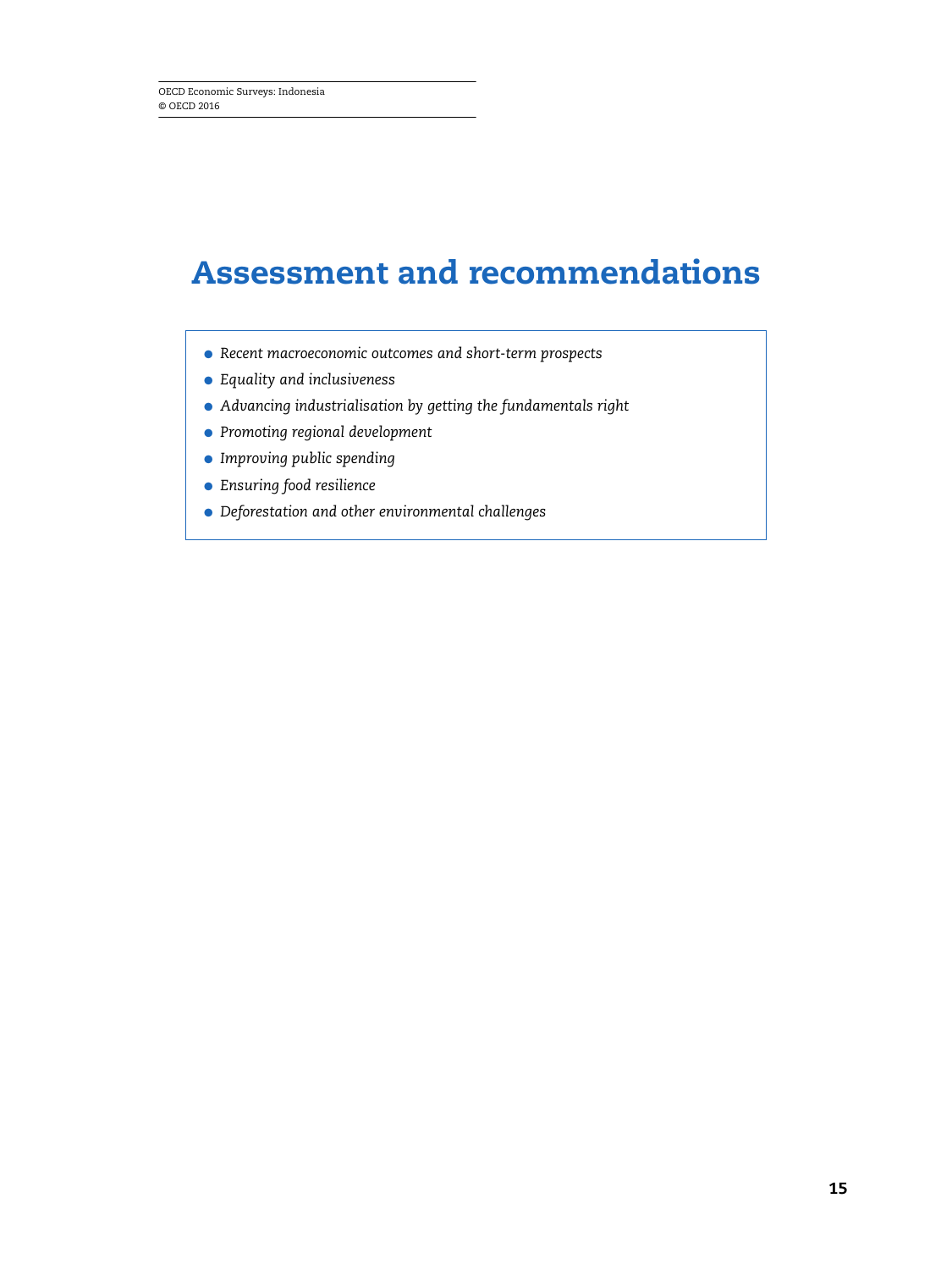$\bm{J}$ ver the past half century Indonesia has made remarkable progress across a broad range of economic and social dimensions. In general, health, education and other social outcomes have never been better, and higher standards of living are being enjoyed by more and more Indonesians. Over the past two decades democracy has taken hold, and bold strides in decentralisation have brought government closer to the people. As a member of the G20, Indonesia is actively engaged in world affairs, and economic integration with regional ASEAN (Association of Southeast Asian Nations) partners is moving ahead. Indonesia has strong growth potential: its population is young, the domestic market is large, it has a rich endowment of natural resources, public debt is low, and its political system is broad-based and stable.

The challenges for the years ahead are to diversify the economy by enhancing the nation's human resources, thereby allowing skill- and labour-intensive sectors of the economy to flourish, and to ensure that living standards and well-being rise for all Indonesians. The key messages of this *Survey* are:

- Indonesia's policy is moving in the right direction to meet the challenges the country faces. Monetary and fiscal frameworks are strong. The government is advancing policy reforms to reduce impediments to doing business, improve the regulation of investment, shift budget resources away from subsidies to social security, health and infrastructure, and rationalise foreign investment rules.
- The "big-bang" decentralisation that accompanied democratisation has proven to be very popular and has brought government closer to the people. To take full advantage of this initiative, however, the capacity of many sub-national governments needs to be strengthened: a task that will take some time.
- Public spending and taxation are low, even compared with countries at similar levels of development. Increasing revenues is a priority, but there remains substantial scope to improve the efficiency and effectiveness of public spending at all levels of government.

#### **Recent macroeconomic outcomes and short-term prospects**

Low commodity prices and persistently weak external demand reduced GDP growth in Indonesia through 2015 (Table 1 and Figure 1). The fragile rupiah – which has depreciated by over one third against the US dollar over the past five years – and above-target inflation constrained the degree to which monetary policy could support activity. As exports weakened the current account deteriorated, further pressuring the rupiah (Figure 2). The authorities have taken measures to better manage foreign exchange to try to shore up the currency, including allowing more options for hedging.

The end of the commodities super cycle in early 2011 and weaker global growth (including in Indonesia's biggest export markets: Japan, China, the United States, India and Korea) have reduced fossil fuel, metal and agricultural export volumes and prices. Six of Indonesia's top eight exports, accounting for 45% of goods exports, fall into these categories: palm oil, coal, natural gas, crude oil, rubber and copper (Figure 3). The impact of the fall in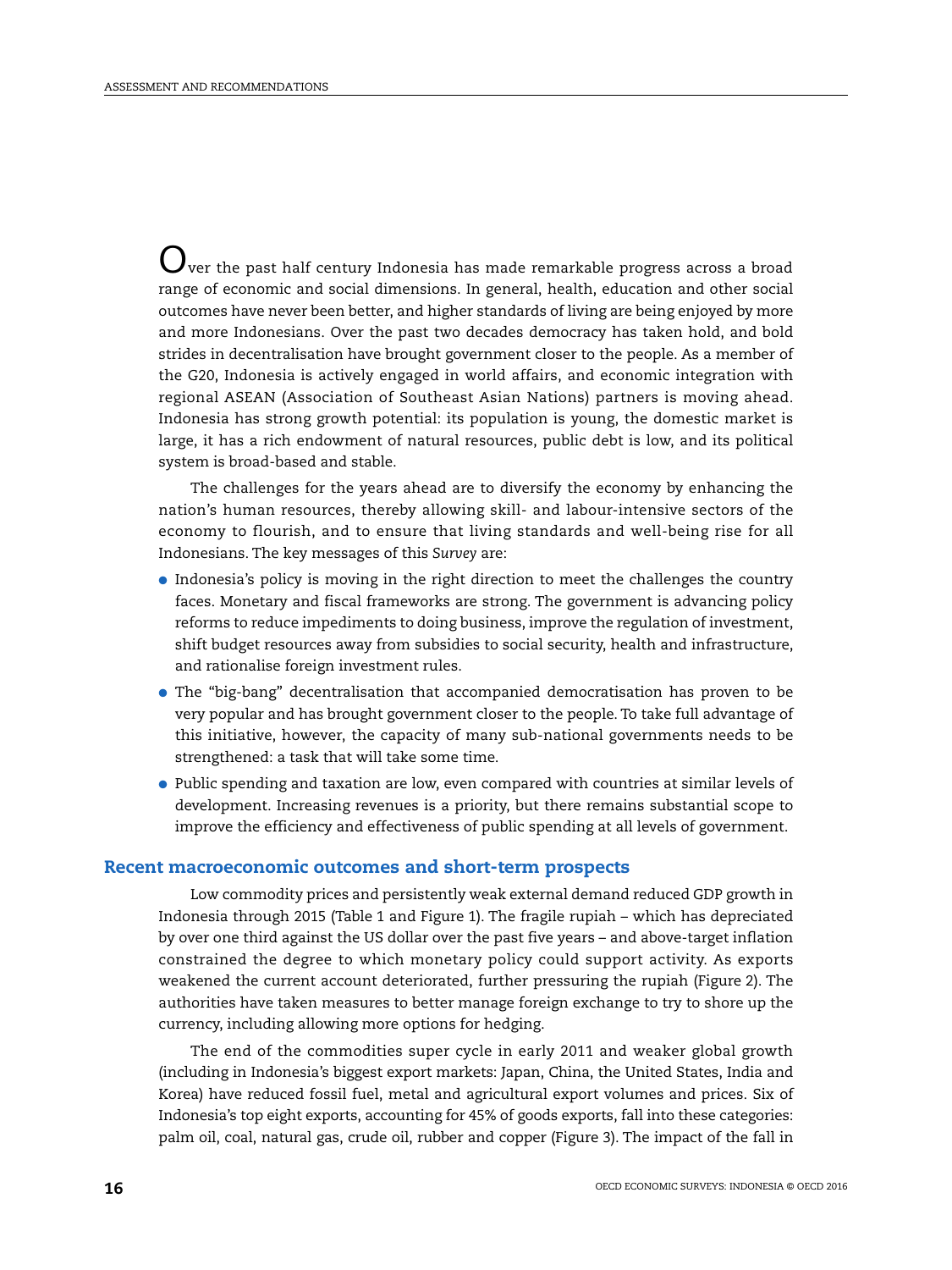|                                                | 1995   | 2000   | 2005        | 2010      | 2013    | 2014     | 2015     |
|------------------------------------------------|--------|--------|-------------|-----------|---------|----------|----------|
| Population                                     |        |        |             |           |         |          |          |
| Total, million                                 | 205.9  | 208.9  | 224.5       | 240.7     | 249.9   | 252.8    | 255.5    |
| Age distribution (%)                           |        |        |             |           |         |          |          |
| $0 - 14$                                       | 33.6   | 30.7   | 30.0        | 29.8      | 28.9    | 27.6     | 27.3     |
| $15 - 65$                                      | 62.2   | 64.7   | 65.1        | 65.2      | 65.9    | 67.2     | 67.3     |
| $65+$                                          | 4.2    | 4.7    | 4.9         | 5.0       | 5.2     | 5.3      | 5.4      |
| Absolute poverty rate $(\%)^1$                 |        | 19.1   | 16.0        | 13.3      | 11.4    | 11.1     | 11.2     |
| Gini coefficient <sup>1</sup>                  |        | 0.30   | 0.36        | 0.38      | 0.41    | 0.41     | 0.41     |
| Net enrolment ratio (secondary education, %)   |        |        |             | 60.0      | 70.8    |          |          |
| <b>Employment and inflation</b>                |        |        |             |           |         |          |          |
| Employment (million)                           | 80.1   | 89.8   | 95.4        | 109.6     | 112.8   | 114.6    | 114.8    |
| Informal employment, % of employment           |        |        | 70.5        | 68.4      | 60.1    | 59.6     | 57.8     |
| Unemployment rate (%)                          | 7.2    | 6.1    | 10.5        | 7.0       | 6.2     | 5.9      | 6.2      |
| Inflation (CPI, end of year, %)                | 9.0    | 9.3    | 17.1        | 7.0       | 7.7     | 8.4      | 3.4      |
| <b>Supply and demand</b>                       |        |        |             |           |         |          |          |
| GDP (in current trillion IDR)                  | 546.4  | 1520.7 | 3 0 3 5 . 6 | 6 8 6 4.1 | 9524.7  | 10 565.8 | 11 540.8 |
| GDP (in current billion USD)                   | 243.6  | 182.4  | 313.2       | 756.2     | 916.8   | 890.7    | 863.1    |
| GDP growth rate (real, in %)                   | 8.2    | 4.9    | 5.7         | 6.4       | 5.6     | 5.0      | 4.8      |
| GDP growth rate (real, in per capita terms, %) | 6.1    | 5.1    | 4.2         | 4.9       | 4.3     | 3.8      | 3.7      |
| Demand (growth in %)                           |        |        |             |           |         |          |          |
| Private consumption                            | 12.6   | 1.6    | 4.0         | 4.1       | 5.4     | 5.3      | 4.9      |
| Public consumption                             | 1.3    | 6.5    | 6.6         | 4.0       | 6.9     | 2.0      | 4.4      |
| Gross fixed investment                         | 10.3   | 10.8   | 9.5         | 11.5      | 3.9     | 6.3      | 2.3      |
| Exports                                        | 14.0   | 16.7   | 10.9        | 6.7       | 5.3     | 4.1      | 5.3      |
| Imports                                        | 7.7    | 26.5   | 16.6        | 15.3      | 4.2     | 1.0      | $-2.0$   |
| Supply (in % of nominal GDP)                   |        |        |             |           |         |          |          |
| Agriculture                                    |        | 14.3   | 13.1        | 14.3      | 13.7    | 13.7     | 14.0     |
| Mining                                         |        | 11.0   | 11.1        | 10.7      | 11.3    | 10.1     | 7.9      |
| Manufacturing                                  |        | 25.4   | 27.4        | 22.6      | 21.6    | 21.5     | 21.5     |
| Services <sup>2</sup>                          |        | 49.4   | 48.3        | 52.3      | 53.4    | 54.7     | 56.7     |
| Public finances (in % of GDP) $3$              |        |        |             |           |         |          |          |
| Revenue                                        | 13.1   | 13.5   | 16.3        | 14.5      | 15.1    | 14.7     | 13.0     |
| Expenditure                                    | 12.0   | 14.6   | 16.8        | 15.2      | 17.3    | 16.8     | 15.6     |
| Nominal balance                                | 1.1    | $-1.1$ | $-0.5$      | $-0.7$    | $-2.2$  | $-2.1$   | $-2.6$   |
| Gross debt (general government)                |        | 81.1   | 43.3        | 24.5      | 24.9    | 24.7     | 26.8     |
| Balance of payments (in % of GDP)              |        |        |             |           |         |          |          |
| Trade balance (goods)                          | 2.7    | 13.7   | 5.6         | 4.1       | 0.6     | 0.8      | 1.5      |
| Current account balance                        | $-2.6$ | 4.9    | 0.1         | 0.7       | $-3.2$  | $-3.1$   | $-2.0$   |
| In USD billion                                 | $-6.4$ | 8.0    | 0.3         | 5.1       | $-29.1$ | $-27.5$  | $-17.7$  |
| International reserves (gross, USD billion)    |        |        | 34.7        | 96.2      | 99.4    | 111.9    | 105.9    |
| Outstanding external debt                      |        | 77.7   | 41.7        | 26.8      | 29.0    | 32.8     | 36.0     |

Table 1. **Selected indicators for Indonesia**

1. Based on per capita expenditure. The Gini index has a range from zero (when everybody has identical incomes) to one (when all income goes to only one person). Increasing values of the Gini coefficient thus indicate higher inequality in the distribution of income. Absolute poverty is the percentage of people below the national poverty line, where the latter is the value of per capita expenditure per month needed for a person to enjoy decent living conditions.

2. Includes electricity, gas, water and construction.

3. Central government unless otherwise noted.

*Source:* Statistics Indonesia; Indonesian government financial statement (audited); World Bank; OECD estimates.

commodity prices has been partly offset by the falling rupiah, in line with other so-called commodity currencies such as the Malaysian ringgit (which has depreciated by around one fifth over the past five years), the Australian dollar (about one third) and the South African rand (more than one half) (Figure 4, Panel A). At the same time high rates of inflation has meant much smaller gains in competitiveness, limiting the boost to exports (Panel B).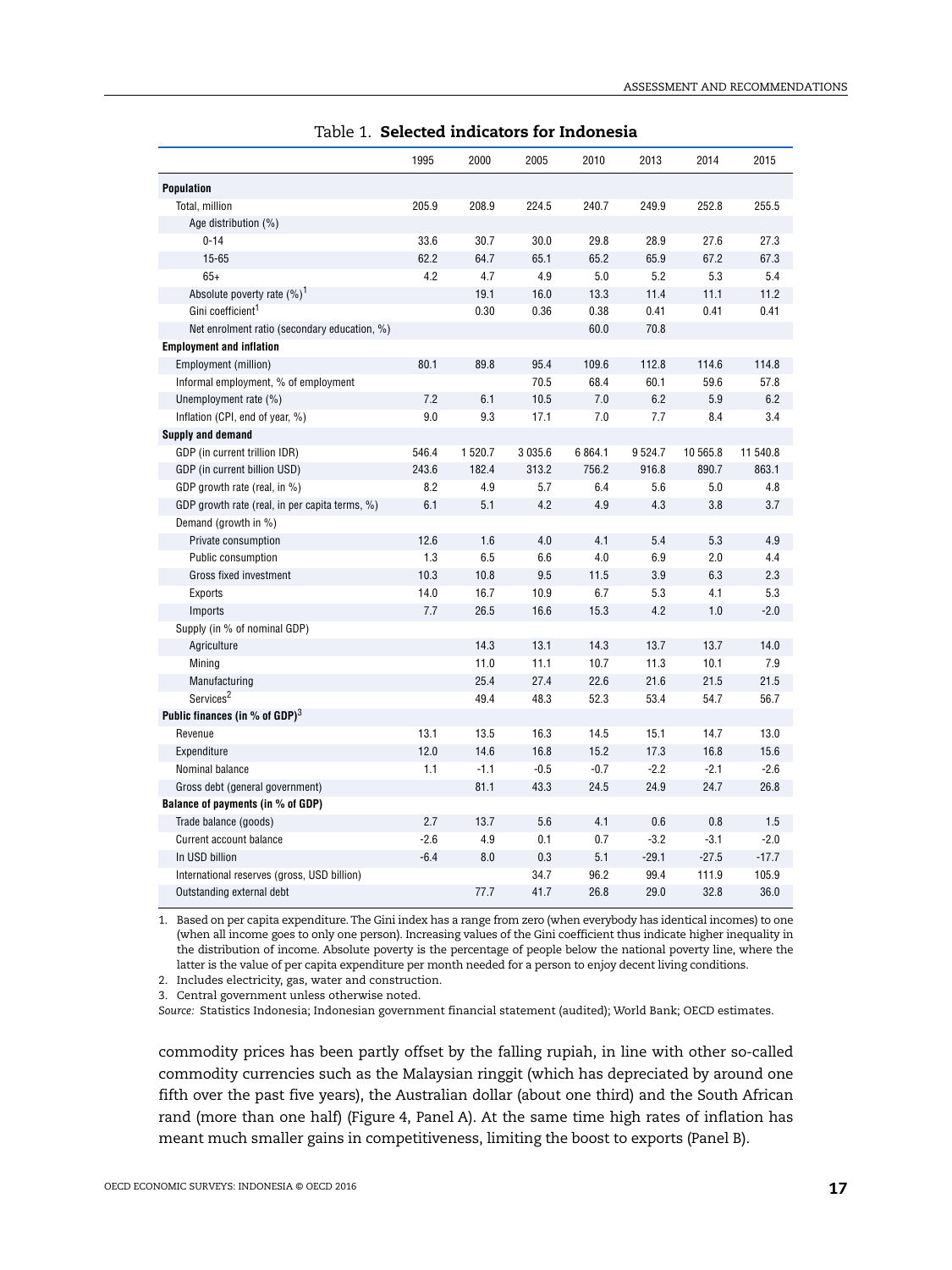



1 2 *http://dx.doi.org/10.1787/888933420555*



Figure 3. **Prices of selected commodities** US dollars, index January 2011 = 100. *Source:* IMF Commodity Price database.  $0\frac{1}{2009}$ 20 40 60 80 100 120 140 160 180 200 220 2009 2010 2011 2012 2013 2014 2015 2016 Gas - Palm Oil - Copper - Crude oil - Rubber - Coal

1 2 *http://dx.doi.org/10.1787/888933420570*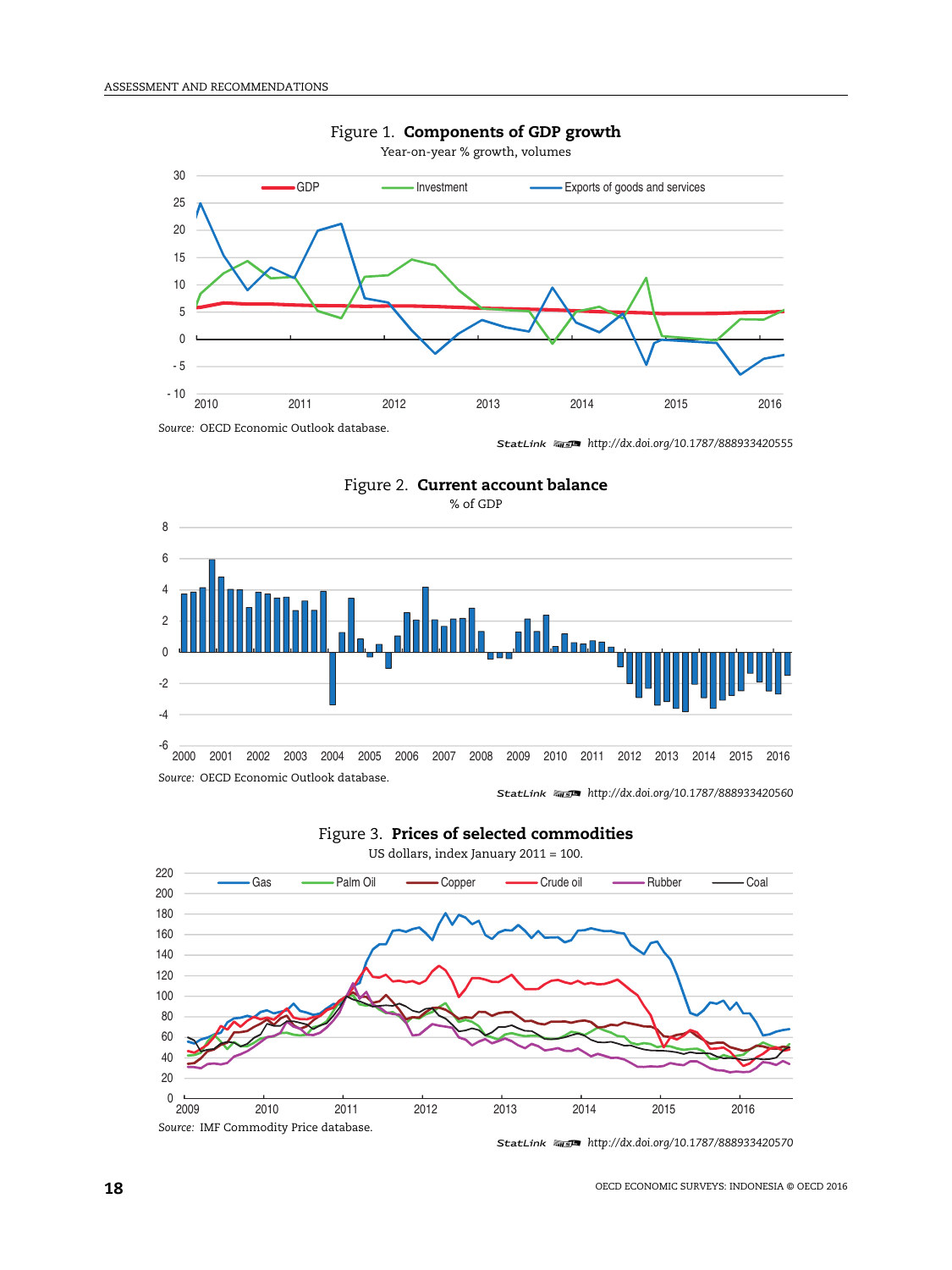

#### Figure 4. **The market exchange rate and the real effective exchange rate**

*Source:* Thomson Reuters; OECD Economic Outlook database.

1 2 *http://dx.doi.org/10.1787/888933420583*

While core inflation has been stable over the past few years, headline inflation exceeded Bank Indonesia's (BI) target range for much of 2015  $(4\pm1%)$  – driven by large increases in food and administered prices (subsidised fuels, electricity, transport fares) – before dipping back into it this year. However, inflation for administered-price items has fallen dramatically, as the government has passed through lower energy prices to consumers by cutting transport fares and electricity prices. On the other hand, retail fuel prices have not fallen to the same extent as world crude prices, as subsidies were removed. By January 2016 inflation had fallen back within the target range (Figure 5), and the rupiah staged a rebound against the dollar (Figure 4).

On the back of the inflation moderation, the stabilisation of the exchange rate and a return to a more sustainable external balance, BI has cut interest rates five times since



Figure 5. **The components of CPI inflation and the inflation target**

1. The core measure of inflation excludes volatile foods and administered prices. *Source:* Bank Indonesia.

1 2 *http://dx.doi.org/10.1787/888933420596*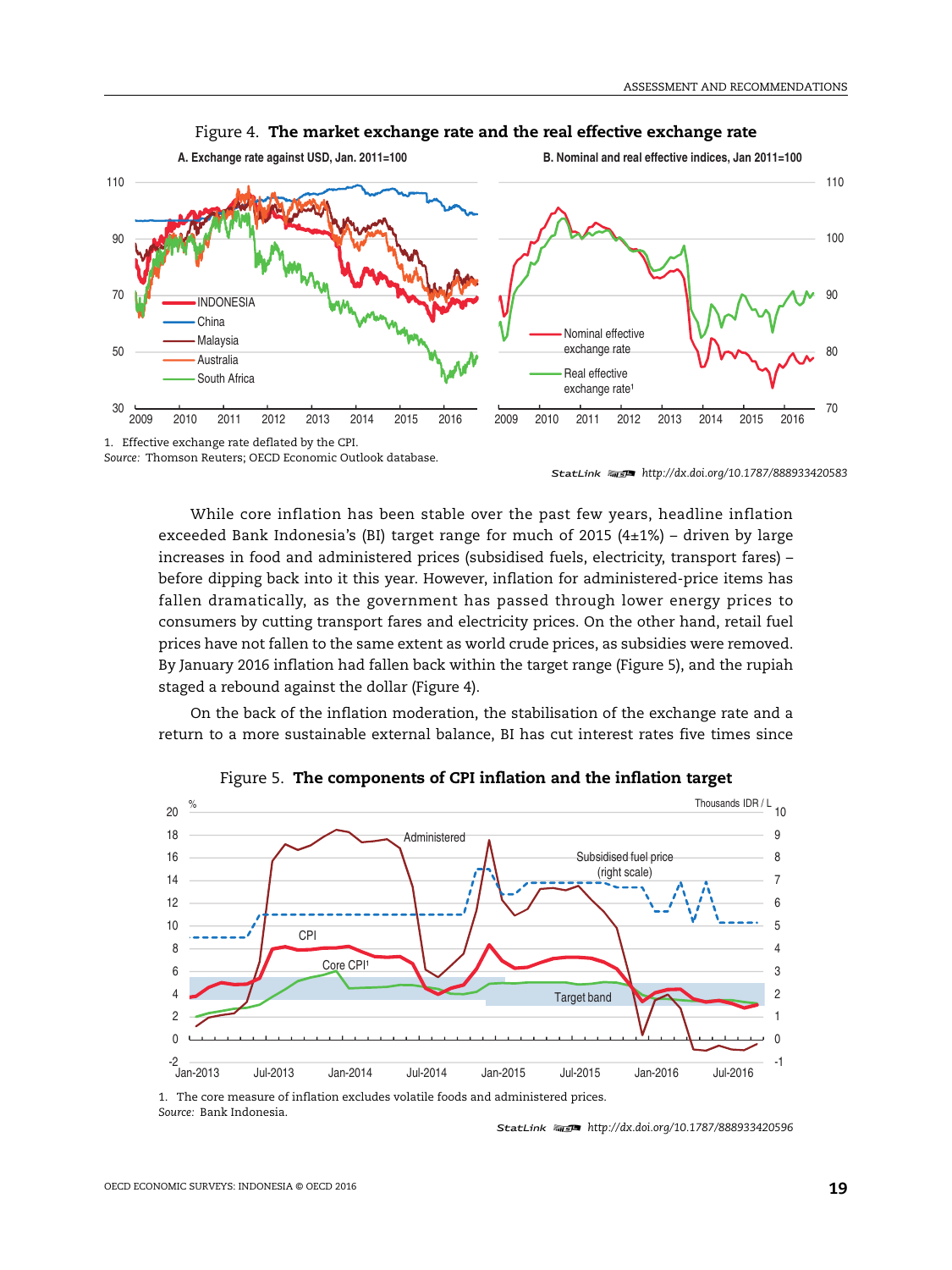

#### Figure 6. **Official and long-term interest rates, nominal and real**

1. As of 19 August 2016 Bank Indonesia switched to a new policy rate known as the BI 7-Day Reverse Repurchase (repo) Rate. 2. Deflated with year-on-year CPI inflation rate.

Source: Thomson Reuters; OECD Economic Outlook database; Bank Indonesia.

1 2 *http://dx.doi.org/10.1787/888933420601*

January 2016, each time by 25 basis points, taking the (new) official rate down to 5.0% (Figure 6, Panel A). In addition, BI also reduced the rupiah-denominated primary reserve requirement by 100 points. Adjustments were also made to the macro-prudential framework to encourage lending. In August 2016 the Bank changed from targeting the 12 month rate to the 7-day reverse repo rate to improve the monetary policy transmission mechanism. Neverthess, real interest rates in Indonesia remain high (Panel B).

GDP growth is expected to continue to pick up over the course of 2016 and into 2017 (Table 2). Despite persistently weak external conditions, confidence is returning, with

|                                                          | Annual percentage change, volume (2007 prices) |        |        |        |        |
|----------------------------------------------------------|------------------------------------------------|--------|--------|--------|--------|
|                                                          | 2013                                           | 2014   | 2015   | 2016   | 2017   |
| Gross domestic product (GDP)                             | 5.6                                            | 4.8    | 4.8    | 5.1    | 5.3    |
| Private consumption                                      | 5.5                                            | 5.3    | 4.5    | 5.1    | 5.0    |
| Government consumption                                   | 6.7                                            | 1.2    | 5.4    | 5.4    | 3.5    |
| Gross fixed capital formation                            | 5.0                                            | 4.6    | 5.1    | 5.4    | 6.1    |
| Stockbuilding <sup>1</sup>                               | $-0.3$                                         | 0.8    | $-0.9$ | $-0.3$ | 0.1    |
| Total domestic demand                                    | 5.0                                            | 5.4    | 3.9    | 4.9    | 5.5    |
| Exports of goods and services                            | 4.2                                            | 1.0    | $-2.0$ | $-0.9$ | 3.1    |
| Imports of goods and services                            | 1.9                                            | 2.2    | $-5.8$ | $-2.3$ | 4.2    |
| Net exports <sup>1</sup>                                 | 0.6                                            | $-0.3$ | 0.9    | 0.3    | $-0.2$ |
| <b>Other indicators</b> (growth rates, unless specified) |                                                |        |        |        |        |
| <b>GDP</b> deflator                                      | 5.0                                            | 5.4    | 4.2    | 2.6    | 3.9    |
| Consumer price index                                     | 6.4                                            | 6.4    | 6.4    | 3.1    | 3.5    |
| Trade balance <sup>2</sup>                               | $-0.8$                                         | 0.8    | 0.3    | 0.1    | $-0.6$ |
| Current account balance <sup>2</sup>                     | $-3.1$                                         | $-3.1$ | $-2.1$ | $-2.0$ | $-2.5$ |
| Central government fiscal balance <sup>2</sup>           | $-2.4$                                         | $-2.5$ | $-2.3$ | $-2.6$ | $-2.9$ |
| Three-month money market rate                            | 6.3                                            | 8.8    | 8.3    | 7.2    | 6.4    |
| Ten-year government bond yield, average                  | 6.9                                            | 8.2    | 8.2    | 7.8    | 7.4    |

Table 2. **OECD economic projections for Indonesia** Annual percentage change, volume (2007 prices)

1. Contribution to changes in real GDP.

2. As a percentage of GDP.

*Source:* OECD staff estimates.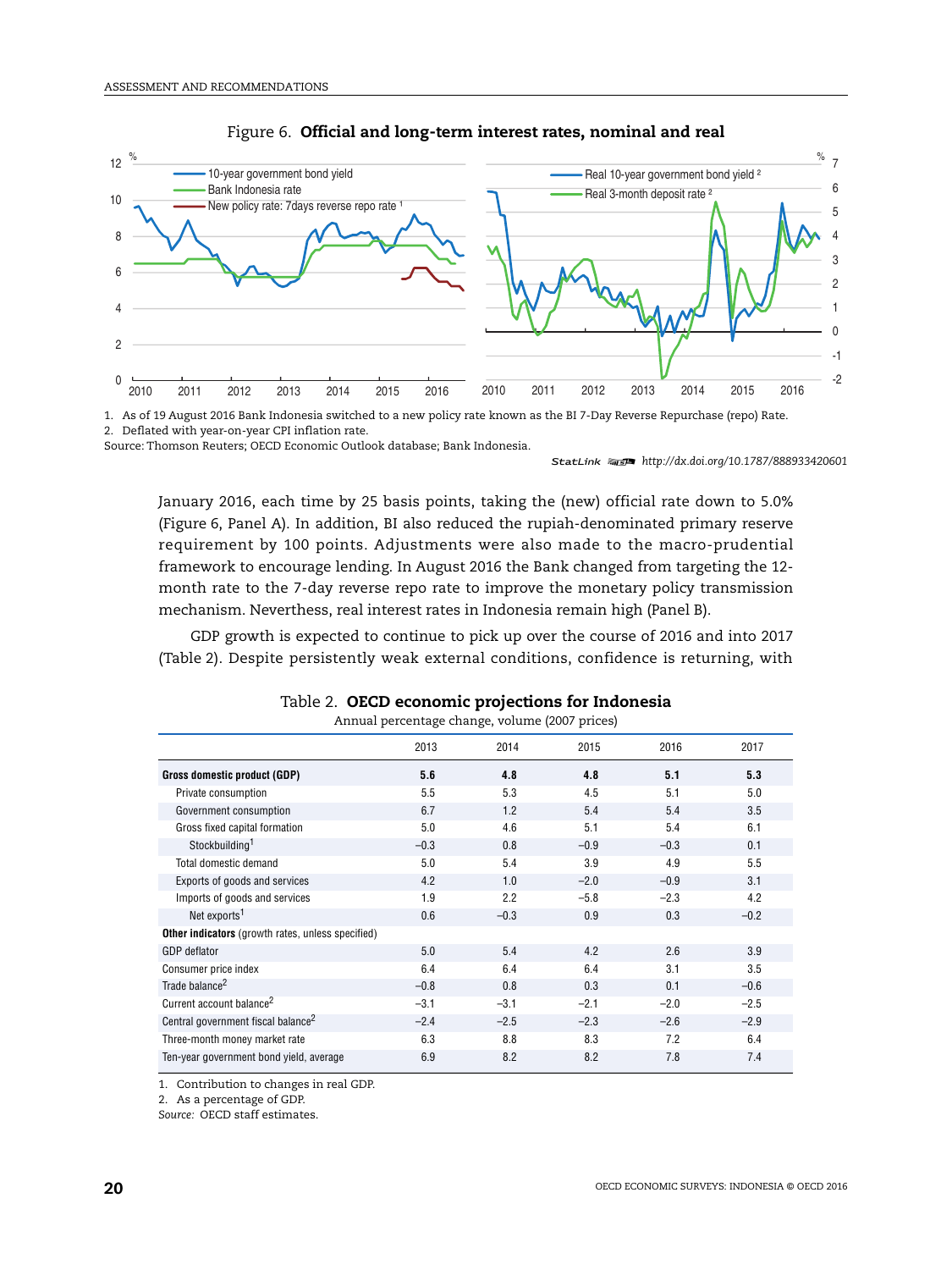government investment in infrastructure gathering pace, inflation moderating and a stable rupiah. Motor vehicle sales are trending upwards, credit growth is picking up, and the Purchasing Managers Index is recovering, suggesting stronger consumption and a rebound in business investment.

As for most of the world, the risks are largely on the downside, the most significant of which are international. If external conditions worsen significantly and the current account deficit widens, the exchange rate may come under renewed pressure from capital outflows, and the monetary authorities would have to delay, or even reverse, interest rate cuts. Domestically, if revenues continue to weaken, the government would have to make further expenditure cuts to avoid hitting the legal 3%-of-GDP deficit ceiling. If the shift from public to private participation in infrastructure investment does not happen as planned, activity will weaken, and confidence will suffer. Some extreme but unquantifiable potential shocks are described in Table 3.

| Shock                     | Possible impact                                                                                                                                                                                                                                                                                                                                                                                                                                                                         |
|---------------------------|-----------------------------------------------------------------------------------------------------------------------------------------------------------------------------------------------------------------------------------------------------------------------------------------------------------------------------------------------------------------------------------------------------------------------------------------------------------------------------------------|
| Dramatic slowdown in Asia | Indonesia is a major exporter of raw and slightly transformed commodities and is particularly exposed to China.<br>A sharp downturn there and/or in other regional trading partners would have a major impact on Indonesia<br>through the demand and price channels. Government finances rely heavily on royalty revenues from the mining<br>and oil/gas sectors. Many firms are exposed due to high levels of short-maturity foreign-currency-denominated<br>borrowing.                |
| Natural disasters         | Indonesia is prone to natural disasters such as extreme weather, volcanic activity and earthquakes. These<br>disasters have the potential to cause enormous economic and humanitarian upheaval. Man-made disasters, such<br>as the 2015 forest fires, can also have major economic, health and ecological impacts. These could be mitigated<br>by adopting a comprehensive mechanism for handling such risks (including issuing so-called catastrophe<br>bonds), as Mexico did in 2006. |

|  | Table 3. Possible extreme shocks to the Indonesian economy |  |  |  |
|--|------------------------------------------------------------|--|--|--|
|--|------------------------------------------------------------|--|--|--|

#### *The financial sector is healthy*

Despite the slowdown in economic activity, the financial sector remains in good shape and is one of the most profitable globally. Banks' non-performing loan ratio (NPLs) stood at 3.2% in July 2016, a slight increase over the previous three months. The deterioration in NPLs has been larger for banks that are more exposed to corporate borrowing and is increasingly reflected in their share prices. Going forward, the sector will be challenged, with sub-par economic growth, low commodity prices, pressure from the government to lower lending rates and the depreciated rupiah all weighing on asset quality and profitability. Nevertheless, sound capital levels and adequate liquidity will provide buffers against downside risks, and lower interest rates provide extra protection. The new Financial System Crisis Prevention and Resolution law clarifies the mechanisms for bank resolution (including bail-in provisions) and aligns the functions of the various supervisory agencies.

Corporate debt, at around 32% of GDP, remains low (IMF, 2015), although it has doubled over the past five years, and around two-thirds of it is denominated in foreign currency. Significantly more favourable lending conditions abroad and shallow domestic financial markets, particularly the thin corporate bond market, have discouraged domestic borrowing and driven firms to borrow actively in global bond and syndicated loan markets. In October 2016, out of a total of USD 170 billion of private foreign debt, less than one third (27.6%) had remaining maturities less than one year. However, a 2014 BI survey of 159 of the largest private borrowers that constitute over 80% of total private debt, only 35% undertook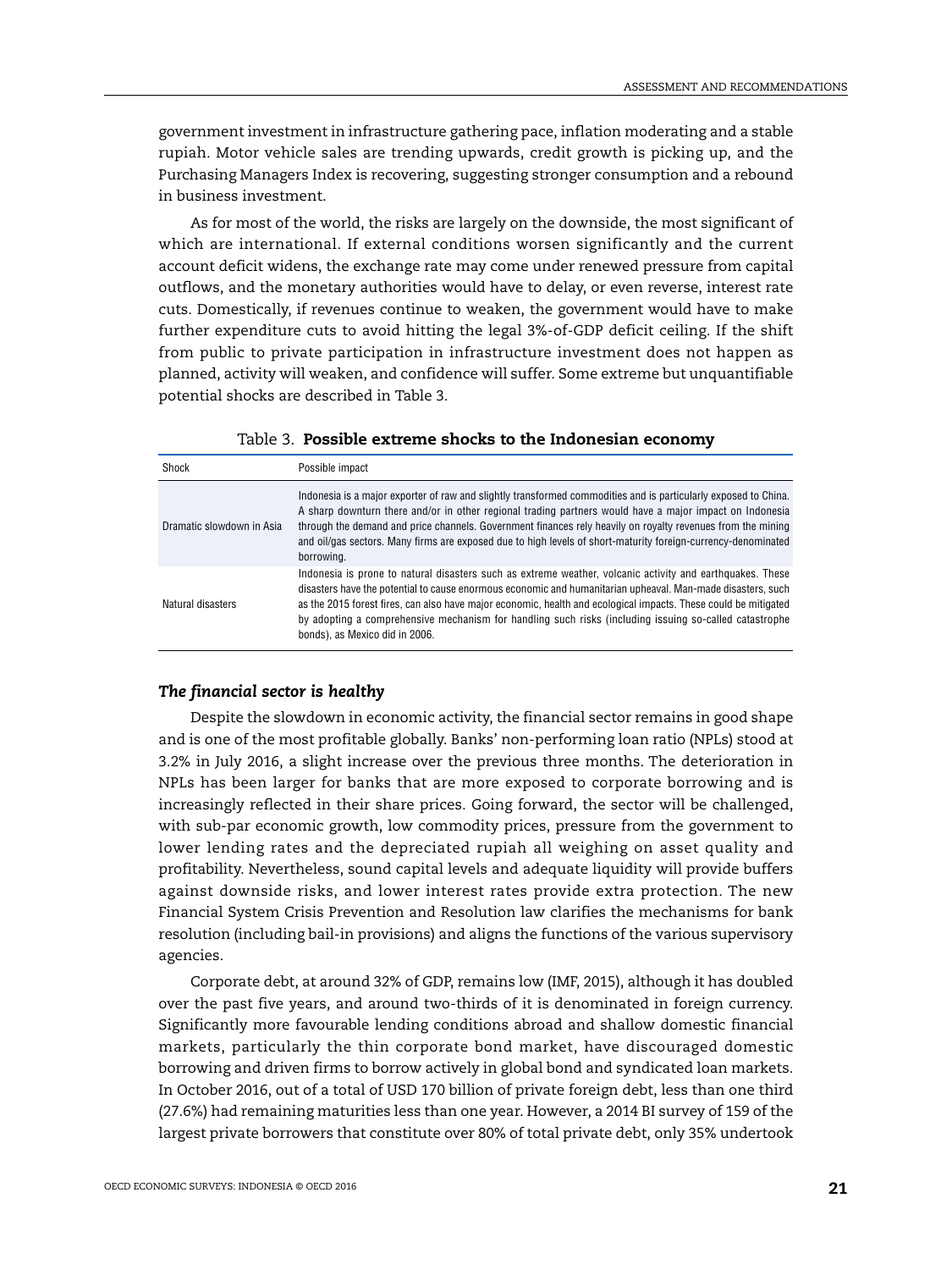hedging transactions. The survey also revealed that 52% of companies that did not engage in hedging activity were purely domestically oriented and therefore did not benefit from a natural hedge. As a result of foreign-currency exposure, over the past two years there have been payment defaults in the telecommunications and mining sectors. In 2014 regulations were imposed on nonbank corporations to enhance risk management of foreign debt by mitigating liquidity mismatch, overleverage risk and currency risk through hedging. BI reports that since Q2 2015 Indonesian corporations as a whole have hedged their open position in foreign currency for up to three months more than required by these regulations. The authorities must continue monitoring the situation carefully.

#### *The fiscal framework is strong*

Indonesia's fiscal position is in good shape, supported by legal caps on the fiscal deficit and public debt at 3% and 60% of GDP, respectively. The deficit has come closer to the limit for the last four years, reflecting to some extent the authorities' desire to revive declining output growth (Figure 7); the OECD projects that the fiscal deficit will stay near 3% in the next two years due to both revenue constraints and ambitious spending programmes. However, public debt is low (about 27% of GDP in 2015), which is also a consequence of the relatively small size of the Indonesian government (Chapter 2). Nevertheless, even with limited indebtedness, debt service costs are a relatively high share of government revenues (Figure 8, Panel A). Moreover, the implicit interest rate paid on the stock of Indonesia's public debt is also high (Panel B), reflecting exchange rate uncertainty and sovereign risk.

Public spending has undergone a major overhaul since the 2014 election. In particular, fuel subsidies have been mostly scrapped: they comprised nearly 14% of total expenditures in 2014 but dropped to about 3% in 2015. However, remaining energy subsidies (including for electricity), representing about 7% of public spending, should also be phased out completely. A welcome reform related to electricity began to limit government subsidies as of mid-2016 to only 25 million households in need, about half as many as in 2015. The implementation of this reform is targeted for completion by the end of 2016.



Figure 7. **Central government revenue, expenditure and balance** % of GDP

1 2 *http://dx.doi.org/10.1787/888933420612*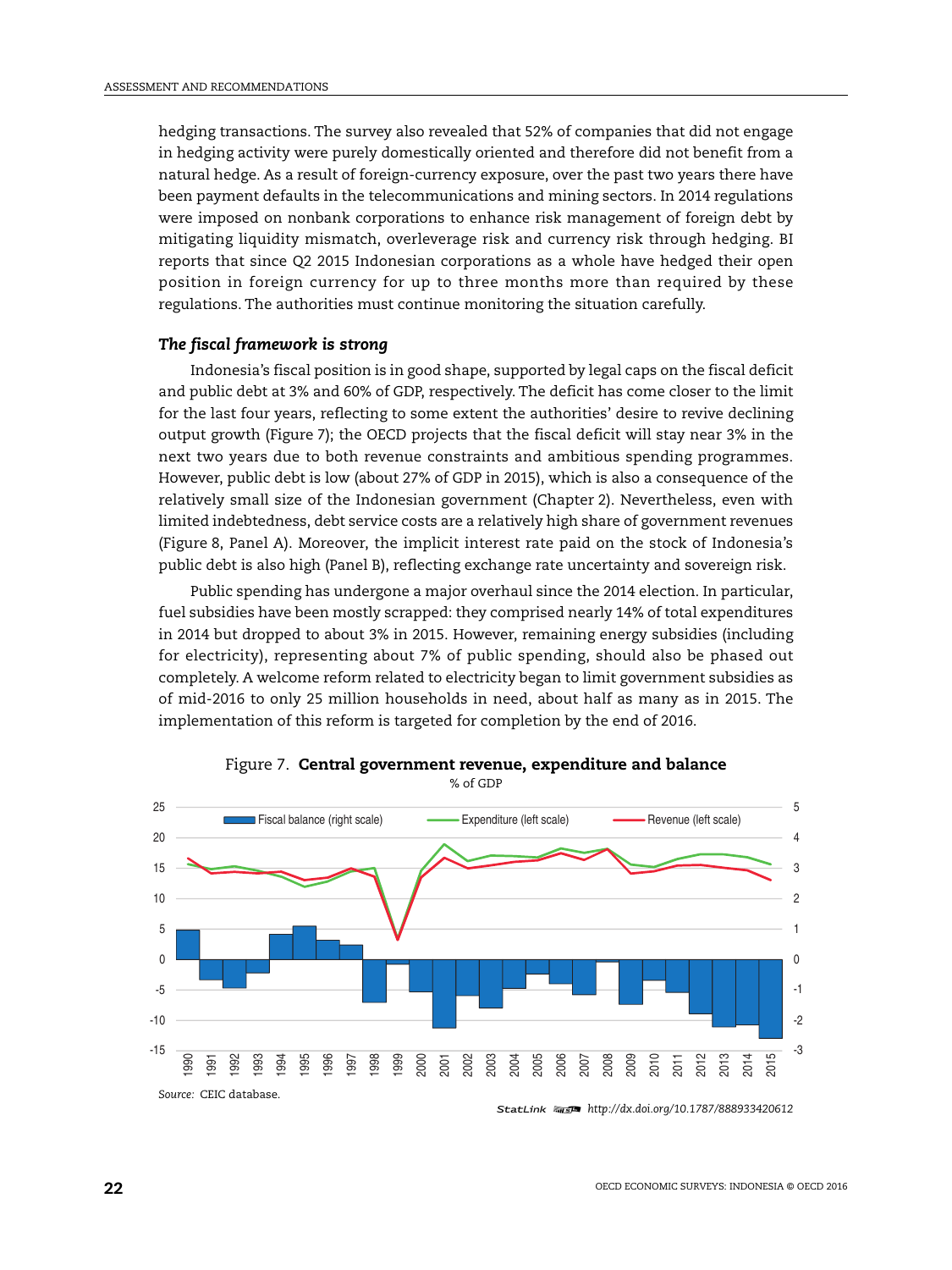

#### Figure 8. **Government debt, servicing costs and implicit interest rates**

Selected countries, 2014

*Note:* Fiscal year 2014/2015 for India. 2015 for Brazil. *Source:* OECD Economic Outlook database; World Bank World Development Indicators database; IMF Government Financial Statistics database; Reserve Bank of India; South African Ministry of Finance; CEIC.

1 2 *http://dx.doi.org/10.1787/888933420622*

Consistent with OECD (2015a) recommendations, much of the fiscal space created from lower energy subsidies has been used for social spending and higher infrastructure spending (Figure 9). The authorities are also using direct capital injections into public enterprises to boost infrastructure investment. While this seems an easy way to expedite prioritised projects, it is critical to follow sound corporate governance principles (OECD, 2015d), particularly given that such projects potentially represent large contingent fiscal liabilities.

Over the last three years revenues have been over-estimated in both preliminary and revised budgets (Figure 10), partly due to lower oil prices. Lower-than-projected GDP growth also raised the deficit. The mid-term revisions, which in the past have diminished gaps that emerge in the preliminary budget, have, in the last three iterations, reduced the errors only marginally. For 2016, the preliminary budget projected revenues over 20%



Figure 9. **Change in government spending**

<sup>1 2</sup> *http://dx.doi.org/10.1787/888933420632*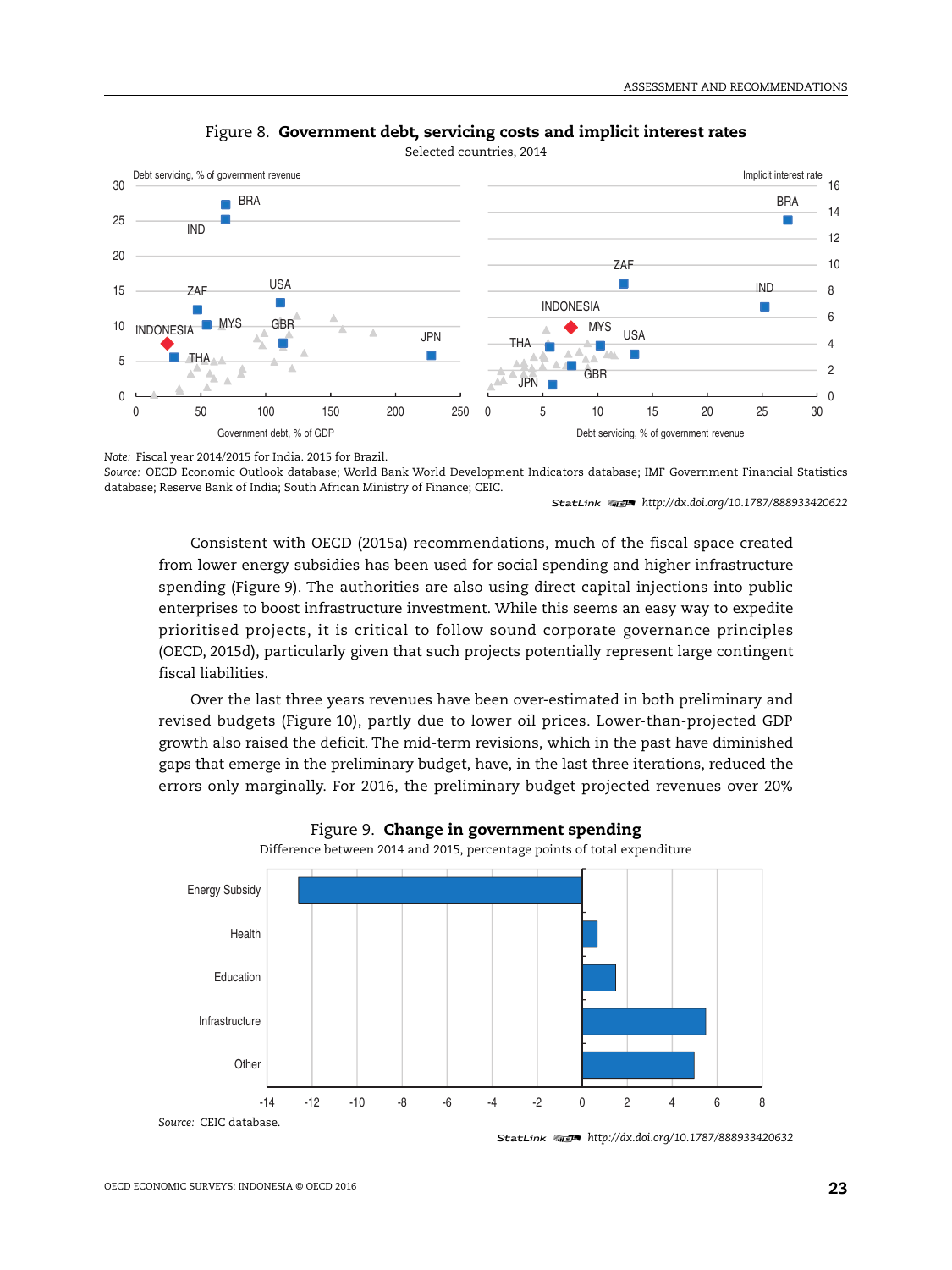

Figure 10. **Difference between projected and realised government revenues** % of GDP

1 2 *http://dx.doi.org/10.1787/888933420640*

higher than the 2015 realisation, and the mid-year revision assumed revenues only about 2% lower than initially expected. Based on first-semester collections, which were down about 5% year-on-year, the government cut expenditure by less than 1% as part of the official budget revision in June. It subsequently decided to further revise down spending in August, with an additional reduction of 6.5%.

Budgets need to adopt more realistic projections so as to significantly reduce foreseeable shortfalls. Adjusting expenditures and financing late in the year should be avoided. Otherwise, Indonesia is at risk of harming its fiscal credibility, unexpectedly postponing projects involving third parties (which may entail heavy compensation) and borrowing at unfavourable interest rates. Indeed, approaching the end of 2015, the government dipped into its reserve fund (unspent revenues accumulated from previous years) and also issued IDR 25 trillion (almost USD 2 billion) in debt with yields exceeding market levels. Annual budgeting should be more closely linked to an explicit medium-term fiscal plan, and consideration should be given to establishing an independent fiscal authority to ensure unbiased projections.

#### *Revenues need to increase*

As discussed in the previous *Survey*, tax revenue is low in Indonesia, at only 10.7% of GDP in 2015 – down from 11.4% in 2012. In order for the government to play a greater role in the provision of public services – including by strengthening the social safety net, improving the skills of the citizenry and enhancing public infrastructure – it needs to raise more revenue. Greater non-tax revenues are available from, for example, marine sources and, if public enterprise efficiency can be boosted, from dividends. As to taxes, Indonesia should review its corporate income tax (CIT) system in general, and the CIT holidays for specific sectors and investment projects in particular (OECD, 2012a). The government should also consider expanding immovable property taxes (IMF, 2016). Also, as discussed in previous *Surveys*, the value-added tax (VAT) could raise significantly more revenue if the framework were simplified, including reducing exemptions (OECD, 2012a). As discussed in Chapter 1, sub-national governments rely heavily on central government transfers to fund their mandated activities. They should be given the legal wherewithal to fully exploit their revenue potential, provided that they can improve their fiscal management and budgeting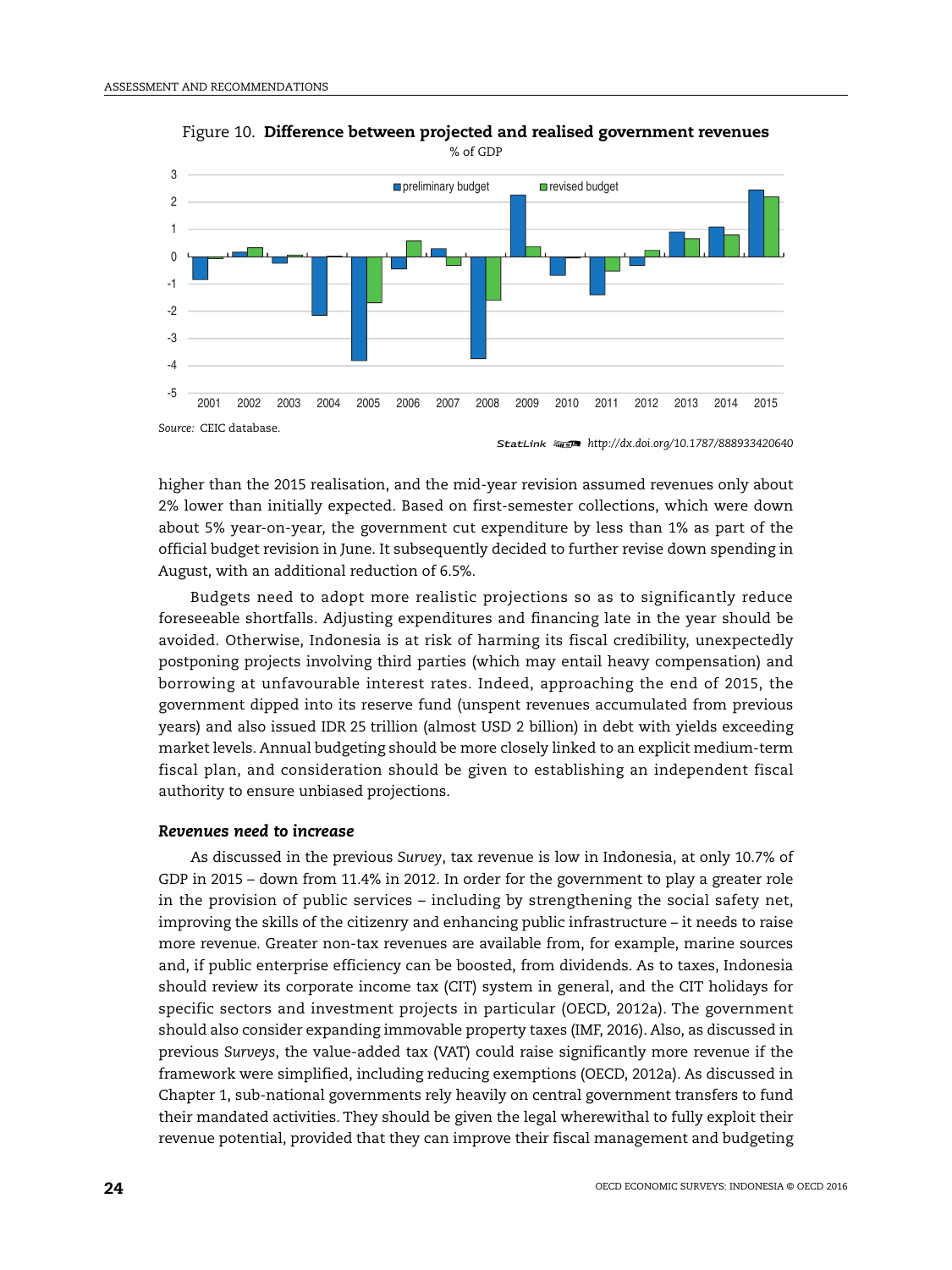through greater technical assistance from central government. This would both lighten the fiscal burden on the central government, while also increasing autonomy and accountability at the local level.

Tax evasion is high and voluntary compliance low (OECD, 2015b). Only 27 million taxpayers were registered in 2014, out of a population of 260 million, and only 900 000 of those paid what they owed. Past efforts have resulted in improvements: there were only 10 million taxpayers in 2008. The authorities should continue strengthening tax administration and improving tax collection and enforcement. Digitalisation, crosschecking sources of information for tax audits and allocating greater resources to the Directorate General of Taxes should all be stepped up. The ongoing expansion of electronic invoicing for the VAT is a positive development, but easier access to personal financial data by authorities would also be useful. The 2013 measure to allow SMEs (with turnover below IDR 4.8 billion or USD 360 000) a special low turnover tax rate of 1% in order to formalise has been quite successful. The current tax amnesty programme (see below), makes provision for SMEs to regularise their tax arrangements, which should also help draw them into the formal sector. Making personal social security contributions and disbursements through the income tax system would also encourage participation in the tax system more generally.

The government is undertaking a tax amnesty to bolster incentives for wealthy taxpayers to repatriate overseas assets. Concessional tax rates are applied, including lower rates for repatriated assets. The government expects immediate benefits of repatriation in addition to tax revenues, including underpinning the external balance, supporting government bond issuance (accredited banks will invest repatriated funds in government bonds, including specific infrastructure bonds) and boosting liquidity and private investment in a period of relatively slow GDP growth. Expectations of tax revenues from the amnesty vary enormously. The first phase expired in September 2016 and there are to be two subsequent phases with higher penalties applying. As at end-September, over 400 000 Indonesians had declared assets to the value of IDR 3 500 trillion (USD 280 billion). To date, the programme has generated IDR 90 trillion in revenue, 50% of the government target of IDR 165 trillion. Indonesia previously implemented amnesties in 1984 and 2008. Experiences of repeated tax amnesties in OECD countries have been characterised by only temporarily increased tax revenues and encouragement of future evasion. That said, with the OECD's Automatic Exchange of Information (AEOI) regime due to come into force in the next two years, the timing of the amnesty is good, as it provides taxpayers with an opportunity to regularise past non-compliance prior to the entry into force of AEOI standard (OECD, 2015e). However, authorities must communicate clearly that this offer will not be repeated and that henceforth the AEOI will be used to locate undeclared assets and that full penalties will apply.

### **Equality and inclusiveness**

As noted in the previous *Survey*, over recent decades Indonesia has made impressive inroads into poverty, aided by strong per capita income growth and targeted povertyreduction programmes. It has been largely successful in achieving its Millennium Development Goal (MDG) targets of reducing poverty, increasing access to primary education and reducing the prevalence of certain diseases. However, income inequality is high and rising, and outcomes for remote indigenous populations continue to lag. The current mix of social programmes, including cash transfers conditioned on school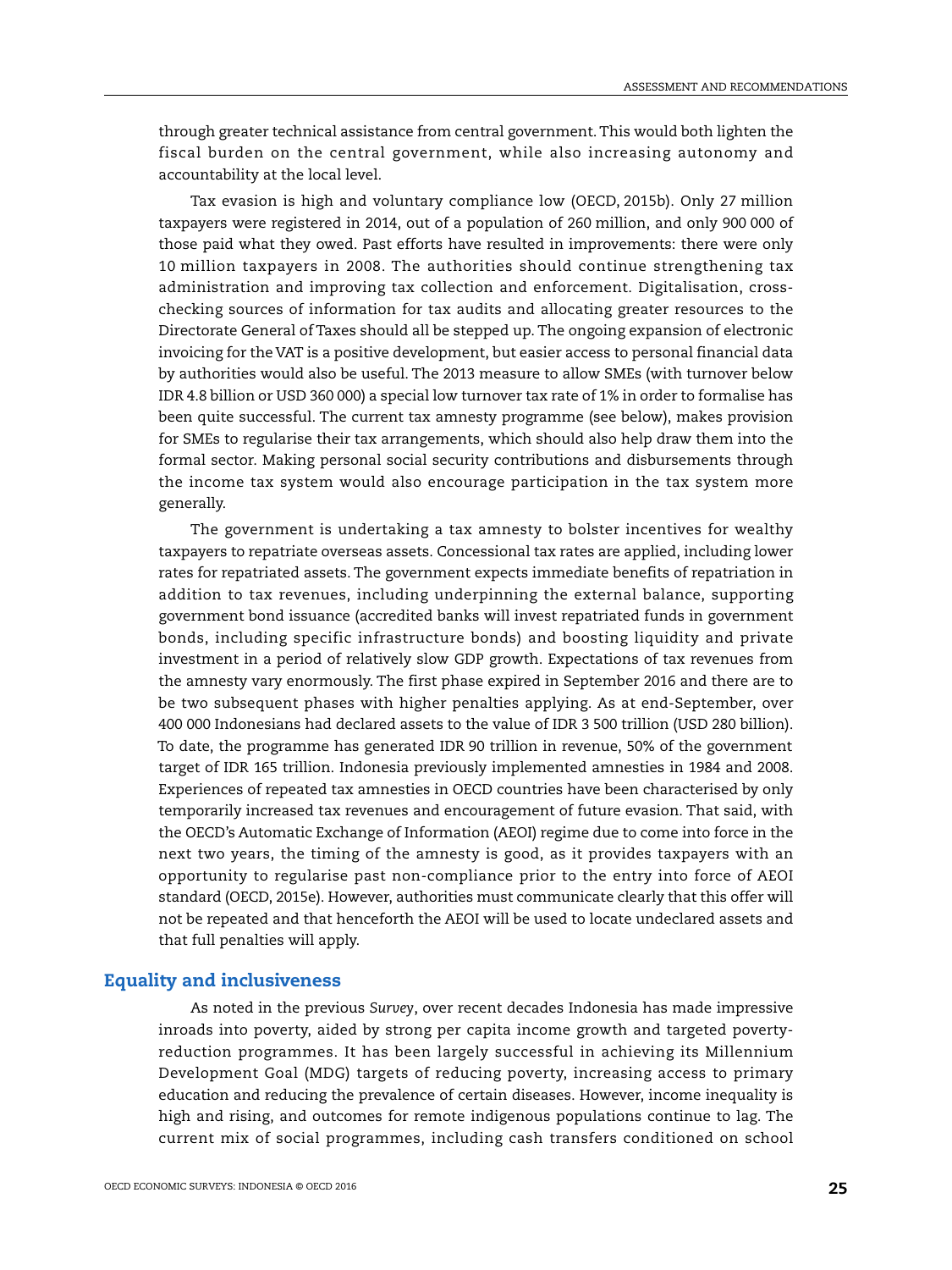attendance and a subsidised rice programme, are not well targeted, although greater use of the single registry of vulnerable households should help to address this. Investment in social infrastructure is also lagging. While PISA outcomes are in line with Indonesia's current stage of development, the education system still suffers from serious quality and access problems.

Gender equality in Indonesia has improved significantly over the last two decades. Female life expectancy, at 73, is now higher than the global average of 71. Innovative microcredit schemes are assisting more women in becoming entrepreneurs. Female participation in education has also improved greatly at all levels. Nonetheless, there are areas for improvement. Labour market participation by women, at around 51%, is relatively low, and maternal mortality remains high.

The regional aspect of equality and inclusiveness is important in a large and diverse country like Indonesia, most especially since decentralisation has put more and more responsibilities for the delivery of social services into the hands of sub-national governments (see below). The successful achievement of Indonesia's Sustainable Development Goals (SDGs) will need to involve all levels of government.

## **Advancing industrialisation by getting the fundamentals right**

Indonesia has a long history of policies designed to bring about structural change to diversify the economy, mainly so as to lessen the reliance on commodities and promote local value added by shifting activity towards manufacturing, and promoting exports and import substitution. At the same time policies have sought to bolster the agricultural sector by increasing productivity and protecting it from competition. This has often been implemented in the name of food security (see below). However, factors such as endemic corruption, skills shortages, excessive bureaucratic regulation, and poor infrastructure have held back structural transformation.

The previous *Survey* discussed in detail the policies required to promote inclusive and sustainable structural change, including the critical importance of putting the fundamental framework conditions in place. Being more open to foreign trade and investment would allow greater engagement in global value chains (GVCs), thereby creating high-skill, well-paid employment and facilitating technology transfer.

#### *The ASEAN Economic Community and other international economic agreements*

On 31 December 2015 the ASEAN Economic Community (AEC) came into effect. The AEC aims for economic integration among the 10 Southeast Asian member countries, including the launch of a single market, the tariff-free flow of goods, services and investment, and lower restrictions on the flow of capital. The agreement has a strong focus on promoting small and medium-sized enterprises (SMEs), which will boost inclusive growth, and skilled labour in eight occupational areas will be free to move between countries. While it is estimated that there are almost no explicit tariffs on goods and services traded among the ASEAN-6 (Brunei, Indonesia, Malaysia, Philippines, Singapore and Thailand), much progress is required on lowering non-tariff barriers operating across the AEC countries (Ernst & Young, 2015).

In October 2015, President Widodo announced his intention to push for Indonesia to sign up to the Trans-Pacific Partnership (TPP), an agreement among 12 Pacific Rim countries (Australia, Brunei, Canada, Chile, Japan, Malaysia, Mexico, New Zealand, Peru,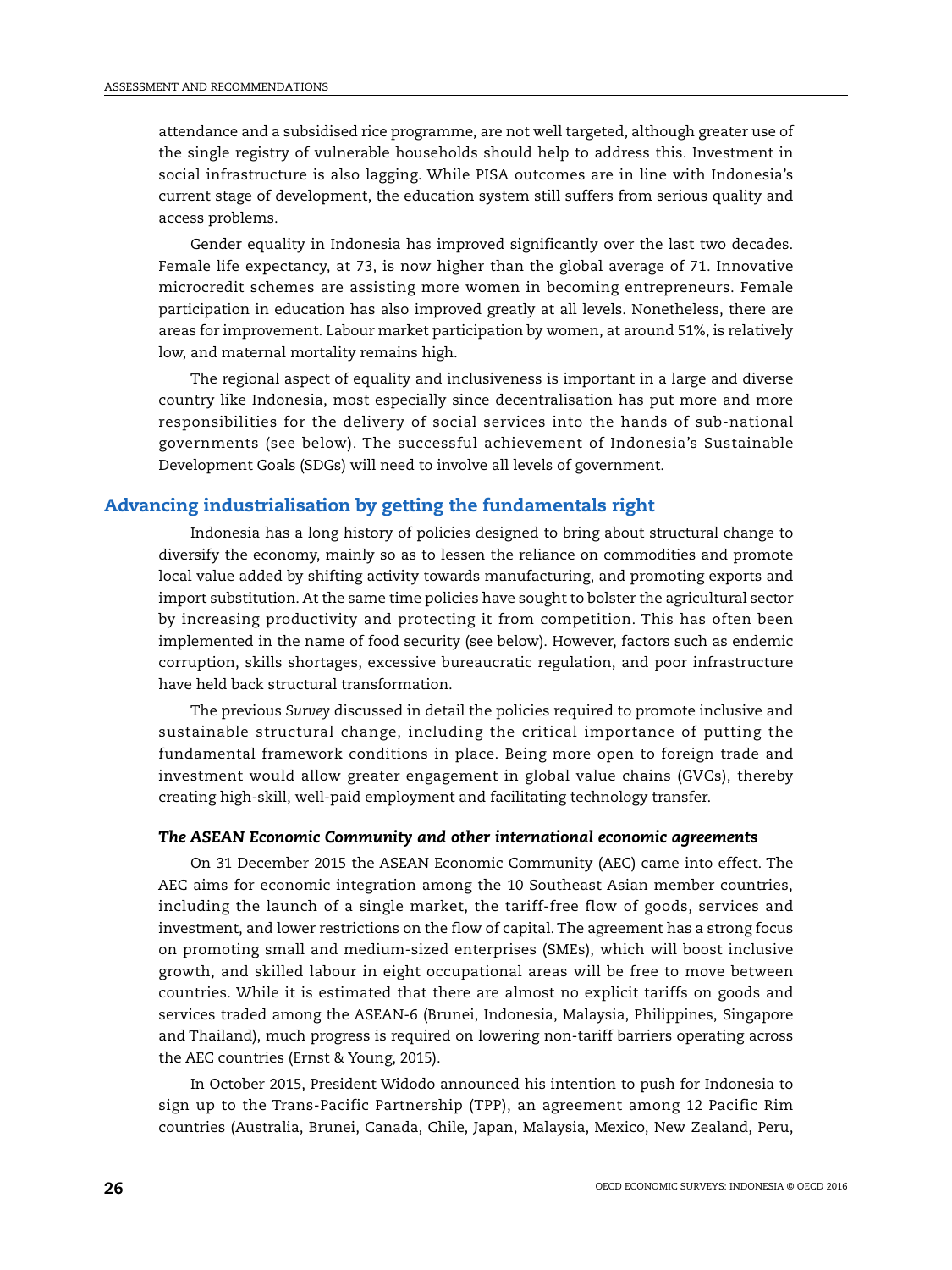Singapore, United States and Viet Nam), which together constitute around 40% of global GDP and 800 million consumers. The TPP's goals are to "promote economic growth; support the creation and retention of jobs; enhance innovation, productivity and competitiveness; raise living standards; reduce poverty; and promote transparency, good governance, and enhanced labour and environmental protections." The TPP includes strong support for SMEs, a recent focus of Indonesian reforms. SMEs stand to gain the most by cutting through shipping and other bureaucratic "red tape." For example, it provides for more efficient and transparent customs procedures, advance rulings on how products will be treated to prevent surprises at the border, expedited shipping, and reduced paperwork. This is especially important for SMEs, which typically do not have the resources that larger companies have to navigate through complicated and restrictive trade bureaucracy.

Indonesia already has free trade agreements (FTAs) with seven of the 12 TPP countries, but not with either the United States or Canada. With regional competitors like Malaysia and Viet Nam having signed up, Indonesia may miss out on market access for its exports and as a consequence may not be as attractive to foreign investors (Cheong, 2013). Signing up to the TPP will require considerable political will, especially in overcoming resistance to the TPP investment chapter (which includes an investor-state dispute settlement mechanism) and restrictions on the role of state-owned enterprises (SOEs), which are important in Indonesia.

The European Union is the second largest investor in the Indonesian economy and fourth largest trading partner, representing almost 10% of its total external trade. The Indonesia-European Union comprehensive economic partnership agreement (IE-CEPA) has faced significant delays, but renewed political will means that it is now expected to be concluded by 2019. Indonesia and the European Union have signed but not yet ratified the Forest Law Enforcement Governance and Trade (FLEGT), which will help Indonesia obtain a license to export legally sourced timber and other forest products to Europe. In March 2016, Australia and Indonesia restarted negotiations of the Indonesia-Australia Comprehensive Economic Partnership Agreement (IA-CEPA), which covers trade, investment and economic cooperation.

Indonesia's broader engagement in international trade, more intensive participation in GVCs and fuller exploitation of its comparative advantages, including in service exports, are also being held back by regulatory impediments (Figure 11). Indeed, its reliance on imports of certain basic services, such as international freight transport and logistics, could be lessened if domestic competition were stimulated in these sectors. The successful implementation of the reform packages recently announced by the government will help in this regard (see below).

#### *Competitiveness and the business climate*

One of the keys to economic development through structural change is the promotion of a competitive, innovative and dynamic private business sector. The challenges facing Indonesia are illustrated by global competitiveness rankings (Figure 12): labour market efficiency, primary education outcomes, technological readiness, and infrastructure. The government is making progress in some of these domains, like the provision of infrastructure, while in others, such as labour market regulation, a lot remains to be done. The sub-national aspect is also important, not least in a decentralised country like Indonesia, where much of the regulatory oversight of corporate activity has been devolved to sub-national jurisdictions (Chapter 1).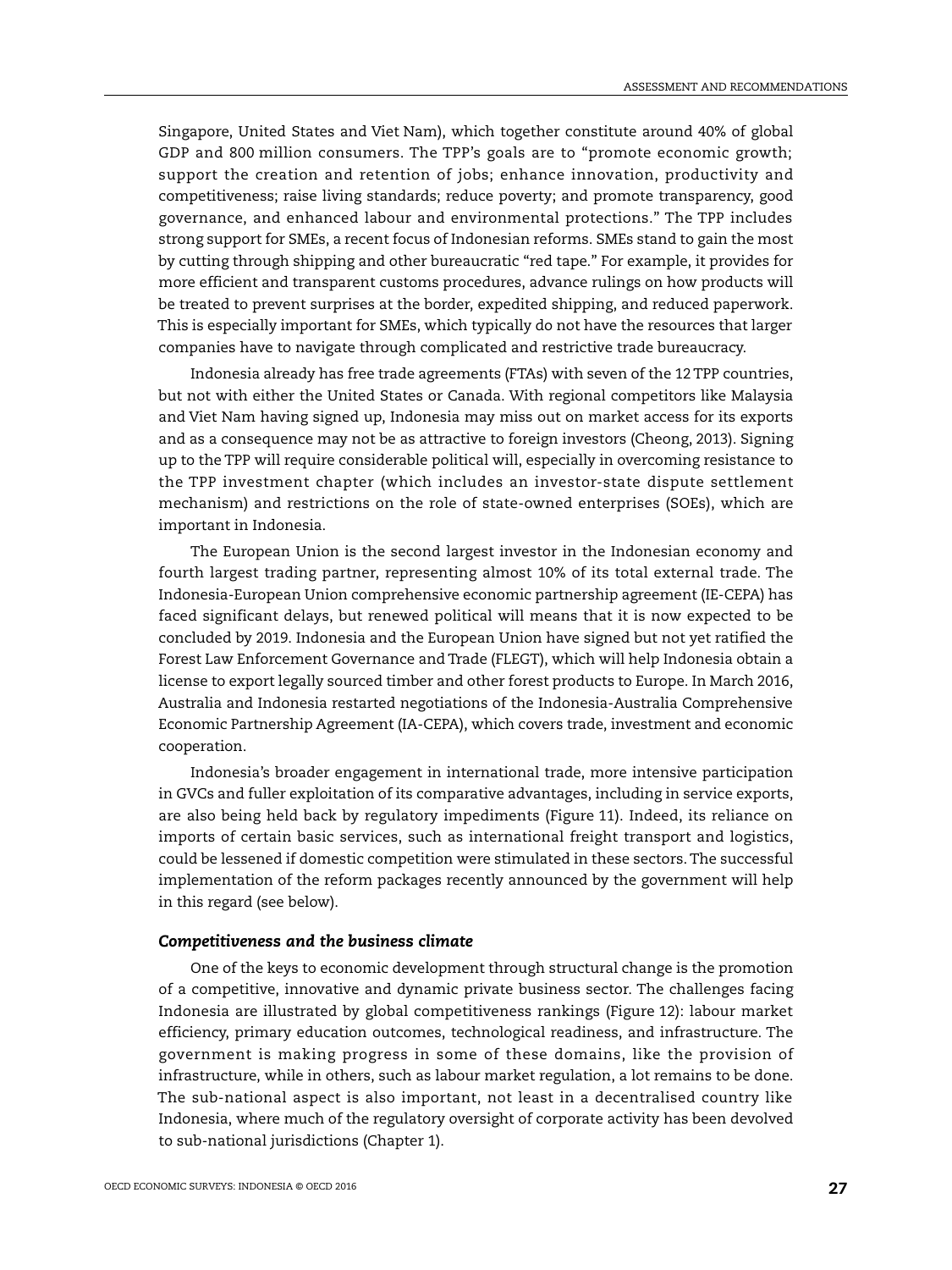



STRI database records measures on a most-favoured-nation basis; preferential trade agreements are not taken into account. The database has been verified and peer-reviewed by OECD members.

2. Emerging markets are an average of Brazil, China, Colombia, India, Indonesia, Russia and South Africa.

*Source:* OECD Services Trade Restrictiveness Index database.

1 2 *http://dx.doi.org/10.1787/888933420653*



#### Figure 12. **Indonesia's global competitiveness rankings, aggregate and subcomponents, 2016**

1. Recalculated ranking for Indonesia when excluding "market size" subcomponent.

*Source:* World Economic Forum, *Global Competitiveness Report 2016-2017*.

1 2 *http://dx.doi.org/10.1787/888933420667*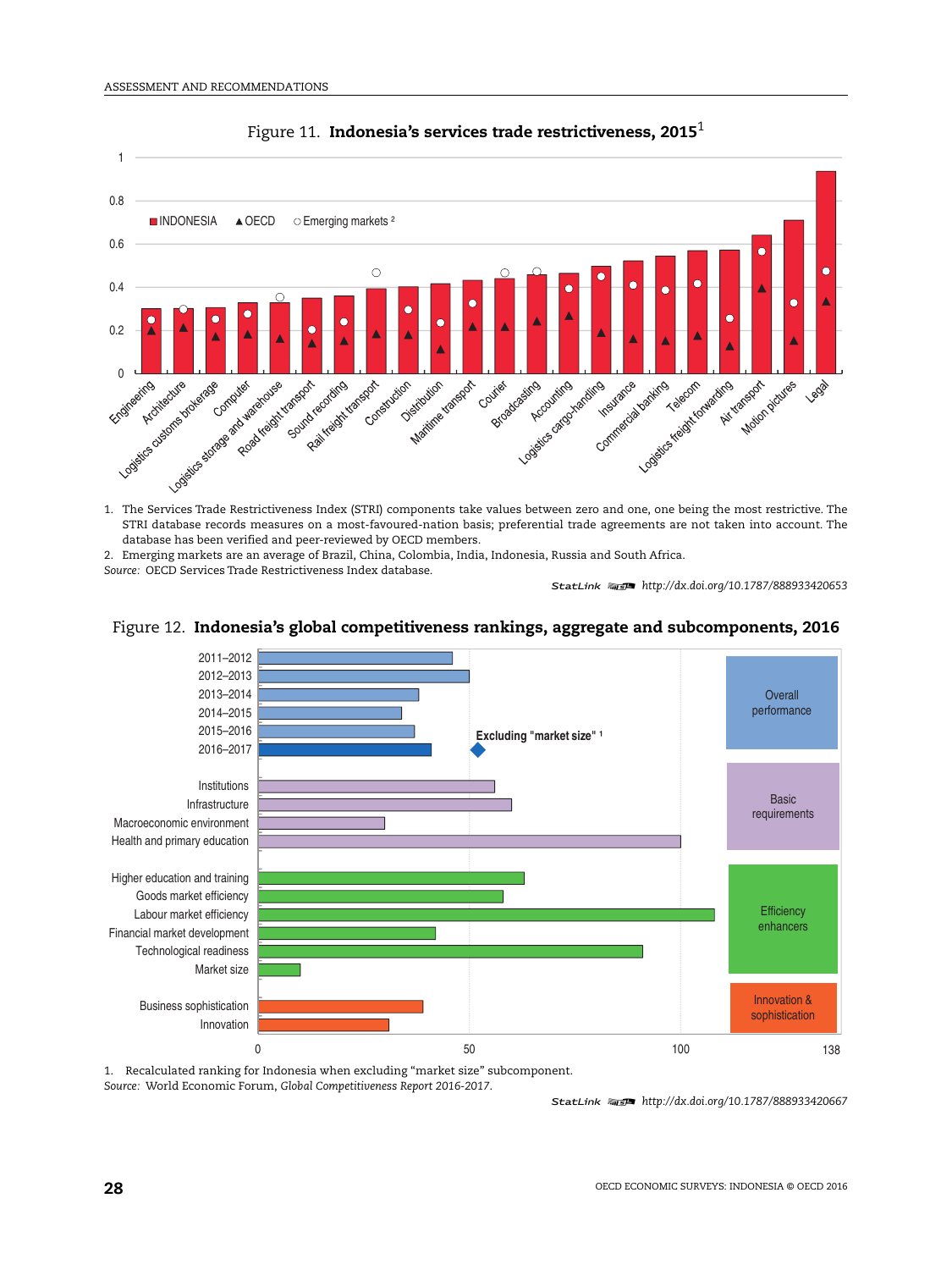The government has put heavy emphasis on improving the business climate. The series of reform packages released beginning in September 2015 bear witness to the government's determination to improve conditions for businesses – both domestic and foreign – particularly with regard to promoting investment (Table 4). However, some proposed changes still require further implementing regulations. The government has also acknowledged that a significant part of the problem resides at the sub-national level – and, indeed, in July 2016 3 000 sub-national government regulations that were inconsistent with national legislation were scrapped. The President has set a target to elevate Indonesia to at least 40th place among 189 economies in the World Bank's Doing Business report.

Some progress has been made. In the Doing Business rankings Indonesia moved from 120th to 109th between 2015 and 2016. However, the bulk of this improvement came from changes to corporate tax rules, a subcategory in which Indonesia still ranks just 148th (Figure 13, Panel A). For example, the number of tax payments a firm is required to make in

| Number | Date              | Package details                                                                                                                                                                                                                                                                      |
|--------|-------------------|--------------------------------------------------------------------------------------------------------------------------------------------------------------------------------------------------------------------------------------------------------------------------------------|
| 1.     | 11 September 2015 | • Improve investment climate by cutting bureaucracy and more one-stop shops.<br>• Accelerate national priority projects.<br>• Deregulate housing and property investment.                                                                                                            |
| 2.     | 29 September 2015 | • Rationalise permit and license services in special economic zones.<br>• Fast process for tax allowance and tax holiday (25 days).<br>• Expedite forestry licenses processing.<br>• Income tax cut for interest paid on savings deposits of exporters.                              |
| 3.     | 7 October 2015    | • Electricity price cut for industries and labour-intensive industries to defer payment.<br>• Increase coverage of micro and small businesses to financing (KUR)<br>• Simplify land permits for investments                                                                          |
| 4.     | 10 October 2015   | • Clear and transparent formula for wage increases.<br>• Lower interest rate and increase coverage of micro and small businesses financing.                                                                                                                                          |
| 5.     | 22 October 2015   | • Tax incentives through asset revaluation.<br>• Eliminate double taxation on real estate, property and infrastructure.<br>• Simplify regulation in Islamic banking.                                                                                                                 |
| 6.     | 5 November 2015   | • Tax incentives in special economic zones including tax holidays, tax allowances and allowing<br>property ownership by foreigners.<br>• Simplify permit and license process for import of raw materials for the production of<br>pharmaceuticals.                                   |
| 7.     | 4 December 2015   | • Income tax rate cut for labour-intensive industries for two years, minimum 5 000 employees<br>and 50% of output exported.<br>• Accelerate land certification process for street vendors and small and medium businesses (free<br>of charge for those having CCT card KKS).         |
| 8.     | 21 December 2015  | • One Map policy to harmonise land utilisation.<br>• Incentives for aviation industries.<br>• Incentives for investing in oil refineries.                                                                                                                                            |
| 9.     | 27 January 2016   | • Single billing system for port services conducted by SOEs.<br>• Integrate National Single Window system national port IT system.<br>• Mandatory use of Indonesian rupiah transportation-related payments.<br>• Remove difference in prices for public and private postal services. |
| 10.    | 11 February 2016  | • Remove foreign ownership cap on 35 business sectors.<br>• Protect small & medium enterprises as well as cooperatives.                                                                                                                                                              |
| 11.    | 29 March 2016     | • Lower tax rate on property acquired by local real estate investment trusts.<br>• Harmonise customs checks at ports (to curtail dwell time).<br>• Subsidised loans for export-oriented small & medium enterprises.<br>• Roadmap for the pharmaceutical industry.                    |
| 12.    | 28 April 2016     | • Reduce time to register a business and to acquire a construction permit, register a property,<br>and lower frequency of paying taxes.<br>• Make taxes payable online.                                                                                                              |
| 13     | 26 August 2016    | • Reduce red tape in the construction of housing for the poor.                                                                                                                                                                                                                       |

Table 4. **Economic reform packages, September 2015 to August 2016**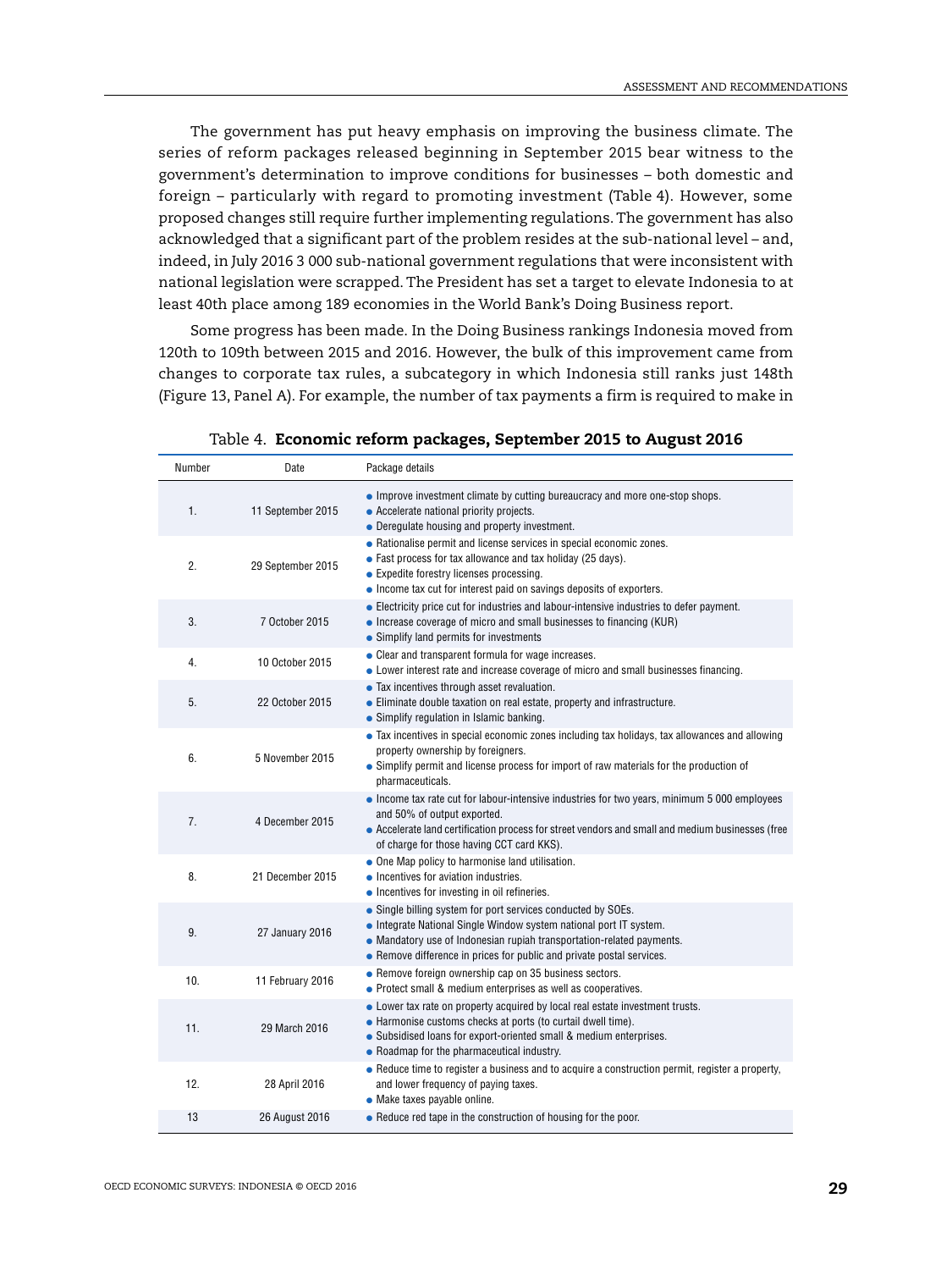



1. Rankings of the subcomponents of Indonesia's Ease of Doing Business (EDB) index. *Source:* World Bank, Doing Business.

1 2 *http://dx.doi.org/10.1787/888933420679*

a year fell from 64 in 2015 to 54 in 2016, but Indonesia still ranks 180th in this subcategory. This contrasts with six tax payments per year in Singapore, 13 in Malaysia, and 22 in Thailand. In its 12th reform package the government stated its intention to reduce tax payments per year to just 10.

The cost to a business of registering a property, at over 10% of the value of the property, is well above that of comparator countries (Figure 12, Panel B). Likewise, despite efforts to set up one-stop shops in all regencies/cities (the second tier of sub-national government), starting a business is still relatively arduous, with the time to register a business still long (ranking 173th; Table 5) at around 47 days on average and a very high minimum paid-in capital requirement. Reforms in the April 2016 reform package aim to cut the time and cost of business registration and reduce the cost and number of procedures required to register a property.

| Table 5. Ease of Doing Business rank and subcomponents for selected countries,<br>2016 |  |
|----------------------------------------------------------------------------------------|--|
|                                                                                        |  |

|                                      | Malaysia | Thailand | China <sup>1</sup> | Viet Nam |     | Philippines INDONESIA <sup>1</sup> | India <sup>1</sup> |
|--------------------------------------|----------|----------|--------------------|----------|-----|------------------------------------|--------------------|
| <b>Aggregate Rank</b>                | 18       | 49       | 84                 | 90       | 103 | 109                                | 130                |
| <b>Starting a Business</b>           | 14       | 96       | 136                | 119      | 165 | 173                                | 155                |
| <b>Construction Permits</b>          | 15       | 39       | 176                | 12       | 99  | 107                                | 183                |
| <b>Getting Electricity</b>           | 13       | 11       | 92                 | 108      | 19  | 46                                 | 70                 |
| <b>Registering Property</b>          | 38       | 57       | 43                 | 58       | 112 | 131                                | 138                |
| <b>Getting Credit</b>                | 28       | 97       | 79                 | 28       | 109 | 70                                 | 42                 |
| <b>Protecting Minority Investors</b> | 4        | 36       | 134                | 122      | 155 | 88                                 | 8                  |
| Paying Taxes                         | 31       | 70       | 132                | 168      | 126 | 148                                | 157                |
| <b>Trading Across Borders</b>        | 49       | 56       | 96                 | 99       | 95  | 105                                | 133                |
| <b>Enforcing Contracts</b>           | 44       | 57       | 7                  | 74       | 140 | 170                                | 178                |
| Resolving Insolvency                 | 45       | 49       | 55                 | 123      | 53  | 77                                 | 136                |

1. The rankings of economies with populations over 100 million as of 2013 (Bangladesh, Brazil, China, India, Indonesia, Japan, Mexico, Nigeria, Pakistan, the Russian Federation and the United States) are based on data for only two cities.

*Source:* World Bank, Doing Business.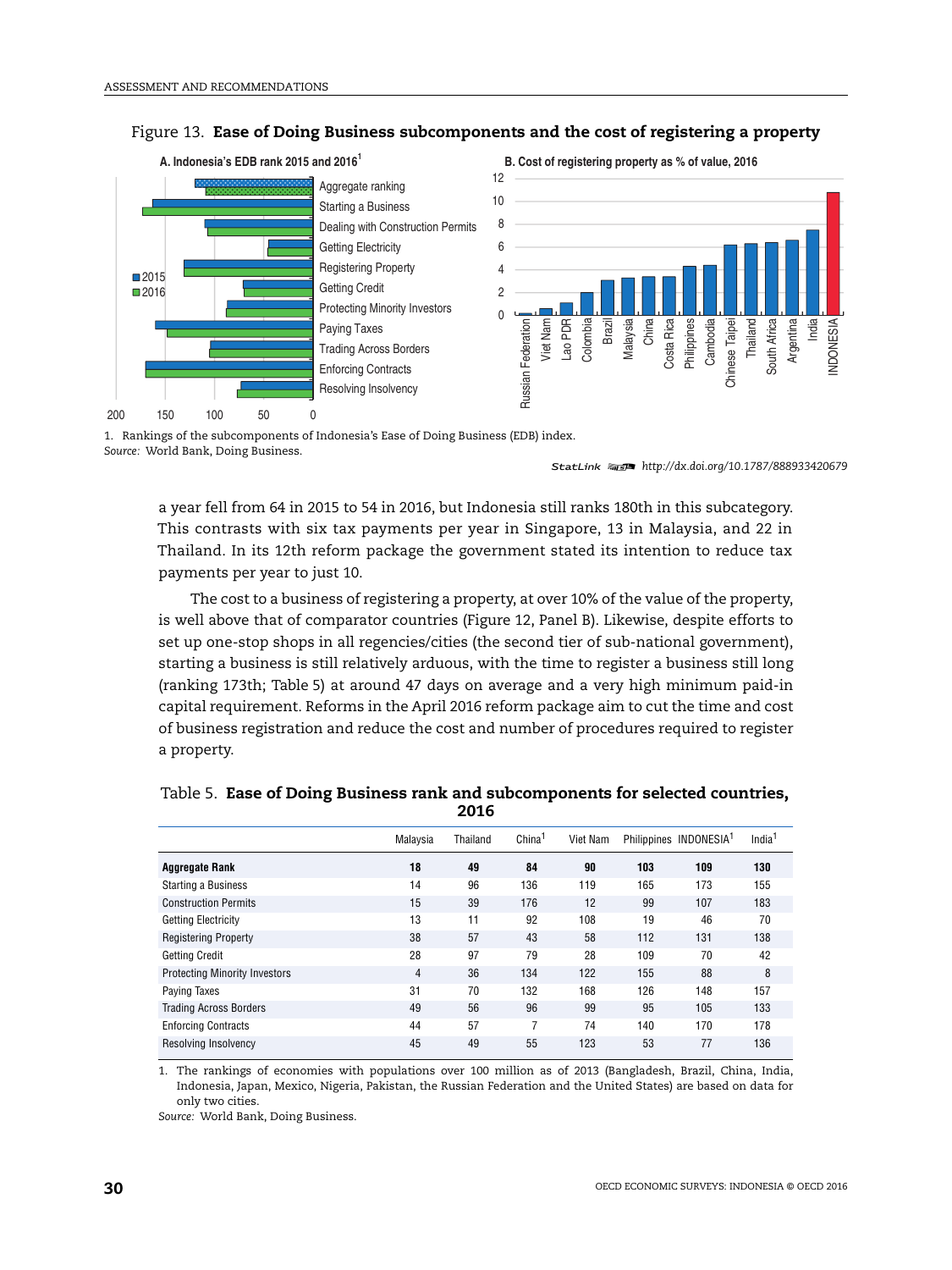In many of these regulatory areas regional governments have principle administrative responsibility. If Indonesia is to make significant progress in improving the business climate, sub-national governments need to streamline and harmonise bureaucracy. As noted in Chapter 1, there is enormous regional variation in these regulations, with some matching international best practice and others that should be encouraged to emulate the leaders. To this end, the central government should offer greater incentives for subnational governments to put in place policies that promote business development. For example, it could offer a greater share of corporate or payroll tax revenues or enforce greater regulatory harmonisation.

Further progress could be made putting in place policies that: i) reduce transaction taxes and the tax on the acquisition of land and buildings by imposing a ceiling or replacing them with fixed fees; ii) improve coordination among government agencies, so that businesses are not obliged to notify each agency of having completed administrative tasks in another; iii) step up monitoring of the implementation of national regulations across the country; iv) speed up procedures at the land registry office; and (v) make the business registry electronic. Most OECD countries have electronic business registries, and a significant number offer online registration (World Bank, 2016).

#### *Infrastructure*

A lack of infrastructure, especially in transportation, logistics and water treatment is hampering Indonesia's economic, business and social development. The World Economic Forum Global Competitiveness Report (2016-17) ranked Indonesia 60th out of 138 economies with regard to its infrastructure. Poor infrastructure inhibits Indonesia's international trade, competitiveness and foreign investment. Internal trade is also suffering. According to data published by the Indonesian Chamber of Commerce and Industry (KADIN), a typical Indonesian company devotes around 17% of its total expenditure to logistics, in contrast with around 10% in other economies in the region. Despite Indonesia's archipelagic geography, sea transport remains poorly developed (Figure 14). Weak transport infrastructure contributes to large disparities in prices across the country. For example, President Widodo himself recently noted that gasoline sold for around IDR 7 000 per litre in Jakarta, but as much as IDR 60 000 per litre in Wamena, Papua



#### Figure 14. **Index of comparative quality of infrastructure, selected countries, 2016**

*Source:* World Economic Forum, *Global Competitiveness Report 2016-17.*

<sup>1 2</sup> *http://dx.doi.org/10.1787/888933420688*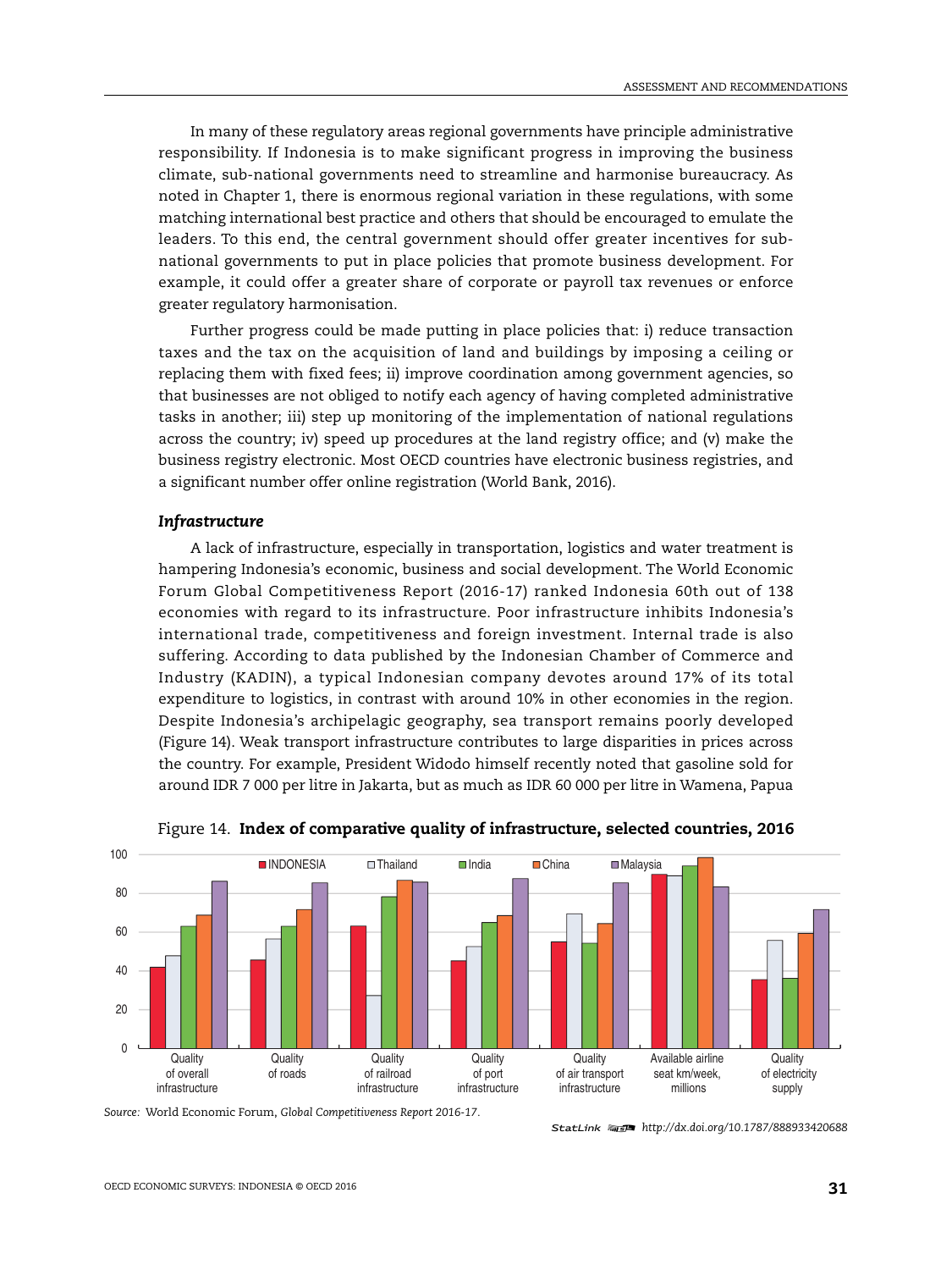and that a sack of cement priced at IDR 60 000 in Jakarta could cost as much as IDR 2.5 million in the Papua highlands.

The quality and supply of electricity is also variable, with some areas plagued by blackouts. The state-owned electricity company, Perusahaan Listrik Negara (PLN), is a monopoly and is heavily dependent on government subsidies to bridge the gap between the cost of production and the administratively fixed selling price. It has had few financial resources for large-scale investments, and demand has therefore outstripped supply. The government plans to boost generation capacity by around 35 GW by 2020, while also almost eliminating the use of expensive fuel oil and increasing the use of coal and renewables, for which a variety of local community-based initiatives are underway (Figure 15). Coal-fired power plants will make the most significant contribution to the planned increase in supply. However, the expansion of coal-fired generation due to its relative abundance and low cost may undermine key environmental policy objectives (see below).

As discussed in the previous *Survey*, land disputes have stalled infrastructure projects for years or caused them to be cancelled altogether. But there have recently been steps to improve the land acquisition process. In 2012 a new Land Acquisition Law was promulgated to speed it up. However, infrastructure provision failed to improve owing to a lack of coordination and conflicting interests between central and local governments. In 2015, the President issued a decree to amend the 2012 law, allowing private actors to finance land procurement, thus opening up previously closed off financing channels. Also in 2015, a land bank was established, jointly managed by the finance, public works and transportation ministries, which facilitates government purchases of land required for infrastructure development.

No matter the sector it is crucial to ensure that infrastructure maintenance be scheduled and adequately financed, as this is often the cheapest means to ensure its quality and availability. For instance, as described in Chapter 1, in many provinces, more than half of all roads are classified as in disrepair. Furthermore, at least for new infrastructure, user charging is called for, not only to help in the financing of provision, but also to efficiently gauge when expanding capacity is appropriate. In addition, besides an



Figure 15. **Indonesia's energy mix** % of total $1$ 

1. Indonesian authorities do not consider biomass as a renewable energy. This explains the difference with Figure 24 (Panel B).

*Source:* Ministry of Energy and Mineral Resources.

1 2 *http://dx.doi.org/10.1787/888933420695*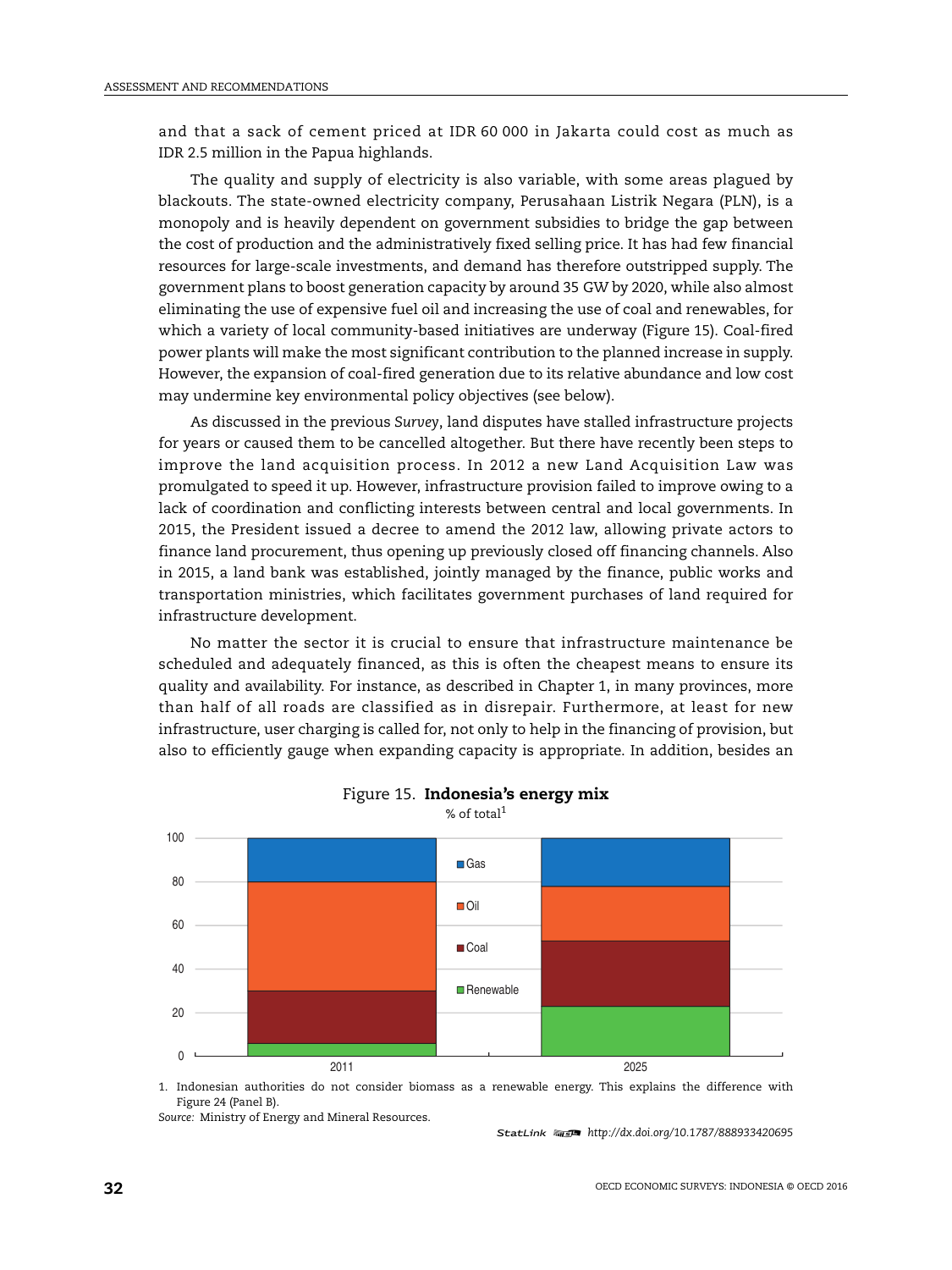effective project selection process, including conformity with overall national priorities, the authorities need to ensure efficient implementation. Finally, despite longstanding government efforts to promote public-private partnerships (PPPs) to leverage up the impact of public spending, they have failed to take off in Indonesia. Projects are by nature risky and complex (requiring in-depth knowledge on the part of the government negotiators), and the returns are spread out over a long horizon. While minimum revenue guarantees can help get private firms involved, the government should take care not to assume all project risks itself. The OECD principles for the Public Governance of Public-Private Partnerships offer guidelines for the management of PPPs (OECD, 2012d).

#### *Foreign direct investment and the Negative Investment List*

Indonesia's large domestic market, growth prospects, natural resource endowment and abundance of low-cost labour makes it a potentially attractive foreign direct investment (FDI) destination (Hornberger, 2011). Despite difficult international conditions, FDI inflows have picked up substantially over the past few years but remain lower than in some other countries (Figure 16).

The poor business environment is the key factor holding back FDI. Excessive and overlapping regulation, including across the different levels of government, have made establishing and conducting business difficult for both foreign and Indonesian entrepreneurs. Long-standing explicit limitations or outright bans on foreign participation in certain sectors have obviously limited activity. Seen from a broad perspective, Indonesia has significantly liberalised restrictions on inward investment over time, albeit at a slower pace more recently (OECD, 2010). Yet, there remains significant variation in terms of statutory restrictions on FDI in comparison with regional peers and other OECD countries (Figure 17). According to the OECD FDI Regulatory Restrictiveness Index, manufacturing has been widely liberalised, but many primary and service sectors remain partly off-limits to foreign investors, holding back potential economy-wide productivity gains.

Recently, things have been moving in the right direction with a May 2016 revision to the Negative Investment List that removed 35 sectors which are now fully open to foreign ownership, bringing Indonesia's FDI regime closer to international and regional levels of



Figure 16. **FDI net inflows in selected countries, 2000-15**

% of GDP

*Source:* International Monetary Fund, International Financial Statistics and Balance of Payments databases; World Bank, International Debt Statistics; OECD estimates.

1 2 *http://dx.doi.org/10.1787/888933420706*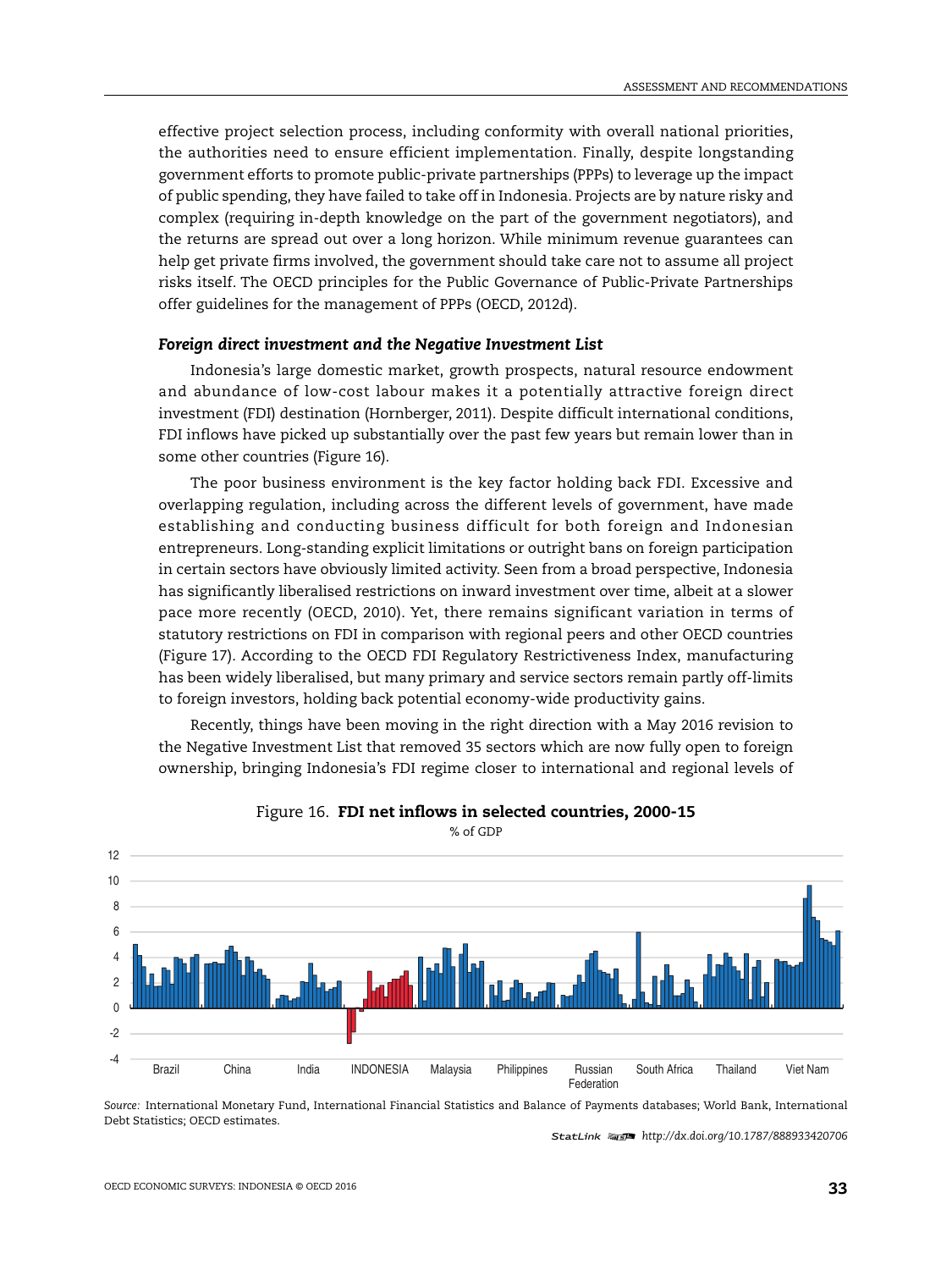



FDI Regulatory Restrictiveness Index (Open = 0; Closed =  $1$ )<sup>1</sup>

1. The OECD FDI Regulatory Restrictiveness Index covers only statutory measures discriminating against foreign investors (e.g. foreign equity limits, screening & approval procedures, restrictions on key foreign personnel, and other operational measures). Other important aspects of an investment climate (e.g. the implementation of regulations and state monopolies) are not considered. Data reflect regulatory restrictions as of December 2015. Data for Cambodia, Lao PDR, Singapore, Thailand and Viet Nam are preliminary.

2. ASEAN 9 is Cambodia, Indonesia, Lao PDR, Malaysia, Myanmar, Philippines, Singapore, Thailand and Viet Nam.

*Source:* OECD FDI Regulatory Restrictiveness Index database. 1 2 *http://dx.doi.org/10.1787/888933420718*

openness. Importantly, it also signals a more positive attitude towards foreign investment, notably with the lifting or easing of foreign equity restrictions in key sectors. For example, foreigners are now allowed to fully own geothermal power plants of more than 10 megawatts through PPPs and to hold 49% of smaller power plants. Foreigners will also be allowed to fully own e-commerce businesses, but the cap on foreign investment in the retail sector remains. This comes at a critical moment as the previous negative list, issued in 2014, had adopted a more heterogeneous stance towards foreign investment by the government. However, despite some liberalisation, the 2014 list reversed some of the opening trend that had been observed in previous periods and notably made foreign investment in some key sectors, such as mining, more restrictive. In turn, these divestment rules have discouraged foreign investment in large, long-term, capital-intensive projects (Annex A.2), while seemingly arbitrary government decisions at the regional level (such as the case of Churchill Mining in East Kalimantan) have also discouraged foreign investors. Unfortunately, in the May 2016 revision, 20 additional sectors were added to the list, notably including formal education and certain activities in the construction industry. A much better approach would be to abolish the Negative Investment List except for sectors deemed essential to national security.

#### *Corruption and governance*

Corruption also remains a real barrier to foreign investment, especially as other governments are cracking down on bribery in overseas jurisdictions, as per the OECD Anti-Bribery Convention. While Indonesia has made headway in tackling corruption in recent years, it remains the most significant barrier to doing business in Indonesia according to the Global Competiveness Report 2016-17 (Figure 18). Furthermore, according to Transparency International's Corruption Perception Survey, Indonesia ranked 88th out of 168 countries in 2015, improving only slightly from 2014. Statistics Indonesia compiles a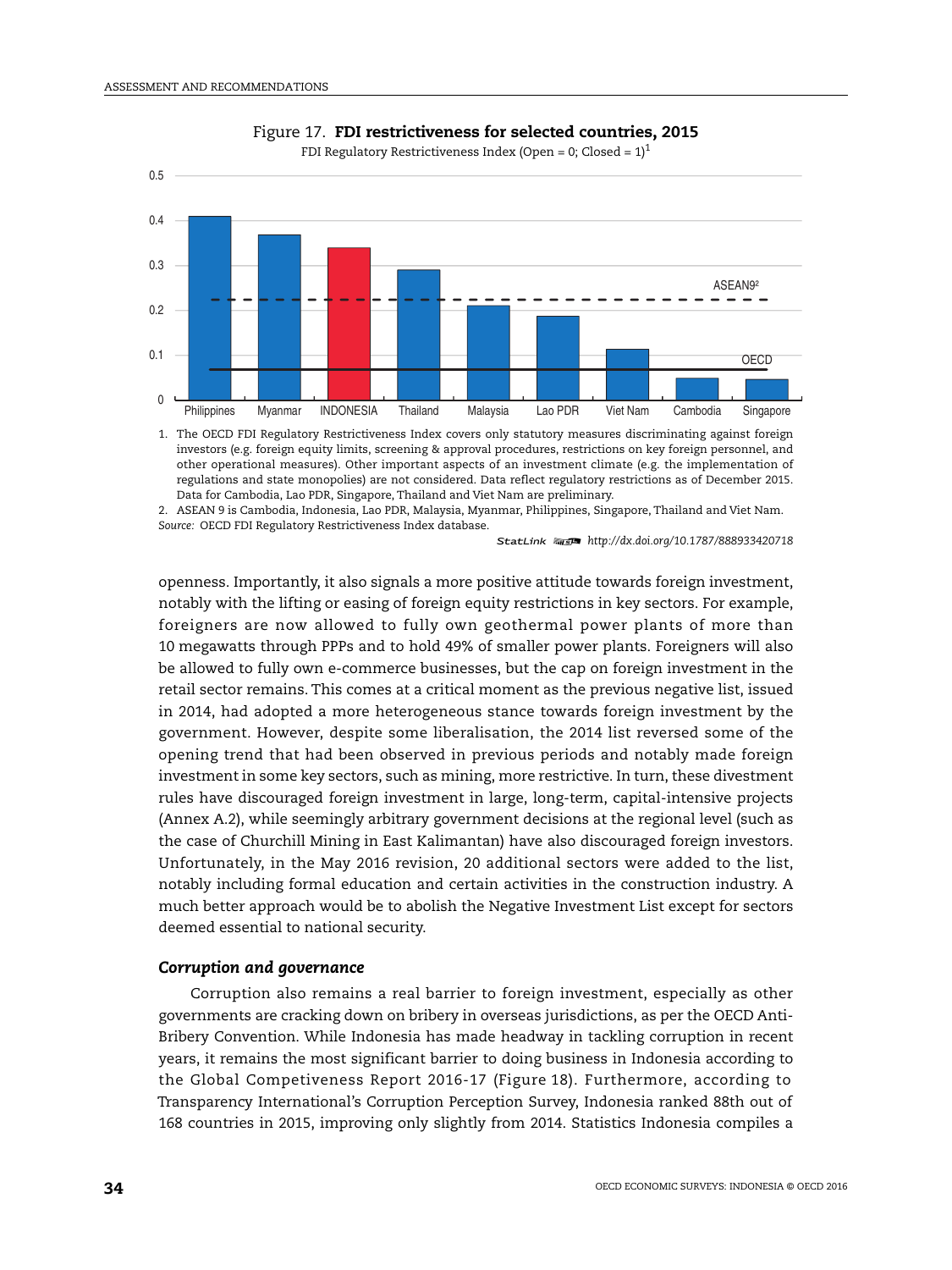

Figure 18. **The most problematic factors in doing business in Indonesia, 2016**<sup>1</sup>

1. Surveyed firms were asked to select the five most problematic factors for doing business in their country and to rank them between 1 (most problematic) and 5. The score corresponds to the responses weighted according to their rankings.

*Source:* World Economic Forum, *Global Competitiveness Report 2016-17* .

1 2 *http://dx.doi.org/10.1787/888933420728*

survey-based corruption index, which shows that perceptions of corruption have increased in recent years, but experience of corruption has fallen somewhat.

As noted in the previous *Survey*, the work of the Corruption Eradication Commission (KPK) has had a great deal of success in combating corruption and raising awareness of its scale and pernicious nature. The KPK is limited to only investigating corruption implicating public officials and cases involving greater than IDR 1 billion (USD 76 000). The KPK remit should be extended to include the private sector, and it should be given the resources needed to do so. In recent years the integrity of the KPK has come under attack. For instance, in 2015, the institution was paralysed after its deputy chairman and two commissioners were arrested. In addition to increasing its resources, the government needs to vigorously defend the KPK. In particular, moves to scrap the KPK's surveillance powers should be strongly opposed, and the government should veto the proposal to give a parliamentary body the power to terminate KPK investigations.

As described in Chapter 1of this *Survey*, corruption is a major issue in the regions, where understanding of what is involved is often poor. The issue has become more urgent as sub-national jurisdictions have proliferated and administrative responsibilities have been devolved. Given often weak legal and administrative capacity at the sub-national level, greater top-down monitoring has been found to be the most effective means of reducing corruption in Indonesia's regions (Olken, 2007). Taking further steps towards eradicating corruption would also help to improve tax collection, not just at the subnational levels but also nationally. Indeed, perceptions of a high level of bribery have been found to contribute to lower tax compliance (Rosid et al*.*, 2016). Survey data also suggest that taxpayer underreporting is more sensitive to variation in high-level corruption than to petty official misconduct.

In the medium term, however, the solution to corruption will require improving the administrative capacity of sub-national governments. The KPK should focus greater attention on corruption in the regions, including through workshops and training to assist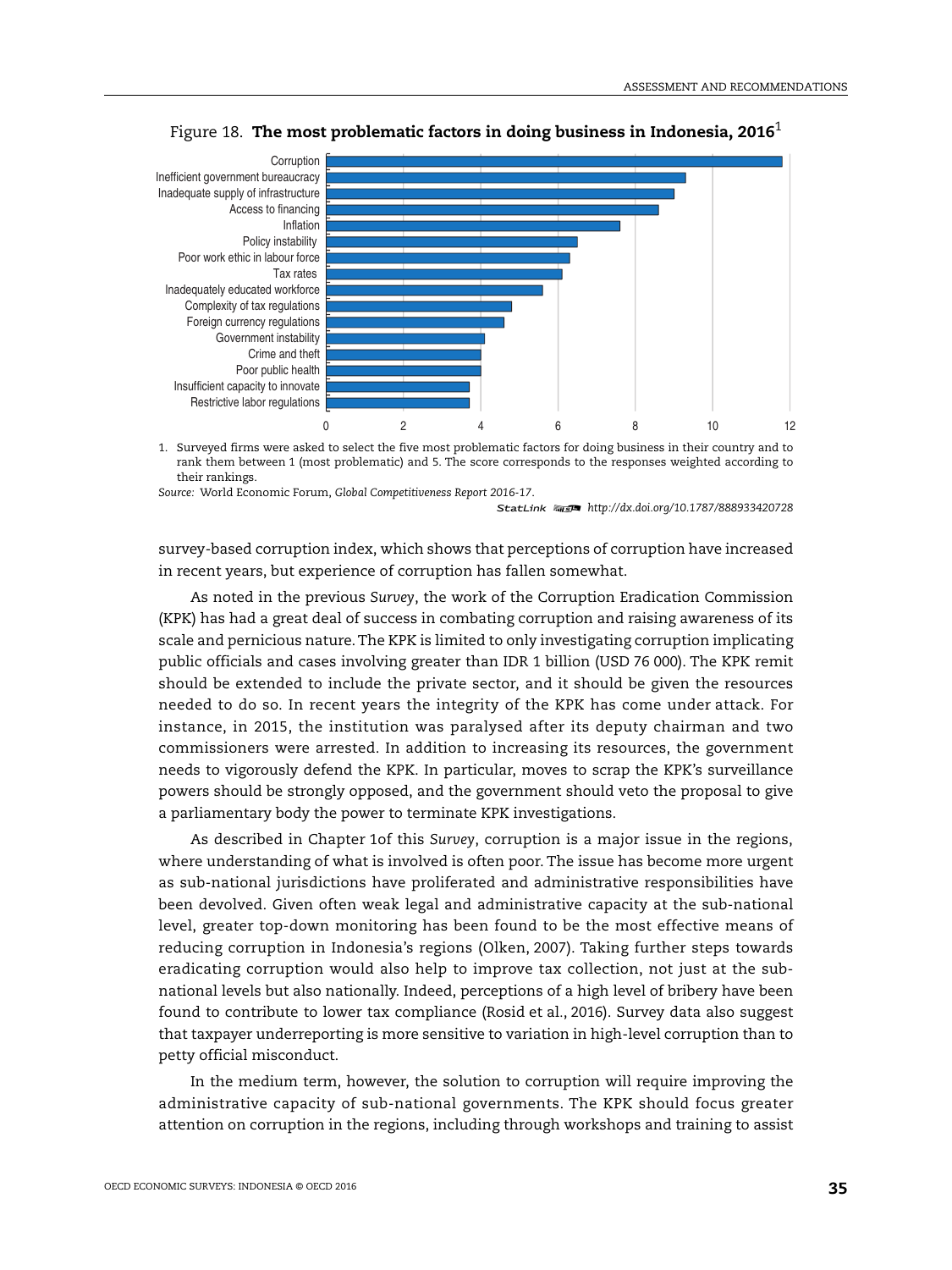sub-national governments to identify and address corruption. Public governance is a major issue in Indonesia, with inefficient bureaucracy ranking as second in the Global Competitiveness Report survey of impediments to doing business (Figure 17). While on many measures Indonesia has recorded notable improvements (Figure 19), in numerous aspects there is still a long way to go. The OECD's Open Government Review of Indonesia (OECD, 2016a) makes a number of recommendations aimed at improving governance by means of greater transparency and inclusiveness, including measures to address the complexities of Indonesia's decentralised governmental structure. Likewise, the OECD Review of Regulatory Reform for Indonesia (OECD, 2012c) identifies policies to promote institutional development and improve regulatory management. This includes better coordination of regulatory management practices and establishing clearer policy frameworks and institutional responsiveness, including at the sub-national level.

The capacity of sub-national governments to deliver high-quality public services is often lacking, and so are the frameworks that monitor the proper and efficient use of public resources. This has not been helped by the decision when setting up the decentralised structures to by-pass the provincial governments, which had previously borne most of the regional administrative and services delivery responsibilities and therefore had the greatest technical capacity. Smaller jurisdictional units suffer from a lack of economies of scale. Moreover, jurisdictions often remain ill-defined or overlap, and local legislation and regulations are frequently at odds with national policies. The continuing subdivision of political and administrative units, which has been termed "blossoming", is exacerbating the situation. Between 1999 and 2015 the number of provinces increased by over 30%, the number of regencies/cities by 55%, districts by 77% and villages by 20% (see Chapter 1).



Figure 19. **Indonesia's progress in public governance, 1996-2015**

*Source:* World Bank Worldwide Governance Indicators (WGI).

1 2 *http://dx.doi.org/10.1787/888933420738*

#### *The labour market and informality*

One of the factors holding back the competitiveness of the Indonesian economy is an inefficient labour market, as discussed in the previous *Survey*. Recent reforms to the minimum-wage-setting framework are welcome. Minimum wage increases will henceforth be limited to real GDP growth plus the rate of inflation, whereas previously they had been set by regional governments largely without regard to local labour market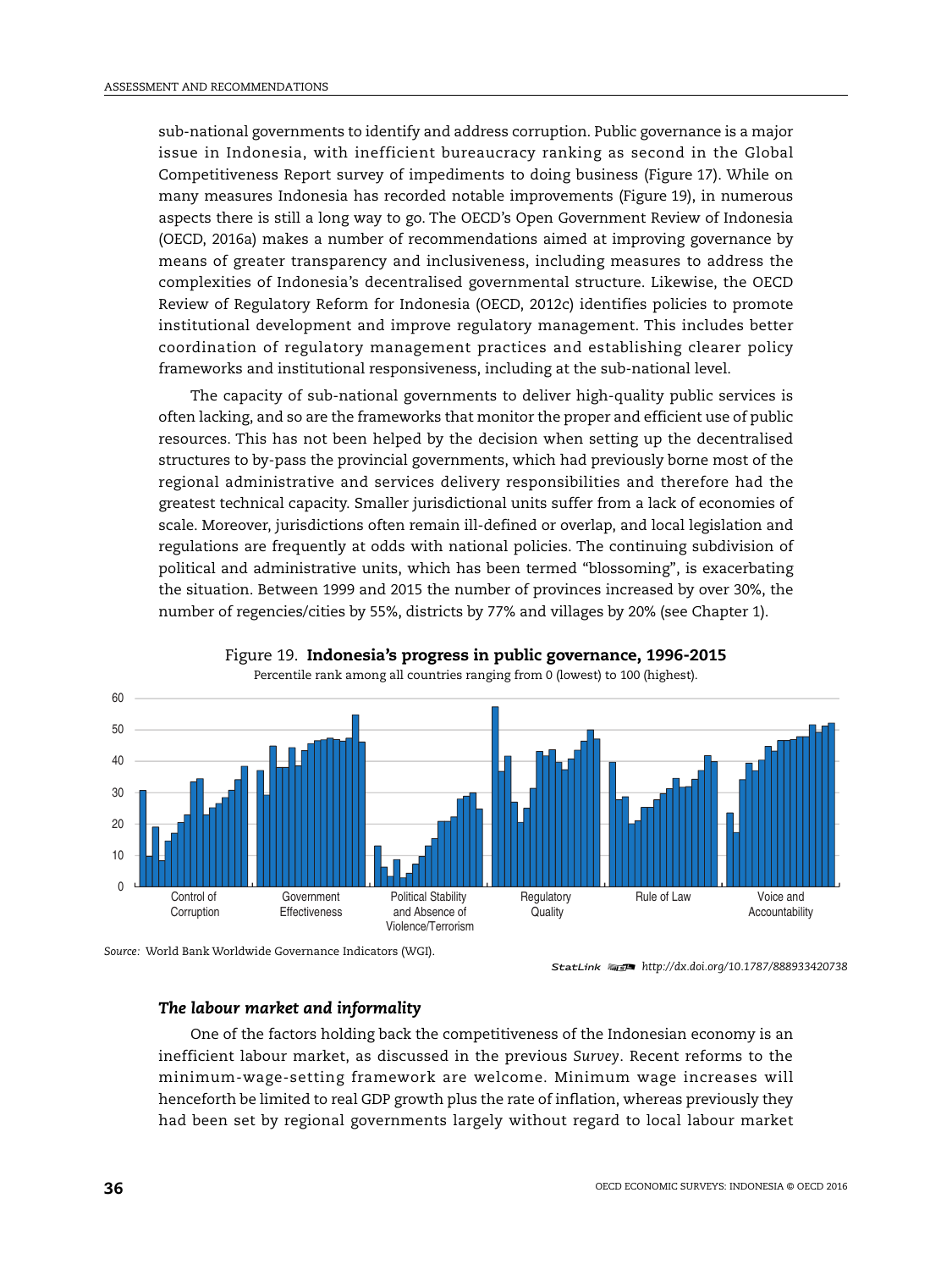conditions (Chapter 1). Using this formula, GDP growth in Q2 2015 of 4.7% and September 2015 inflation at 6.8% resulted in a minimum wage increase of 11.5% across all provinces in 2016, well below the rises accorded in previous years.

However, one problem with this arrangement is that GDP may grow for reasons other than average productivity growth, for instance due to demographics or increases in the participation rate: there is no justification for wage increases for these reasons. In any case introducing a sub-minimum wage for youth would be useful.

The restrictiveness of hiring and dismissal rules in Indonesia far outstrips those of almost every other country in the world (Figure 20, Panel A). For instance, to dismiss a worker with one year's seniority, the mandated redundancy payment is 58 weeks of pay (Panel B). Putting in place a comprehensive unemployment insurance scheme, as was done in Chile in 2002 and in Korea in 2005, would obviate the need for these large severance payments (Holzmann et al., 2011). More broadly, besides high minimum wages, labour restrictions protect insiders and encourage enterprises to operate informally. Indeed, some 60% of the nation's labour force works in the informal sector and thus suffer from minimal employment security, volatile incomes, very limited workplace health and safety regulation and an absence of pensions. Provisions have recently been made to extend social security systems to the informal sector, but uptake has been limited.



#### Figure 20. **Labour market rigidities in selected countries**

1. The indicator of employment protection legislation (EPL) measures the procedures and costs involved in dismissing individuals or groups of workers and the procedures involved in hiring workers on fixed-term contracts.

2. The cost of dismissing a worker after one year of employment, in weeks of salary.

*Source:* World Economic Forum; OECD Employment Protection Database.

1 2 *http://dx.doi.org/10.1787/888933420742*

#### *Improving worker skills*

Access to compulsory education in Indonesia has improved greatly over recent years (MOEC, 2013), and, as noted in the previous *Survey*, the academic performance of 15 year-olds is in line with Indonesia's level of development. However, less than a third of adults aged between 25 and 60 have an upper secondary education (OECD and ADB, 2015). Likewise, the skills of workers, as measured by the 2015 OECD Survey of Adult Skills (conducted only in Jakarta) (OECD, 2016b), are weak, with low levels of proficiency in literacy and numeracy. The dispersion of proficiency scores across adults is also wider than in most other participating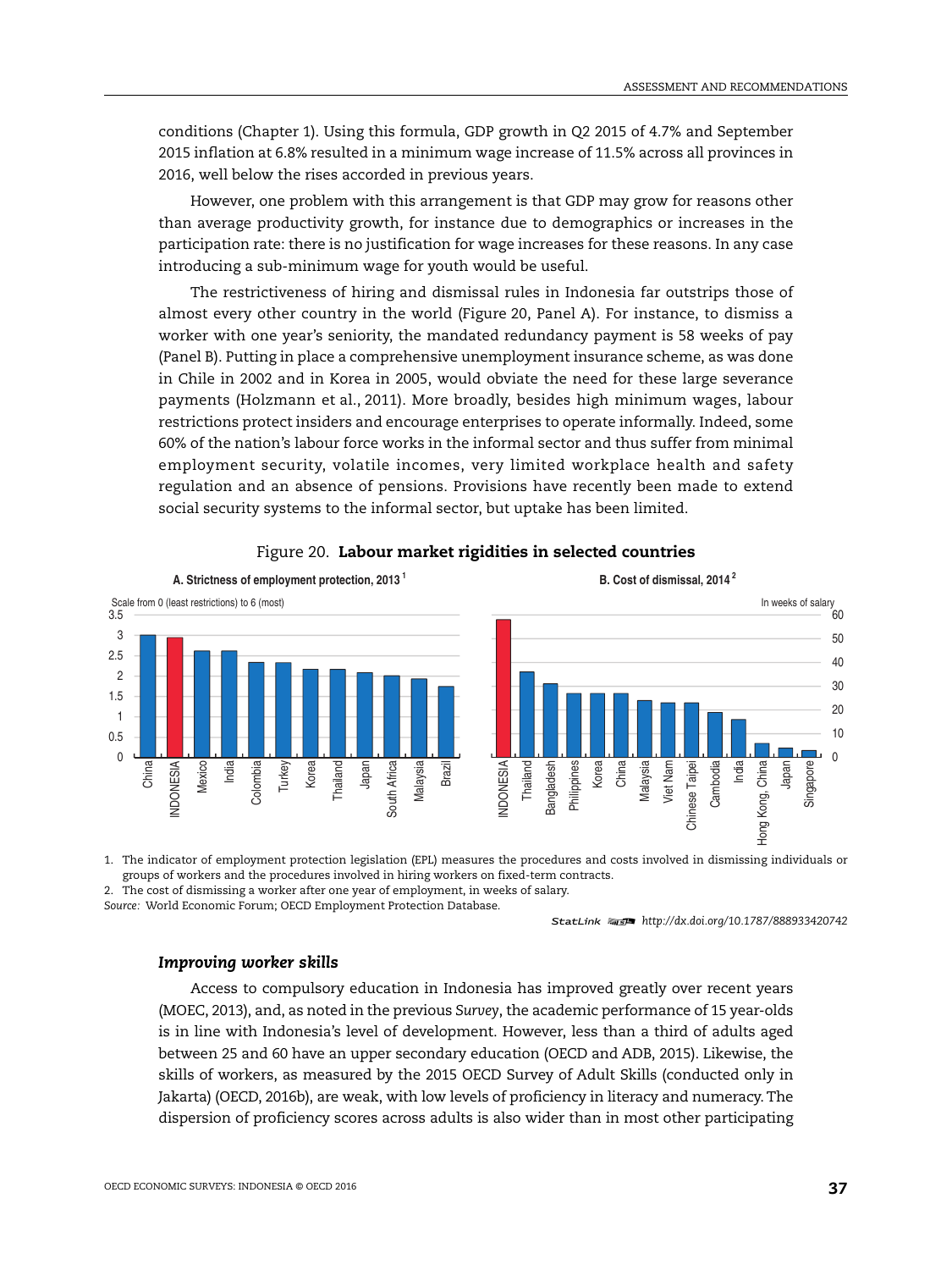countries. The widest skill gaps across professional profiles are for English and computer skills followed by thinking and behavioural skills (di Gropello et al., 2011).

Skills mismatch is also a problem in Indonesia, with firms reporting difficulties finding skilled workers despite high unemployment among those with a tertiary education. In 2010, about 55% of tertiary graduates were "over-qualified" in their employment, the highest mismatch in South-East Asia (World Bank, 2010). Improving the skills of the workforce, particularly by improving the quality of schooling and access to adult education, is essential. Only around 5% of all firms in Indonesia offer formal training to their workers, considerably lower than in many other comparable countries (OECD, 2015a). Moreover, the dual nature of the labour market makes it unlikely that training will be offered to a large swath of the labour force working in the informal sector.

## **Promoting regional development**

In large part for political reasons the "big bang" decentralisations in 2001 and 2005 in Indonesia devolved substantial funds and authority to local governments, including responsibility for the administration and delivery of many public services and also the regulation of business and natural resources. The rationale for government decentralisation is better accountability and service delivery through increased responsiveness to local needs (Faguet, 2014), often called "subsidiarity". Moreover, decentralisation can improve performance by promoting competition between regions in the efficient provision of services and attracting businesses – regions can draw lessons from each other and benefit from best practices (OECD, 2013). That said, care should be taken to avoid situations where inter-regional competition spurred by decentralisation leads to a race to the bottom in areas like fees and charges, and subsidies aimed at attracting business investment.

However, regional autonomy has not delivered the improvements that had been hoped for (Resosudarmo et al., 2014; Buehler, 2010; Moeliono et al., 2009; World Bank, 2009). The heterogeneity in economic and social outcomes remains large (Figure 21). This



Figure 21. **Per capita GDP across Indonesia's provinces, 2015**

Millions of rupiah per capita

*Source:* Statistics Indonesia.

1 2 *http://dx.doi.org/10.1787/888933420754*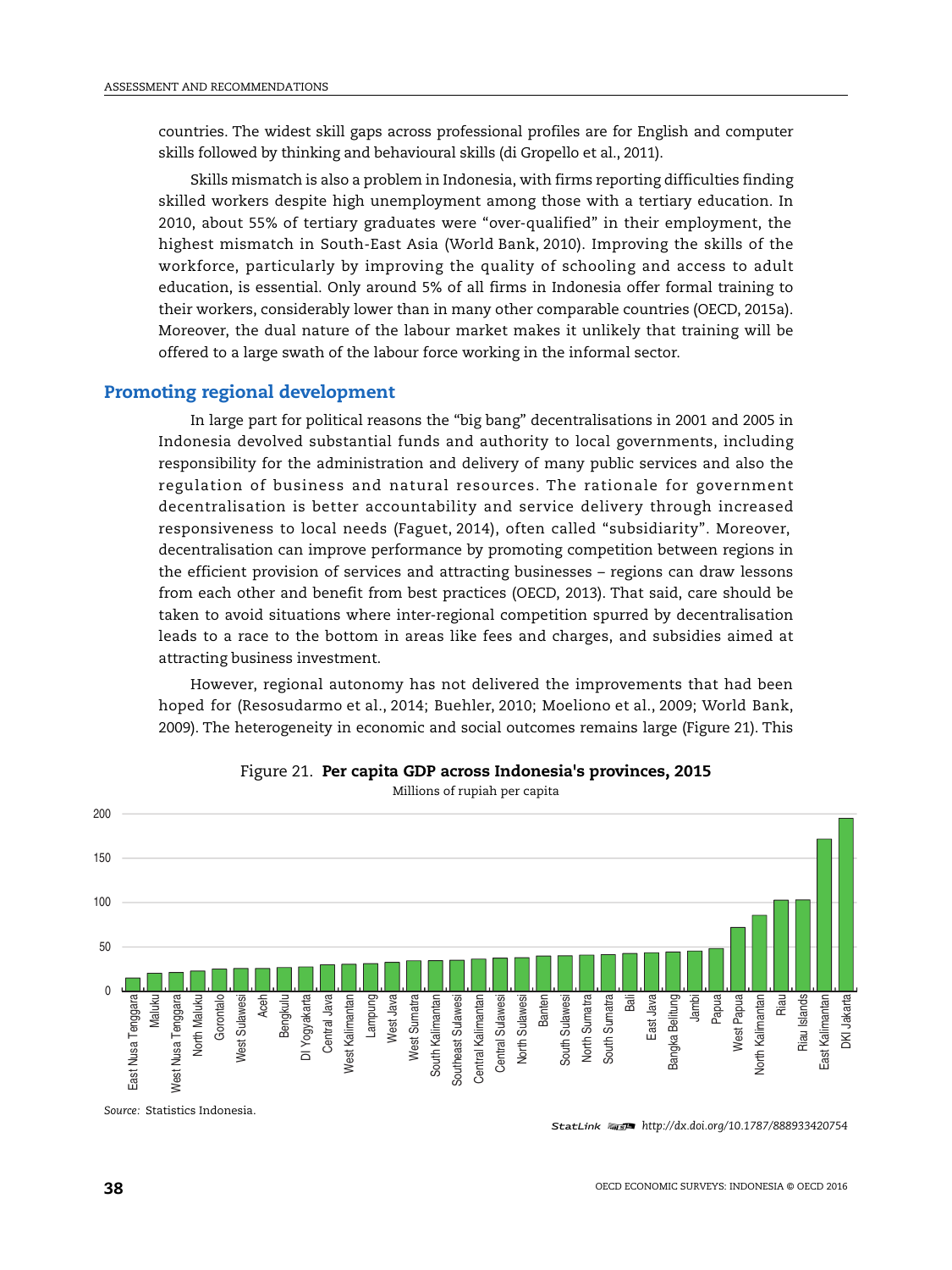is despite a steady increase in transfers from central to sub-national governments, which now make up about half of the central government budget (net of subsidies and interest payments; about 6% of GDP).

Indonesia has set up special economic zones (SEZs) with a view to promoting investment in the regions. There are currently nine SEZs, and the government intends to set up 17 more by 2019. Free trade zones (FTZs) have been another strategy for promoting regional economic development. Only one FTZ was ever set up in Indonesia: the Batam, Bintan and Karimun Free Trade Zone (BBK FTZ), located on the Riau Islands close to Singapore. To date these zones have failed to attract significant investment or generate significant employment, due to their isolated locations, a shortage of infrastructure and lack of jurisdictional clarity. The government should experiment with different incentives in SEZs, including more flexible labour regulation, to extend proven good practices to the whole economy.

#### *Better targeting fiscal transfers and improving regional revenue raising*

Sub-national governments in Indonesia have very limited revenue-raising capacity, and the majority of their funding comes from central government transfers. In 2015 89% of all government revenue was collected by the central administration, while it handled only 47% of expenditure. Transfers from the central government are allocated directly to three sub-national levels of government: namely the provinces, the regencies/cities and villages. Districts are funded and administered by the regencies/cities. In broad terms there are three categories of transfers: i) equalisation funds; ii) deconcentration funds (to finance central government offices or agencies in the regions that deliver services directly); and iii) village funds. Equalisation funds are the largest and have been broken down into a number of subcategories including a General Allocation Fund (DAU) and a Special Allocation Fund (DAK). The DAU is by far the largest source of revenue for regional governments, with half earmarked for public-sector wages and salaries and the remainder unconstrained. The DAK is small by comparison, accounting for only 5% of regency/city revenues and 1% of province revenues, and is earmarked.

However, the central government's commitment to fund regional public-sector employment has led to mushrooming public-service jobs. Public employee compensation represents about 28% of total public expenditures. This share is especially high at subnational levels and higher than on average in the OECD (23%), where the size of government is generally much greater. In addition, some regions have up to four times as many public employees per capita as others (Figure 22). A side-effect of this large public service has been a large share of regional capital spending on government office space (Lewis and Oosterman, 2011).

In the longer term, regional governments should be given block grants according to some fiscal equalisation formula that reflects sub-national needs and national priorities. However, due to the lack of capacity, many regional governments in Indonesia struggle to spend all of their annual budget allocations. Deposits held by local governments increased from IDR 90 trillion (USD 6.8 billion) in December 2015 to IDR 220 trillion in April 2016 – an increase of 140%. This frustrates constituents, including local businesses, and is hampering the central government both in its attempts to pursue national priorities such as improving infrastructure and also to provide fiscal stimulus during the current economic slowdown. In the short term, sub-national fiscal performance could be improved by tying grants more closely to specific programmes, particularly in areas of national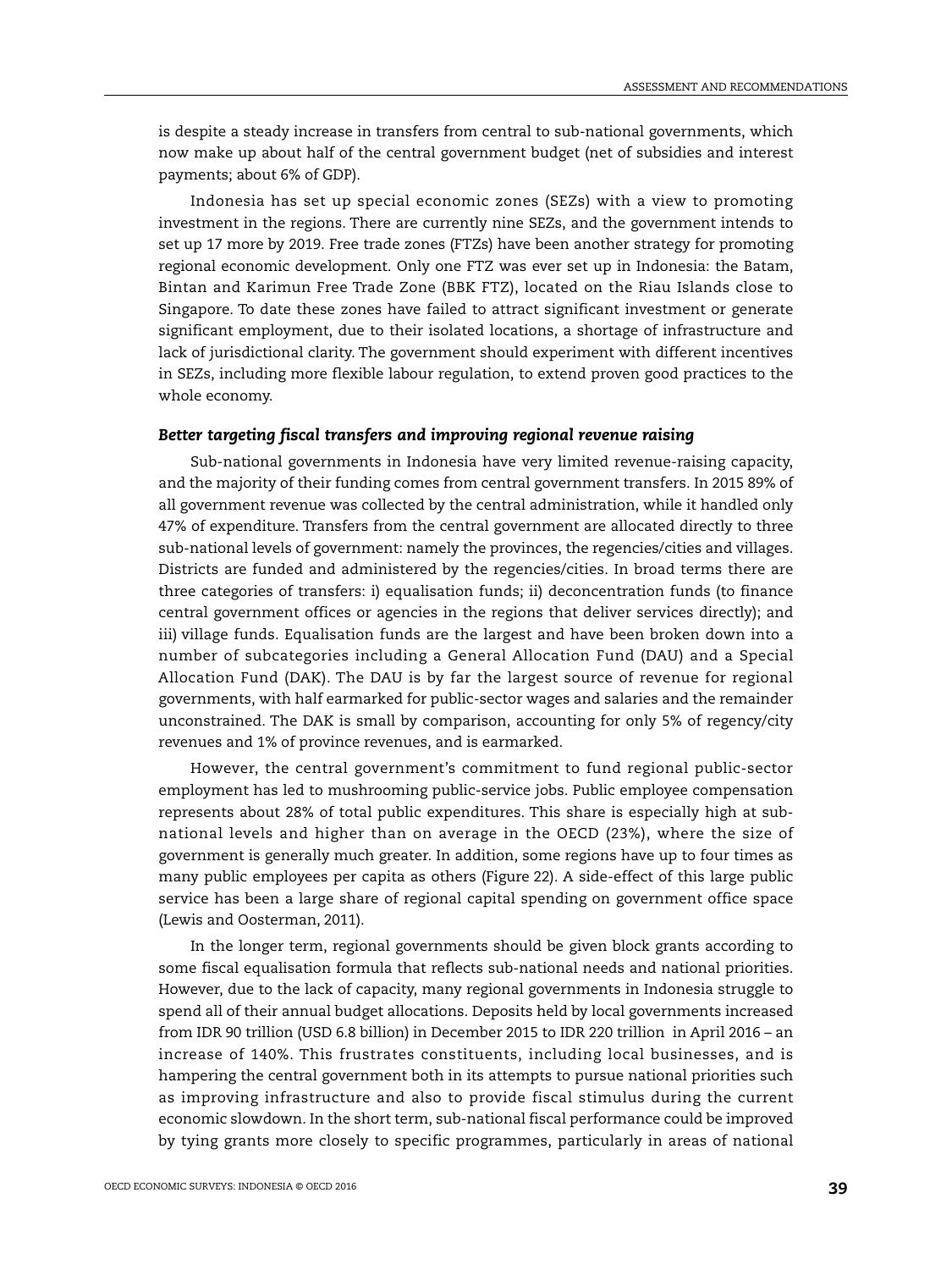

Figure 22. **Public employment across Indonesia's provinces, 2014**

1 2 *http://dx.doi.org/10.1787/888933420769*

priority, such as infrastructure investment. One way of doing so would be to make more use of the DAK, in which funds are allocated for particular purposes. The DAK has recently increased significantly to accommodate regional aspirations in order to accelerate the development and provision of infrastructure facilities. Furthermore, in order to become well targeted, the government is continuing to try to improve the DAK's allocation and disbursement mechanism. At the same time, greater efforts are needed to improve the technical capacity of regional governments so that they are in a better position to formulate spending priorities, raise revenues and administer budgets. The programme of secondments of officials from the central government to sub-national governments to facilitate skills transfer should be expanded. The government should also promote and broaden the scope of the system of national public-service training schools.

#### *Boosting regional infrastructure investment*

The government has rightly emphasised infrastructure as a major impediment to Indonesia's economic development. However, infrastructure investment also needs to be encouraged at the sub-national level, given that half of all public spending is now at that level. A number of reforms could help in this regard. First, the central/sub-national budget process – including revenue estimation – could be improved to reduce uncertainties and interruptions that are inhibiting complex multi-year infrastructure projects. Second, greater efforts should be made to align sub-national projects with national strategies. Third, fiscal incentives should be sharpened so that sub-national governments ensure adequate upkeep of existing infrastructure, such as road maintenance. For example, national co-financing of sub-national road investment could be made conditional on such maintenance. Finally, land acquisition laws should be made more flexible to encompass regional diversity in land ownership traditions.

## **Improving public spending**

Despite impressive improvements over the last 50 years, including in achieving the Millennium Development Goals (MDGs), Indonesia still lags behind many other middleincome countries in terms of development indicators, including health (mortality rates and stunting), poverty, and educational outcomes. Better use of public money would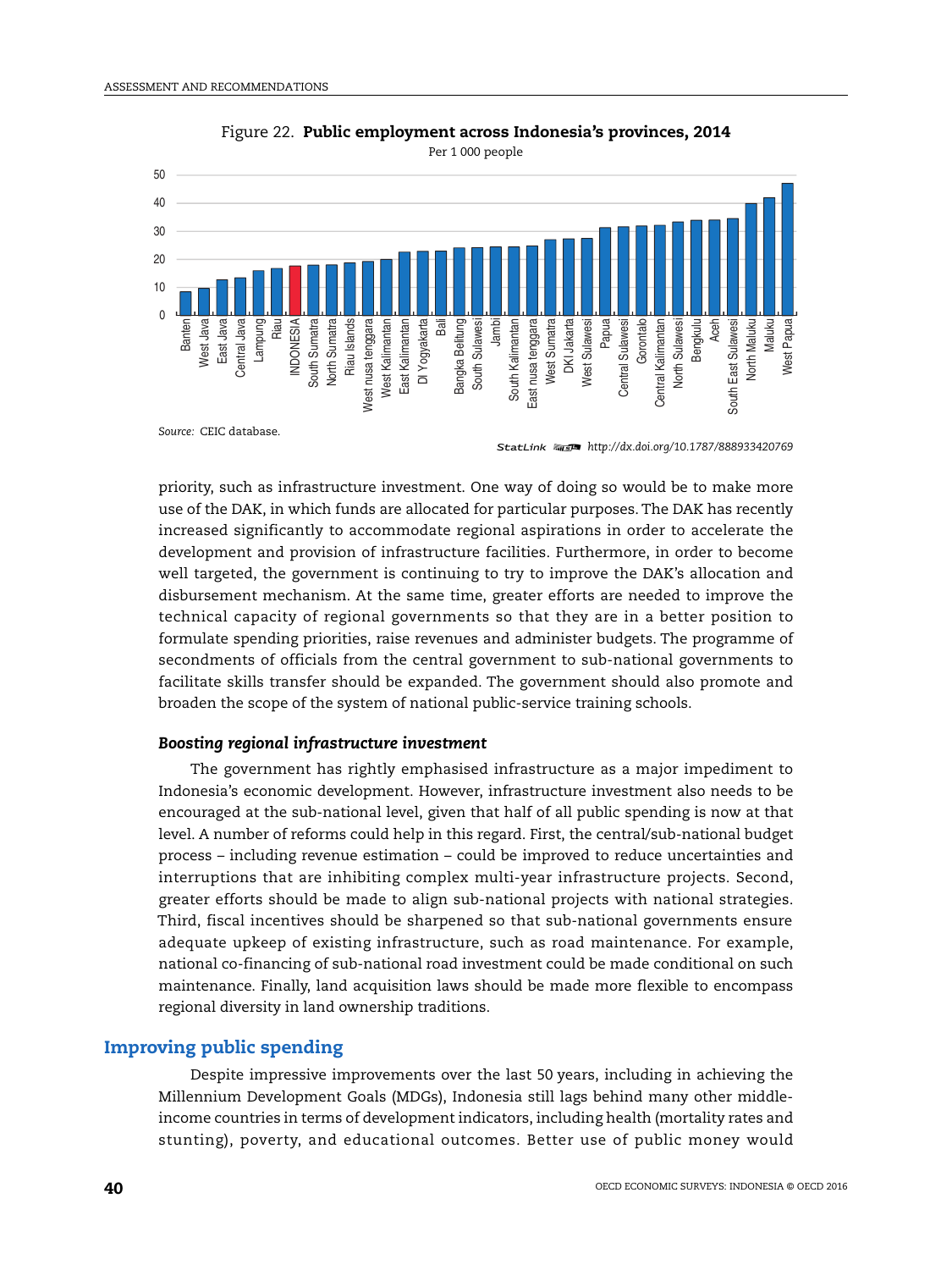significantly boost the effectiveness of government policies and provide the fiscal space to further develop currently underfunded spending areas: for example, public health-care budgets represented only about 1% of GDP in 2015, although the government increased the budget allocation for health to 5% of total public expenditure in 2016 in a context of constrained public revenues.

#### *Prioritising public governance by adopting best practices, especially at sub-national levels*

Broad spending targets (for example, 20% for education and 5% for health) currently shape government priorities but are inefficient because there are no constraints on how to use the funds (Blöndal et al., 2009). Closer correspondence between annual expenditure and clear medium-term objectives, together with performance-based budgeting, could significantly improve efficiency. This should be accompanied by systematic evaluation of existing and envisaged programmes and administration. Improvements are planned for the 2017 budget but will only apply to the central government.

As discussed above, governance challenges are major barriers to the efficient delivery of public services, especially at the sub-national level. There is an extreme diversity in performance across levels of governments and across regions (see KPK, 2014 for examples in the mining sector). This raises the importance of ramping up capacity building, notably through training. The efforts should be targeted towards regions in need, including those with low official ratings and difficulties in spending their budget allocations or reporting statistics. Digitalisation should also be exploited, as it hastens the circulation of information, reduces errors and improves transparency. Additionally, eradicating corruption would help considerably (see above). In particular, broadening the use of electronic procurement would limit bribery and also have positive effects on the quality and right-sizing of government projects.

#### *Enhancing education, social assistance and health*

Education is an essential part of Indonesia's budget with a global spending target share of 20%, but outcomes have suffered from a lack of performance-related objectives. The education system should learn from the review of the teacher certification programme, which has generated an improvement in attained degrees for new teachers, but has above all increased the wage bill, with limited increases in teaching quality (Chang et al., 2014). The focus should gradually shift towards secondary education, because it is less well funded by international standards, especially for the poorest. Indeed, enrolment rates for those in the lowest income quintile are much improved for pupils under 15 but still drop significantly after that (World Bank, 2013).

Public outlays for social assistance (less than 1% of GDP) are particularly low, even compared with other middle-income countries (1.4% for India; 2.1% for China; 2.8% for Brazil; and 3.1% for South Africa), while poverty remains relatively prevalent. This justifies the expansion of conditional cash grant schemes, including replacing existing unconditional programmes, which tend to be fragmented and are not well-targeted. The development of a national poverty database (see below) is welcome and should be pursued through a comprehensive identification number system.

The goal of universal health coverage by 2019 involves a major fiscal commitment. Indeed, the extra amount required could be as much as an additional 2% of GDP by 2020 (Guerard et al., 2011), without considering expected increases in line with economic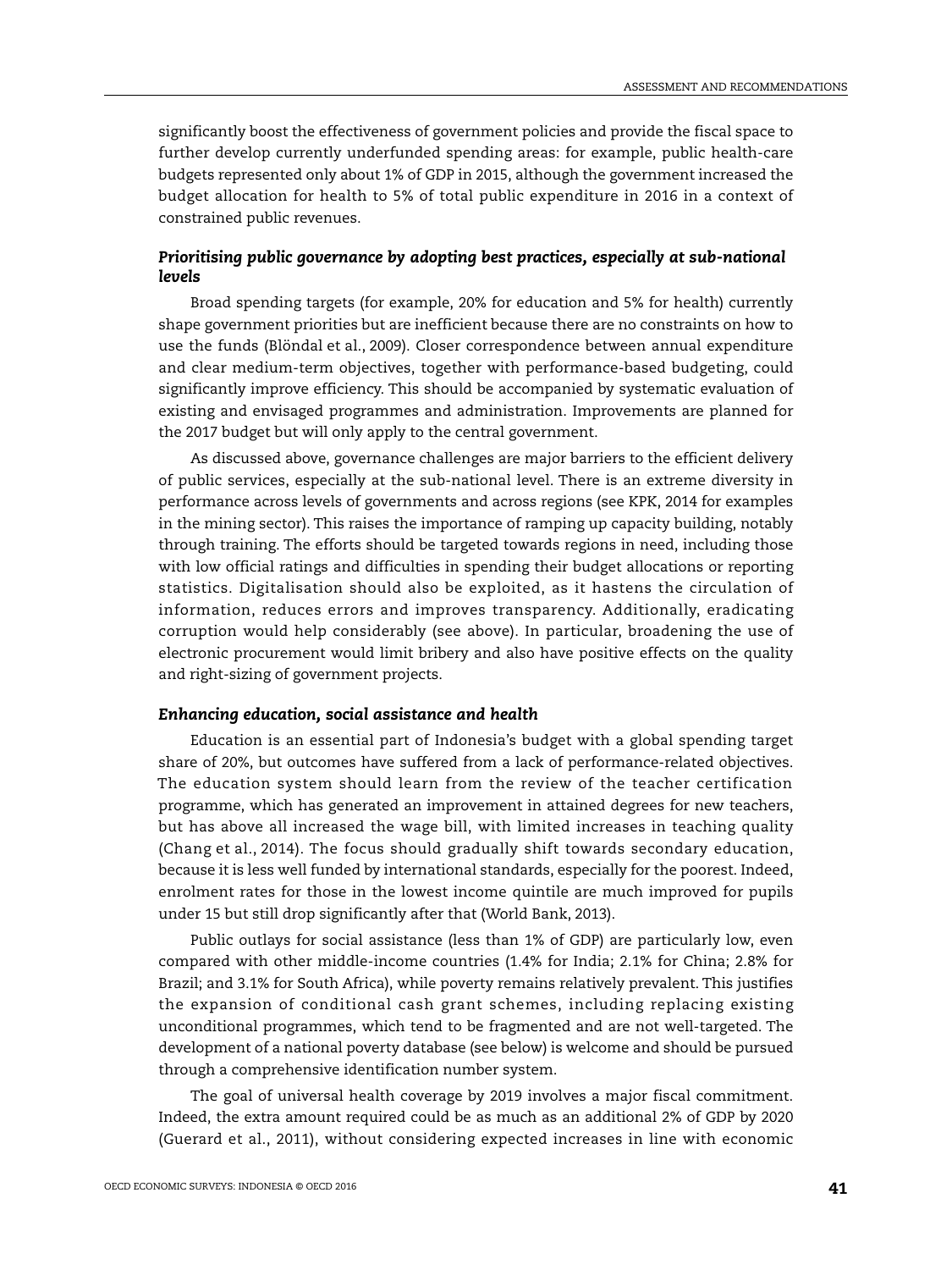development (higher demand and supply, and lower out-of-pocket disbursements) and catching-up in health outcomes. Particular needs are to address shortages of hospital beds, especially in Java, and physicians. Chapter 2 of this *Survey* examines in more detail how to improve the efficiency of Indonesia's public spending, especially with regards to health, education and infrastructure.

#### *Confronting the perniciousness of childhood stunting*

One specific health issue that urgently deserves more targeted resources is stunting (children having a low height for their age), which is associated with frequent and early exposure to undernourishment and/or illness. In Indonesia in 2013, 36% of all children under the age of five (8.4 million) were stunted. This is one of the highest rates in the world and puts Indonesia on par with countries with much lower GDP per capita, such as Bangladesh, Nepal and Sierra Leone (Figure 23). In 15 of Indonesia's 34 provinces the prevalence of stunting is above 40%, peaking at 48% in East Nusa Tenggara. Furthermore, 20% of Indonesian children under five (totalling 4.4 million) are underweight. The incidence of stunting has actually increased marginally in recent years, which may be related to the decentralisation of health-care services and the lack of resources and capacity at the sub-national level.

The effects of stunting are devastating for a child's future, as they are life-long and largely irreversible. They include delayed motor development, impaired cognitive function, lower IQ and poor school performance (Hoddinott et al., 2011; Grantham-McGregor et al., 2007). Moreover, stunted children do worse in school, earn less in adult life and are more susceptible to non-communicable diseases and obesity in adulthood (Bhutta et al., 2013; Hoddinott et al., 2011; Martorell et al., 2010). Given that young people are one of any nation's most precious resources, especially in Indonesia where there is an ongoing demographic bonus, the prevalence of stunting and its associated effects on cognitive capacity is a national tragedy, not only in terms of economic development but also for the young victims.



Figure 23. **Prevalence of stunting in children under five years and GDP per capita, 2013**

*Source:* International Food Policy Research Institute Global Hunger Index database; World Bank World Development Indicators database.

1 2 *http://dx.doi.org/10.1787/888933420779*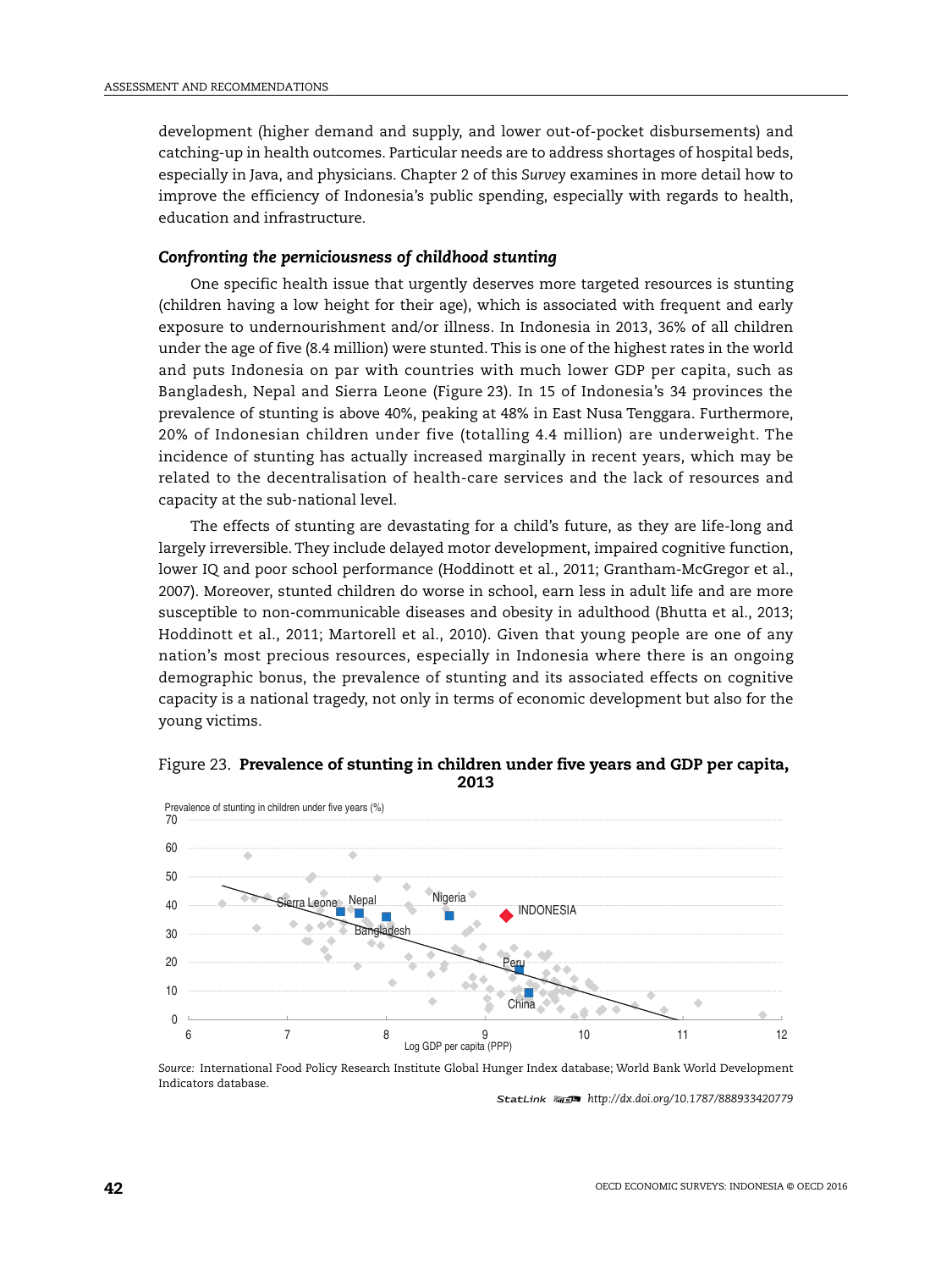Hoddinott et al. (2013) examine the economic rationale for investments that reduce stunting by constructing estimates of benefit–cost ratios for a set of nutritional interventions in a sample of 17 countries. Their estimated benefit-cost ratios average 18 across all sample countries but are the highest in Indonesia at 48. This suggests that antistunting programmes compare favourably with other investments competing for public funds.

Policies are in place to tackle early-childhood undernourishment and illness. For instance, in September 2012, the government launched the "First 1 000 Days of Life Movement", which aims to accelerate nutrition improvement by promoting breastfeeding (only around 40% of infants under six months are exclusively breastfed) and distributing vitamins and nutrition supplements for pregnant and breastfeeding women and children and medicines to prevent and treat malaria in pregnant women and children. However, slow progress clearly suggests that more needs to be done. Indeed, high levels of food insecurity and relatively high prices for basic staples may well contribute to the prevalence of undernourishment (see below).

## **Ensuring food resilience**

Food resilience is meant to ensure food availability, especially to the poor, at reasonable prices (Dawe and Timmer, 2012). This is not the same as self-sufficiency, which in Indonesia may be very hard to achieve due to the lack of well-suited land (Dawe, 2013). Indeed, pursuit of self-sufficiency may hinder resilience, as import restrictions to try to achieve self-sufficiency increase food costs, leaving people more exposed to local foodsupply shocks, and hinder the agricultural sector's competitiveness and productivity (OECD, 2012b). Food resilience has improved in recent years, with only 15% of districts considered vulnerable in 2015, down from 22% a decade ago (FSC et al., 2015). The MDG target to halve hunger and extreme poverty between 1990 and 2015 was largely achieved.

Food policy in Indonesia encompasses a number of programmes and represents about 7% of total public spending. The authorities' focus has been mainly on price stability and national self-sufficiency in core products. Rice is key, as it makes up 50% of dietary energy supply. Rice prices in Indonesia over the last eight years have both been more volatile and higher than Thai export prices (Figure 24). Indeed, Indonesia has the highest wholesale rice price in emerging Asia, which is a particular burden on low-income households. OECD (2015c) concluded that global price hikes are not as important as domestic disaster scenarios as regards food resilience in Indonesia.

Intervention in the food market is in large part managed by National Logistics Agency (BULOG), a state-owned enterprise that manages stocks to moderate price fluctuations by buying rice directly from farmers and controlling imports. However, the ratio of rice stocks to domestic demand has been declining due to insufficient production and imports: in 2016 it was only 2.6% versus 4.7% in 2014, by far the lowest amongst ASEAN economies and also below what is considered the optimum level of 20% (AFSIS, 2015).

Relief to low-income households is provided by RASKIN, a government programme (about 1% of total spending in 2015) providing the poorest 15 million households with 15 kg of subsidised rice per month. However, as highlighted in the previous *Survey* (OECD, 2015a), only a third of this support goes to intended beneficiaries, who often end up paying more than the intended subsidised price and receive only a portion of their quota (Banerjee et al., 2015). Progress is being made in addressing this situation with the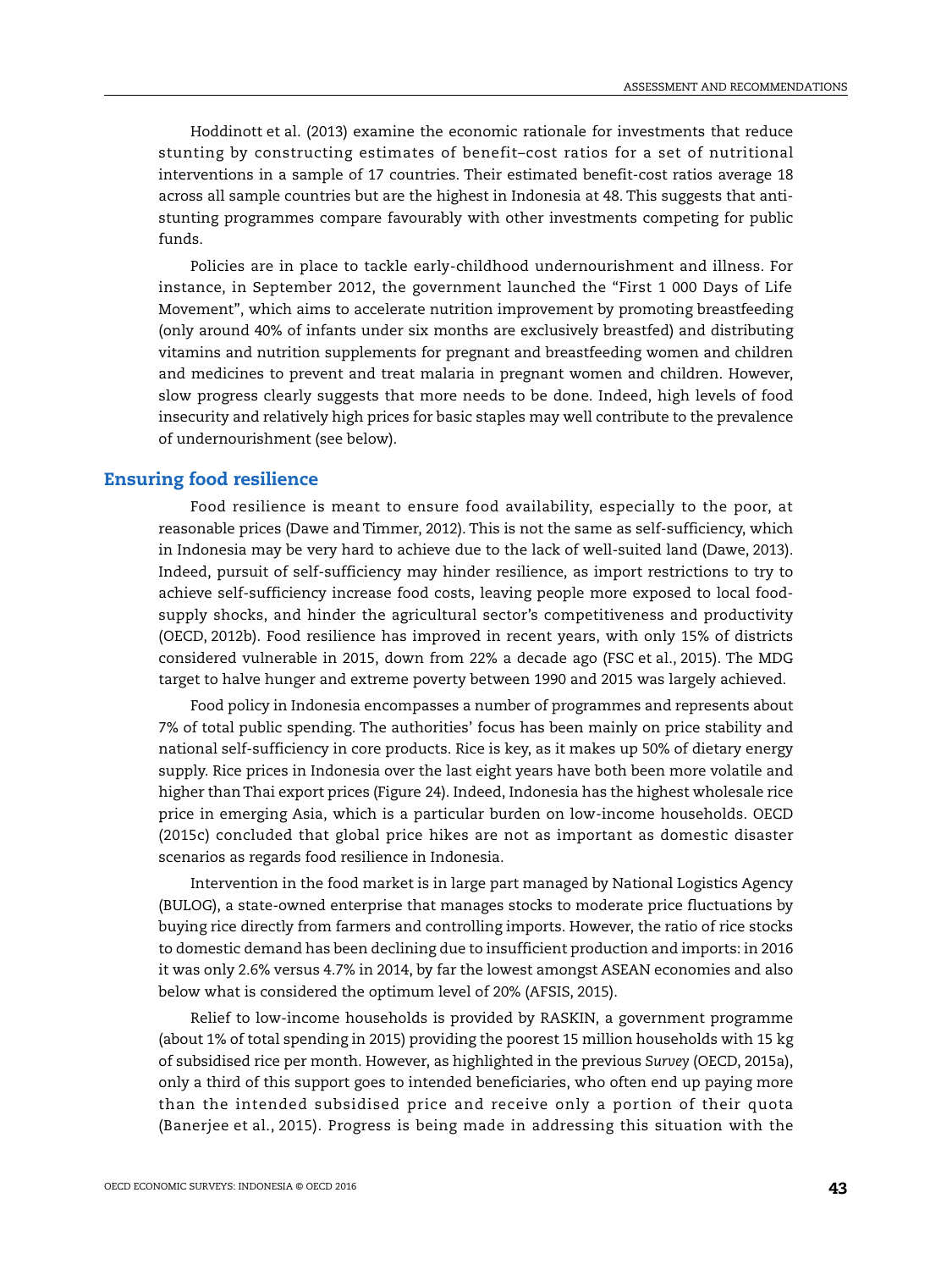



*Source:* FAO, Food Price Monitoring and Analysis Tool.

1 2 *http://dx.doi.org/10.1787/888933420781*

implementation of a national poverty database (PPLS14) covering 40% of the lowest income households. To be effective, the database needs to be regularly updated (OECD, 2015a).

The government should replace RASKIN with a targeted voucher system to allow diversification of food consumption. BULOG's monopoly on the distribution of rice should also be removed to let other potential actors (domestic and foreign traders) compete, thereby obtaining likely efficiency gains. In addition, food supply should be further liberalised by removing most import barriers. Regional agricultural cooperation in Asia would also allow a better management of supply, while at the same time reducing import restrictions and providing some risk-sharing against crop failure. That said, a previous attempt at such cooperation (the ASEAN Emergency Rice Reserve) was ineffective due to very low national reserve requirements. The revised agreement (ASEAN Plus Three Emergency Rice Reserve), launched in early 2013, is more ambitious, with large commitments from China, Japan and Korea, but is untested. In Indonesia, BULOG's role should be refocused as the manager of emergency food reserves (OECD, 2015c).

Another facet of food policy is a set of fertiliser subsidies, totalling about 3% of public spending in 2015, that are intended for small farmers. Around a third of these subsidies was misallocated in 2015 and largely benefited the largest farms (Reuters, 2016). Moreover, there is strong evidence that fertiliser subsidies ultimately discourage farm output (Armas et al*.*, 2012). OECD (2015c) argues that the subsidies are ineffective in strengthening food resilience and have only a weak impact on food prices. The government should instead provide insurance against bad harvests as the best means to maintain farmers' revenue and investment. There has been recent progress on this front. Fertiliser subsidies should be phased out, and outlays should be reoriented. In particular, the government should refocus its efforts to boost output on improving agriculture-related infrastructure.

### **Deforestation and other environmental challenges**

Indonesia is rich in a wide variety of natural resources, which were generating as much as half of export revenue and a quarter of GDP before the recent downturn in commodity prices. However, exploiting them may produce important externalities. For example, dealing with climate change means that a large share of Indonesia's fossil fuel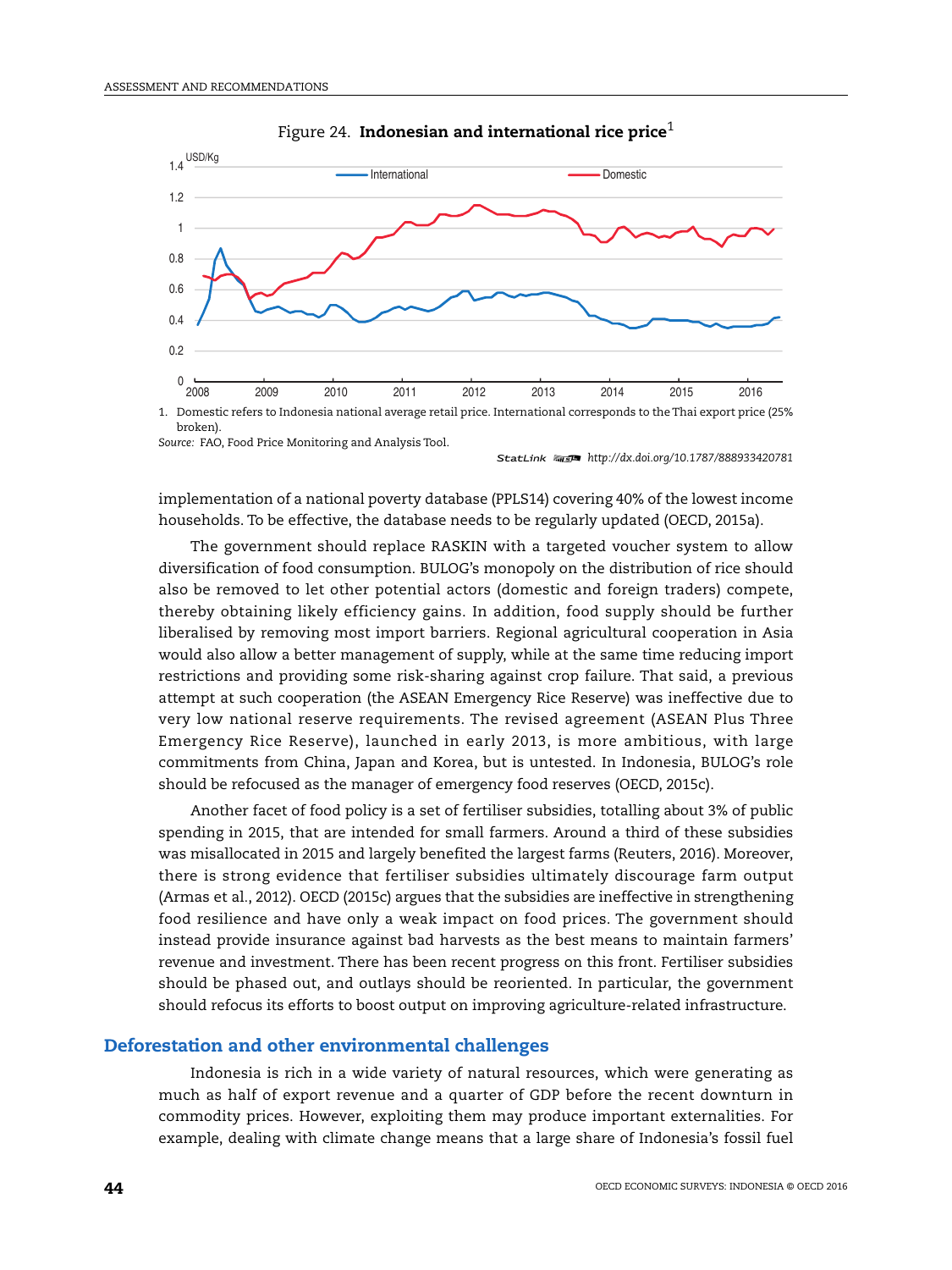(especially coal) reserves may need to remain in the ground – at least until low-polluting technology becomes available. Indonesia's emissions of greenhouse gases per unit of output are relatively low by OECD standards (Figure 25, Panel A) but will need to fall substantially to meet its target of emissions 29% below business-as-usual projections in 2030 (41% with international support).



Figure 25. **Environmental indicators**

1. OECD considers biomass as a renewable energy. This explains the difference with Figure 15. *Source:* OECD Green Growth Indicators.

## *Air pollution*

Forest fires may be responsible for the most acute individual episodes of air pollution, affecting both Indonesia and neighbouring countries. Coal-fired power generation, neighbouring countries' activities, rapid urbanisation and concomitant increasing road traffic and congestion are also important causes of deteriorating air quality (Figure 25, Panel C).

Between June and October 2015, large fires flared up in natural forests and peatlands, threatening unparalleled reserves of biodiversity. That year, about 2 million hectares of

<sup>1 2</sup> *http://dx.doi.org/10.1787/888933420794*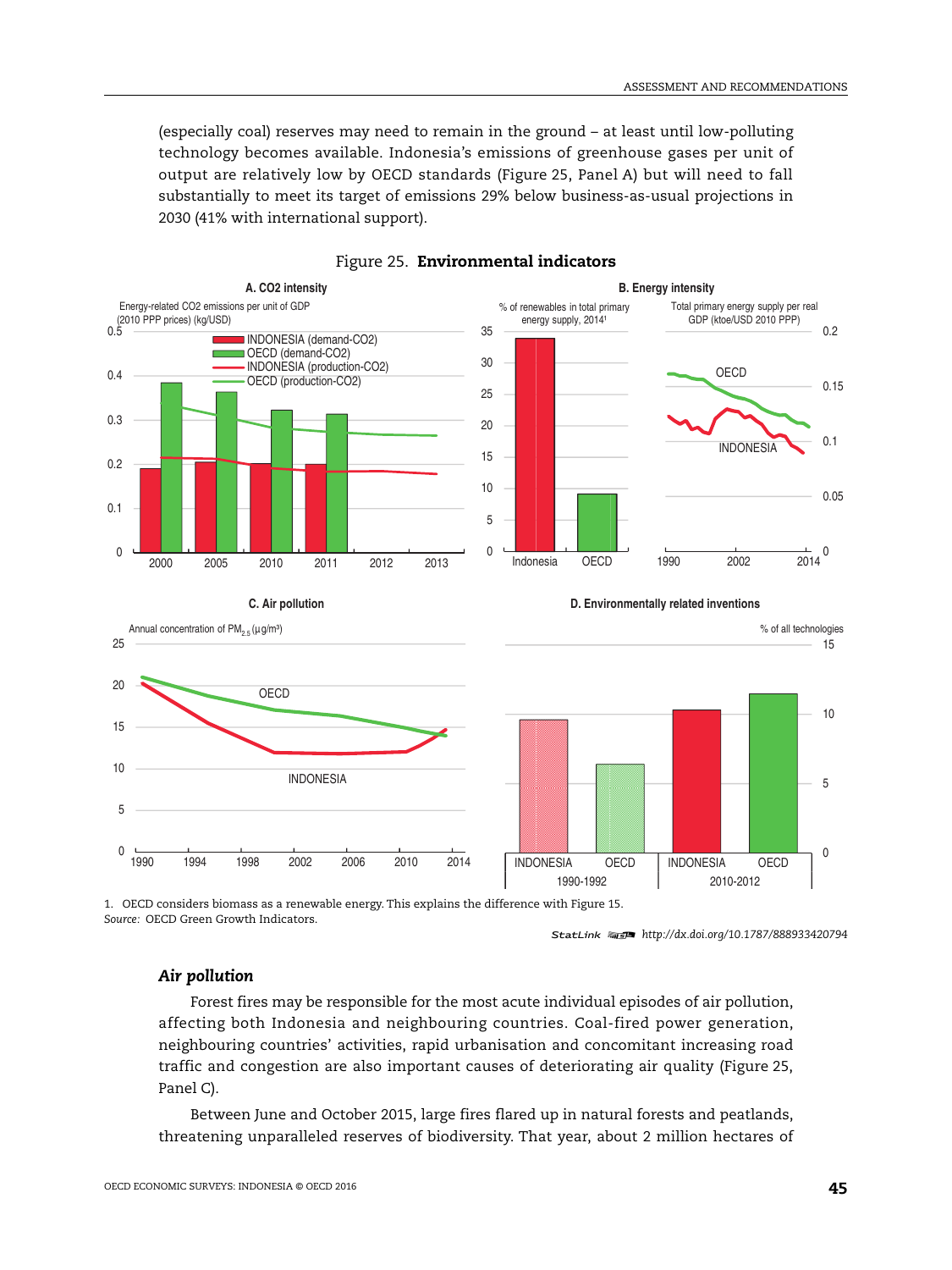land burned, costing Indonesia USD 16.1 billion (World Bank, 2015). The smoke from a similar event in 1998 resulted in an estimated 11 000 deaths (Marlier et al., 2013) and affected 75 million people in six countries (Stolle and Tomich, 1999). Reductions in firerelated emissions account for a significant part of the 29% cut in greenhouse gas (GHG) emissions by 2030 promised by the Indonesia government in the context of COP21. The government estimates that deforestation and fires account for 63% of the country's GHG emissions (Indonesian Government, 2015). Fires are a cheap and frequently utilised tool for clearing land for cash crops, notably palm oil and plantation timber. Unclear land tenure is also a contributing factor, as initially burned areas were often appropriated illegally. Burning to clear land is prohibited, but enforcement has proven difficult due to diffuse responsibilities across different level of governments, weak capacity at the sub-national levels and low fines.

Palm oil in particular generates significant fiscal earnings and stimulates economic growth in rural areas, but its expansion often occurs at the expense of natural forests, endangered animal and plant species, and the quality of life of local and indigenous communities. While a 2011 Presidential moratorium (renewed in 2015) was declared on new plantation licenses, it does not limit activities or expansion by existing license holders and appears insufficient to curb GHG emissions from forest fires (Busch et al., 2015). Those failures should spur the authorities to tackle the issue by toughening legislation and its enforcement, and by increasing penalties. Spatial mapping should also be pursued to help stop illegal exploitation. Incentives to increase productivity rather than acreage (notably through the use of higher-quality seeds, better processing and transportation, and the grouping of smallholders into cooperatives) should be promoted, along with the use of environmental certification. Indeed, the labour productivity of the palm oil industry is about 40% higher in Malaysia (Sigit, 2015).

#### *Fisheries*

Indonesia is at the centre of one of the world's major fishing areas; its catch is the second largest in the world, after China's, and is growing rapidly (Figure 26, Panels A and B). While traditional informal management systems operate in some areas, most of the fisheries in the region are fully or over-exploited. Destructive fishing techniques are



Figure 26. **Indonesia's share and growth in world fisheries**

*Source:* FAO (2014), "The State of World Fisheries and Agriculture", United Nations Food and Agriculture Organisation. 1 2 *http://dx.doi.org/10.1787/888933420801*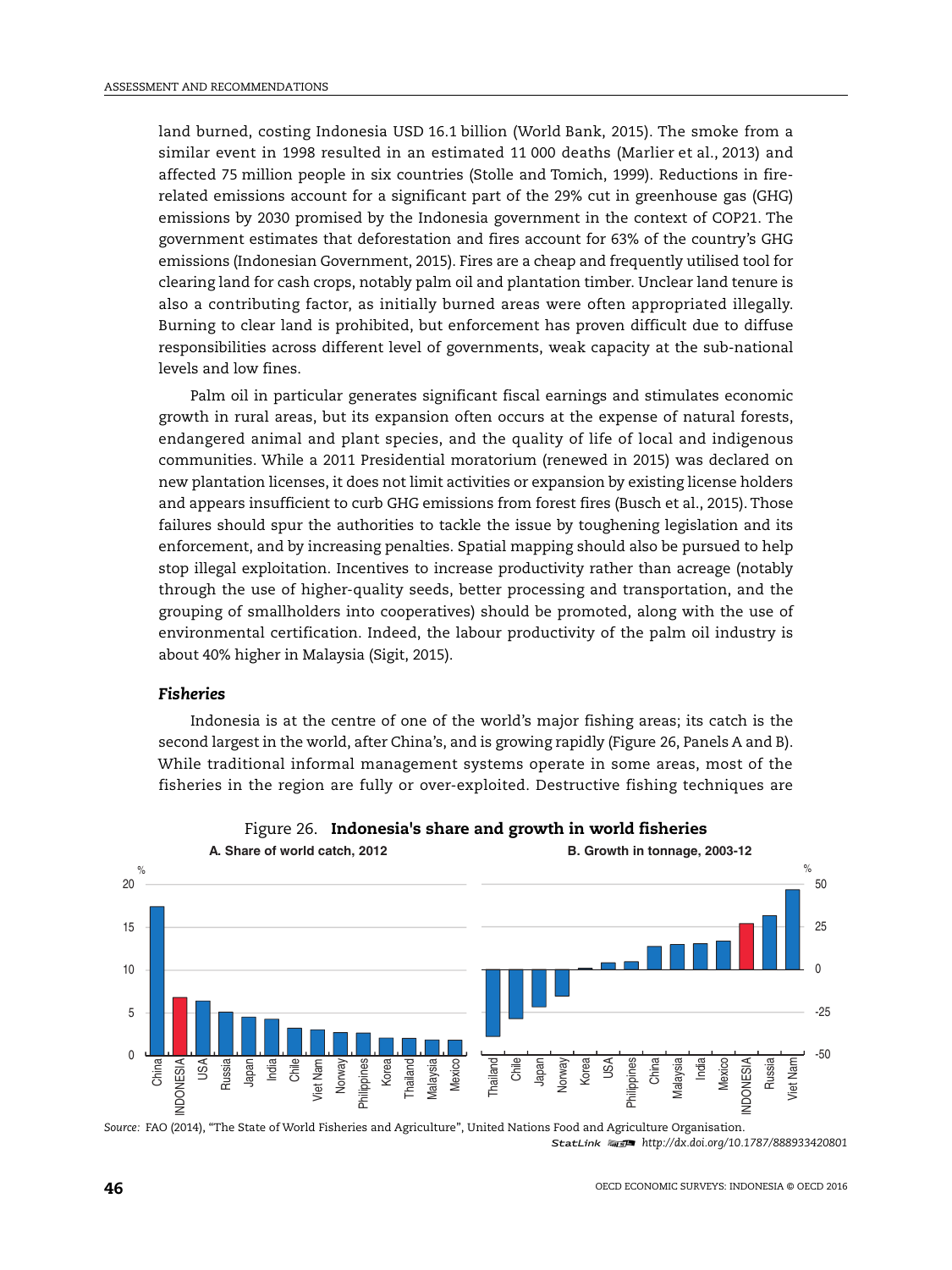damaging the environment, especially coral reefs, which are already at risk from global warming. Government support for the industry through fuel subsidies and infrastructure is significant. Though the main growth in Indonesian fishing is in pisciculture, the capacity of the traditional fishing industry is still growing, raising sustainability risks.

#### *Renewables and energy*

Indonesia's geothermal potential stands at nearly 30 gigawatts (GW) – about 40% of world capacity – of which only 5% is currently being used (Nasruddin et al., 2016). Similarly, only 4% of Indonesia's estimated 75GW of hydroelectricity potential is currently exploited. The government intends to tap those resources and increase the use of renewables to 23% of primary energy by 2025 from about 6% in 2011 (Figure 14). However, coal is projected to become the largest contributor to the energy mix (rising from 24% to 30%). This runs counter to efforts to fight climate change, since coal-fired generation produces approximately twice the GHG emissions as gas. Moreover, there is significant scope to improve the energy efficiency of Indonesia's coal-fired power plants (OECD, 2015a).

As discussed above, the supply of and access to electricity remains an issue in Indonesia, particularly in remote regions. The government plans to increase generating capacity by 35GW by 2019. To that end, further liberalisation of the foreign direct investment regime is required. The 45% limit on foreign ownership in power plants generating less than 10 MW should be removed as it particularly affects those using renewables (including energy from wind, photovoltaic and biomass) and those in remote regions.

Indonesia also supports biodiesel to decrease carbon emissions and reduce imports. In 2016 a mandatory blend of biodiesel with motor fuel was set at 20% (up from 15% in 2015): to that end about 8% of crude palm oil production is to be used for this purpose in 2016. To compensate for higher costs, the government has introduced a varying subsidy on biodiesel, currently at IDR 5 000 per litre, which is funded from a USD 50 per barrel levy on crude palm oil exports. However, biofuels are cost-inefficient, have a limited effect on GHG emissions and energy security, and push up world crop prices (OECD, 2008), though second-generation processing technologies seem to be better.

#### *Bibliography*

- AFSIS (2015), *ASEAN Agricultural Commodity Outlook*, ASEAN Food Security Information System, No. 15, December.
- Armas, E., C.G. Osorio, B. Moreno-Dodson and D. Abriningrum (2012), "Agriculture Public Spending and Growth in Indonesia", *Policy Research Working Paper*, No. 5977, World Bank, February.
- Banerjee, A., R. Hanna, J. Kyle, B. Olken and S. Sumarto (2015), "Contracting-out the Last-mile of Service Delivery: Subsidized Food Distribution in Indonesia", *NBER Working Paper*, No. 21837.
- Bank Indonesia (2015), *Financial Stability Report*, No. 25, September.
- Bhutta Z., J. Das, A. Rizvi, M. Gaffey, N. Walker, and S. Horton (2013) "Evidence-based interventions for improvement of maternal and child nutrition: what can be done and at what cost?", *The Lancet*, Vol. 382, pp. 452–77.
- Blöndal, J., I. Hawkesworth and H. Choi (2009), "Budgeting in Indonesia", *OECD Journal on Budgeting,* Vol. 9/2, OECD Publishing, *http://dx.doi.org/10.1787/16812336*.
- Buehler, M. (2010), "Decentralisation and Local Democracy in Indonesia: The Marginalisation of the Public Sphere," in *Problems of Democratisation in Indonesia: Elections, Institutions and Society*. Institute of Southeast Asian Studies, Singapore, pp. 267-85.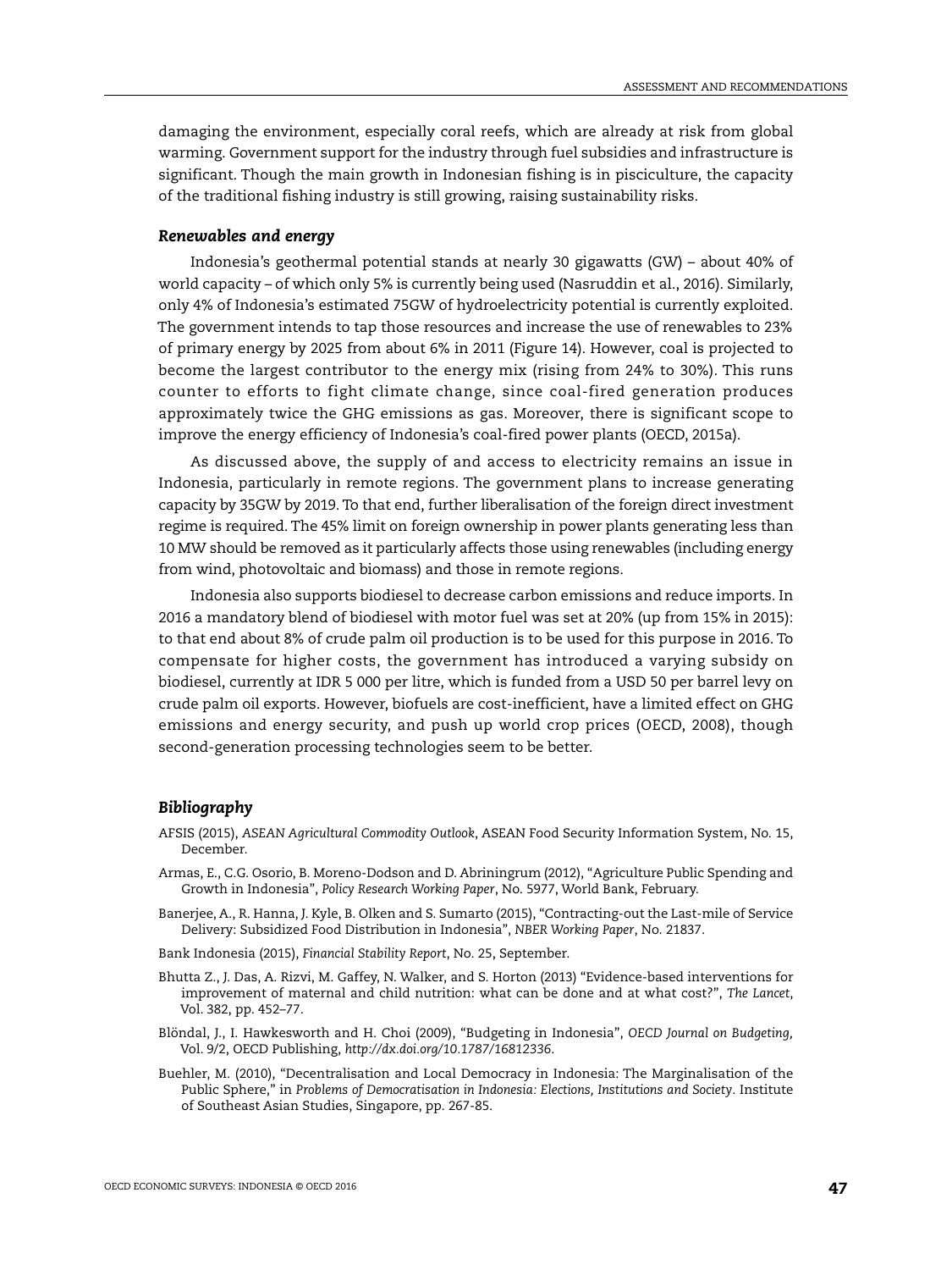- Busch, J., K. Ferretti-Gallon, J. Engelmann, M. Wright, K. Austin, F. Stolle, S. Turubanova, P. Potapov, B. Margono, M. Hansen and A. Baccini (2015), "Reductions in emissions from deforestation from Indonesia's moratorium on new oil palm, timber, and logging concessions", *Proceedings of the National Academy of Sciences of the United States of America*, PNAS, Vol. 112, No. 5.
- Chang, M. C., S. Shaeffer, S. Al-Samarrai, A. Ragatz, J. de Ree and R. Stevenson (2014), *Teacher Reform in Indonesia: the Role of Politics and Evidence in Policy Making*, World Bank, Washington, DC.
- Cheong, I. (2013), "Negotiations for the Trans-Pacific Partnership Agreement: Evaluation and Implications for East Asian Regionalism", *Asian Development Bank Institute (ADBI) Working Paper Series*, No. 428, July.
- Dawe, D. (2013), "Geographic determinants of rice self-sufficiency in Southeast Asia", *ESA Working Paper*, Food and Agriculture Organisation, No. 13-03, June.
- Dawe, D. and C. Timmer (2012), "Why stable food prices are a good thing: Lessons from stabilizing rice prices in Asia", *Global Food Security*, Vol. 1.
- Di Gropello, E., A. Kruse and P. Tandon (2011), *Skills for the Labor Market in Indonesia: Trends in Demand, Gaps, and Supply*, World Bank, Washington, D.C., *http://datatopics.worldbank.org/hnp/files/edstats/ IDNpub11.pdf*.
- Ernst & Young (2015), "The ASEAN Economic Community: can the reality match the vision?", *http:// jakarta.diplo.de/contentblob/4589178/Daten/5756737/downloadaecstudie.pdf*
- Economist (2016), "Making Crime Pay Indonesia contemplates a handsome pay-off for tax dodgers", 9 April. *www.economist.com/news/finance-and-economics/21696503-government-contemplateshandsome-pay-tax-dodgers-indonesia-weighs*.
- Rosid, A., C. Evans and B. Tran-Nam (2016), "Do perceptions of corruption influence personal income taxpayer reporting behaviour? Evidence from Indonesia", paper presented at 12th International Conference on Tax Administration, 31 March-1 April, Sydney, Australia.
- Faguet, J. (2014), "Decentralization and Governance," *World Development*, Vol. 53(C), pp. 2-13.
- FAO (2014), *The State of World Fisheries and Agriculture*, United Nations Food and Agriculture Organisation.
- FSC, MoA and World Food Programme (2015), *Food Security and Vulnerability Atlas of Indonesia,* Food Security Council (Dewan Ketahanan Pangan), Ministry of Agriculture (Kementerian Pertanian) and the World Food Programme.
- Grantham-McGregor, S., Y. Cheung, S. Cueto, P. Glewwe, L. Richter, B. Strupp and the International Child Development Steering Group (2007), "Developmental potential in the first 5 years for children in developing countries", *The Lancet*, Vol. 369, Issue 9555, pp. 60-70.
- Guerard, Y., M. Wiener, C. Rokx, G. Schieber, P. Harimurti, E. Pambudi and A. Tandon (2011), "Actuarial Costing of Universal Health Insurance Coverage in Indonesia – Options and Preliminary Results", *Health, Nutrition and Population (HNP) Discussion Paper*, World Bank, April.
- Hornberger, K., J. Battat, and P. Kusek (2011), "Attractive FDI : How Much Does Investment Climate Matter?", *Viewpoint: Public Policy for the Private Sector*, World Bank, August.
- Hoddinott, J., J. Maluccio, R. Behrman, P. Martorell, A. Melgar and M. Quisumbing (2011), "The consequences of early childhood growth failure over the life course", *Discussion Paper*. No. 1073, International Food Policy Research Institute, Washington, DC.
- Hoddinott, J., H. Alderman, J. Behrman, L. Haddad, and S. Horton (2013) "The economic rationale for investing in stunting reduction", *Maternal & Child Nutrition*, Vol. 9, Issue Supplement S2, pp. 69-82, September.
- Holzmann, R., Y. Pouget, M. Vodopivec, and M. Weber (2011), "Severance Pay Programs around the World: History, Rationale, Status, and Reforms", *IZA Discussion Paper*, No. 5731, May.
- Indonesian Government (2015), "Intended Nationally Determined Contribution Indonesia", Framework Convention on Climate Change, United Nations, *www4.unfccc.int/submissions/INDC/ Published/Documents/Indonesia/1/INDC\_REPUBLIC/OF/INDONESIA.pdf*.
- IMF (2016), "Indonesia: 2015 Article IV", *Country Report*, No. 16/81, Washington, DC.
- Lewis, B. and A. Oosterman (2011), "Subnational government capital spending in Indonesia: Level, structure, and financing," *Public Administration and Development*, Vol. 31, pp. 149-58.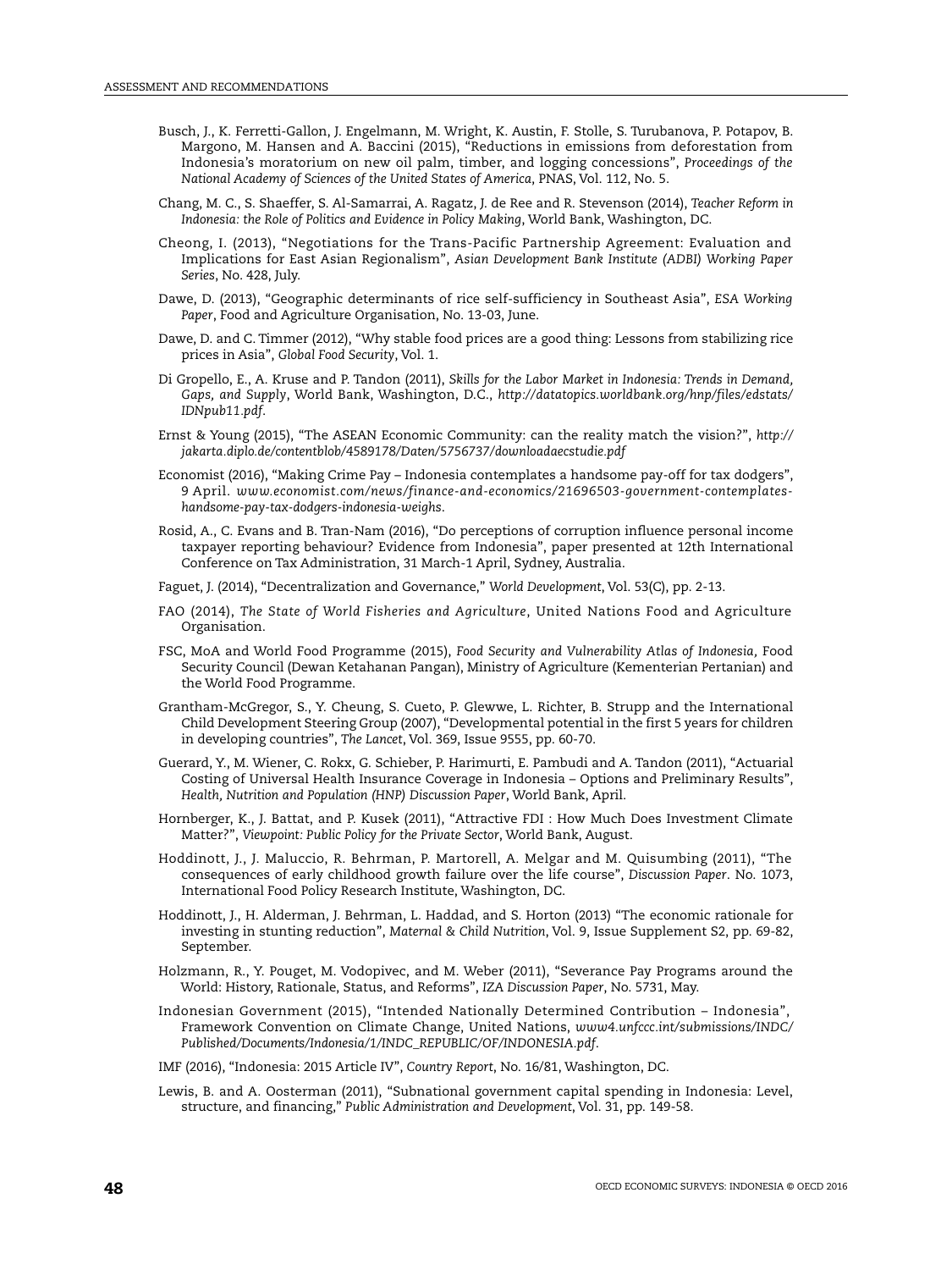- Marlier, M., R. DeFries, A. Voulgarakis, P. Kinney, J. Randerson, D. Shindell, Y. Chen and G. Faluvegi (2013), "El Niño and Health Risks from Landscape Fire Emissions in Southeast Asia", *Nature Climate Change*, No. 3.
- Martorell, R. (1996), "The Role of Nutrition in Economic Development", *Nutrition Reviews*, Vol. 54/4, April, pp. 66-71.
- Martorell R., P. Melgar, J. Maluccio, A. Stein, and J. Rivera (2010), "The nutrition intervention improved adult human capital and economic productivity", *Journal of Nutrition*, Vol. 140, pp. 411-14.
- McKinsey (2014), "Ten ideas to reshape Indonesia's energy sector", *Global Energy & Materials*, September.
- MOEC (Ministry of Education and Culture) (2013), *The Management of National Education in 2011/2012 at a Glance*, MOEC, Jakarta.
- Moeliono, M., E. Wollenberg and G. Limberg (2009), "The decentralization of forest governance: politics, economics and the fight for control of forests in Indonesian Borneo", Earthscan, London.
- Nasruddin, M. Idrus Alhamid, Y. Daud, A. Surachman, A. Sugiyono, H.Aditya, and T. Mahlia (2016), "Potential of Geothermal Energy for Electricity Generation in Indonesia: A Review", *Renewable and Sustainable Energy Reviews*, Vol. 53, January.
- OECD (2008), *Biofuel Support Policies: An Economic Assessment*, OECD Publishing, *http://dx.doi.org/10.1787/ 9789264050112-en*.
- OECD (2010), *OECD Investment Policy Review: Indonesia 2010*, OECD Publishing, *http://dx.doi.org/10.1787/ 9789264087019-en*.
- OECD (2012a), *OECD Economic Surveys: Indonesia*, OECD Publishing, *http://dx.doi.org/10.1787/eco\_surveysidn-2012-en*.
- OECD (2012b), *Review of Agricultural Policies: Indonesia*, OECD Publishing, *http://dx.doi.org/10.1787/ 1990004x*.
- OECD (2012c), *OECD Reviews of Regulatory Reform: Indonesia 2012*, OECD Publishing, *http://dx.doi.org/ 10.1787/9789264173637-en*.
- OECD (2012d), *Recommendation of the Council on Principles for Public Governance of Public-Private* Partnerships, OECD Publishing, www.oecd.org/governance/oecd-recommendation-public*privatepartnerships.htm*.
- OECD (2013), *Fiscal Federalism 2014 Making Decentralisation Work*, OECD Publishing, *www.oecd.org/ctp/ federalism/fiscal-federalism-making-decentralisation-work.htm*
- OECD (2015a), *OECD Economic Surveys: Indonesia*, OECD Publishing, *http://dx.doi.org/10.1787/eco\_surveysidn-2015-en*.
- OECD (2015b), *Revenue Statistics in Asian Countries Trends in Indonesia, Malaysia and the Philippines*, OECD Publishing, *http://dx.doi.org/10.1787/9789264234277-en*.
- OECD (2015c), *Managing Food Insecurity Risk: Analytical Framework and Application to Indonesia*, OECD Publishing, *http://dx.doi.org/10.1787/9789264233874-en*.
- OECD (2015d), *OECD Guidelines on Corporate Governance of State-Owned Enterprises*, OECD Publishing, *http://dx.doi.org/10.1787/9789264244160-en*.
- OECD (2015e), *Update on Voluntary Disclosure Programmes: A Pathway to Tax Compliance*, OECD Publishing, *www.oecd.org/ctp/exchange-of-tax-information/update-on-voluntary-disclosure-programmes-apathwaypto-tax-compliance.htm*.
- OECD (2016a), *OECD Open Government Review: Indonesia 2016*, OECD Publishing, *www.oecd.org/gov/opengovernment-in-southeast-asia.htm*.
- OECD (2016b), *Skills Matter: Further Results from the Survey of Adult Skills*, OECD Publishing, *http://dx.doi.org/ 10.1787/9789264258051-en*.
- OECD and ADB (2015), *Education in Indonesia: Rising to the Challenge*, OECD Publishing, *http://dx.doi.org/ 10.1787/9789264230750-en*.
- Olken, B. (2007), "Monitoring Corruption: Evidence from a Field Experiment in Indonesia", *Journal of Political Economy*, Vol. 115, No. 2, April, pp. 200-49.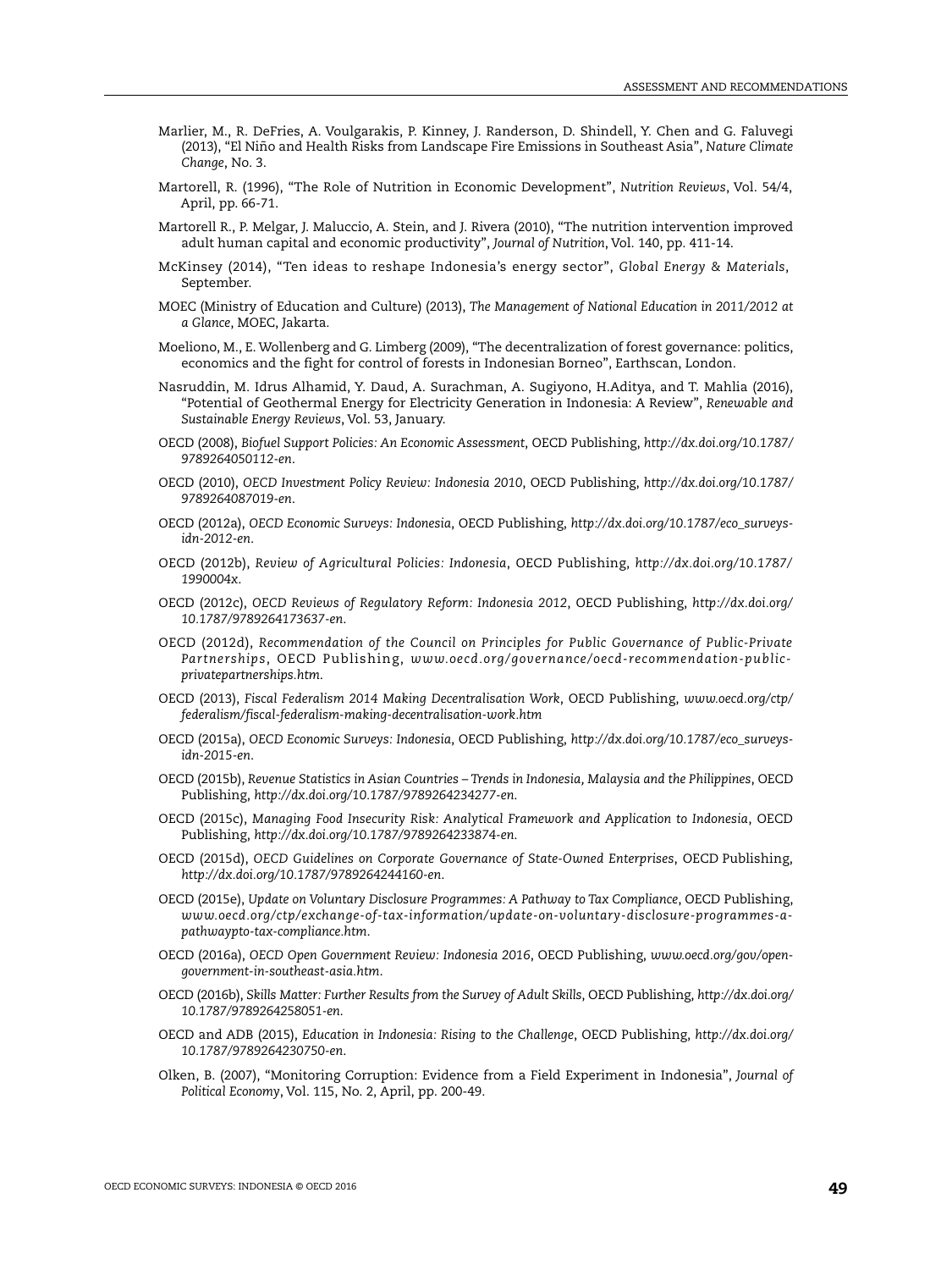- Resosudarmo, I., N. Oka, S. Mardiah and N. Utomo (2014), "Governing Fragile Ecologies: A Perspective on Forest and Land-based Development in the Regions", in H. Hill (ed.), *Regional Dynamics in a Decentralised Indonesia*, Institute of Southeast Asian Studies, Singapore, pp. 260-84.
- Reuters (2016), "Subsidy sham: Fertilizers reach Indonesia plantations, not small farmers", 14 February *www.reuters.com/article/us-indonesia-fertilizers-idUSKCN0VN127*.
- Sigit, R. (2015), "Can improved oil palm productivity and Indonesia's forestry moratorium go hand in hand?", Mongabay, 27 May.
- Stolle, F. and T. Tomich (1999), "The 1997-98 fire event in Indonesia", *Nature & Resources*, Vol. 35, No. 3, July-September.
- Webb, K., N. Horton and D. Katz (2005), "Parental IQ and cognitive development of malnourished Indonesian children", *European Journal of Clinical Nutrition*, Vol. 59, pp. 618-20.
- World Bank (2009), *World Development Report 2009: Shaping Economic Geography*, World Bank, Washington, DC.
- World Bank (2010), *Education, Training and Labor Market Outcomes for Youth in Indonesia*, Report No. 54170- ID, World Bank, Jakarta.

World Bank (2015), "Reforming and Uncertainty", *Indonesia Economic Quarterly*, December.

World Bank (2016), "Doing Business 2016: Measuring Regulatory Quality and Efficiency", World Bank Group, *www.doingbusiness.org*.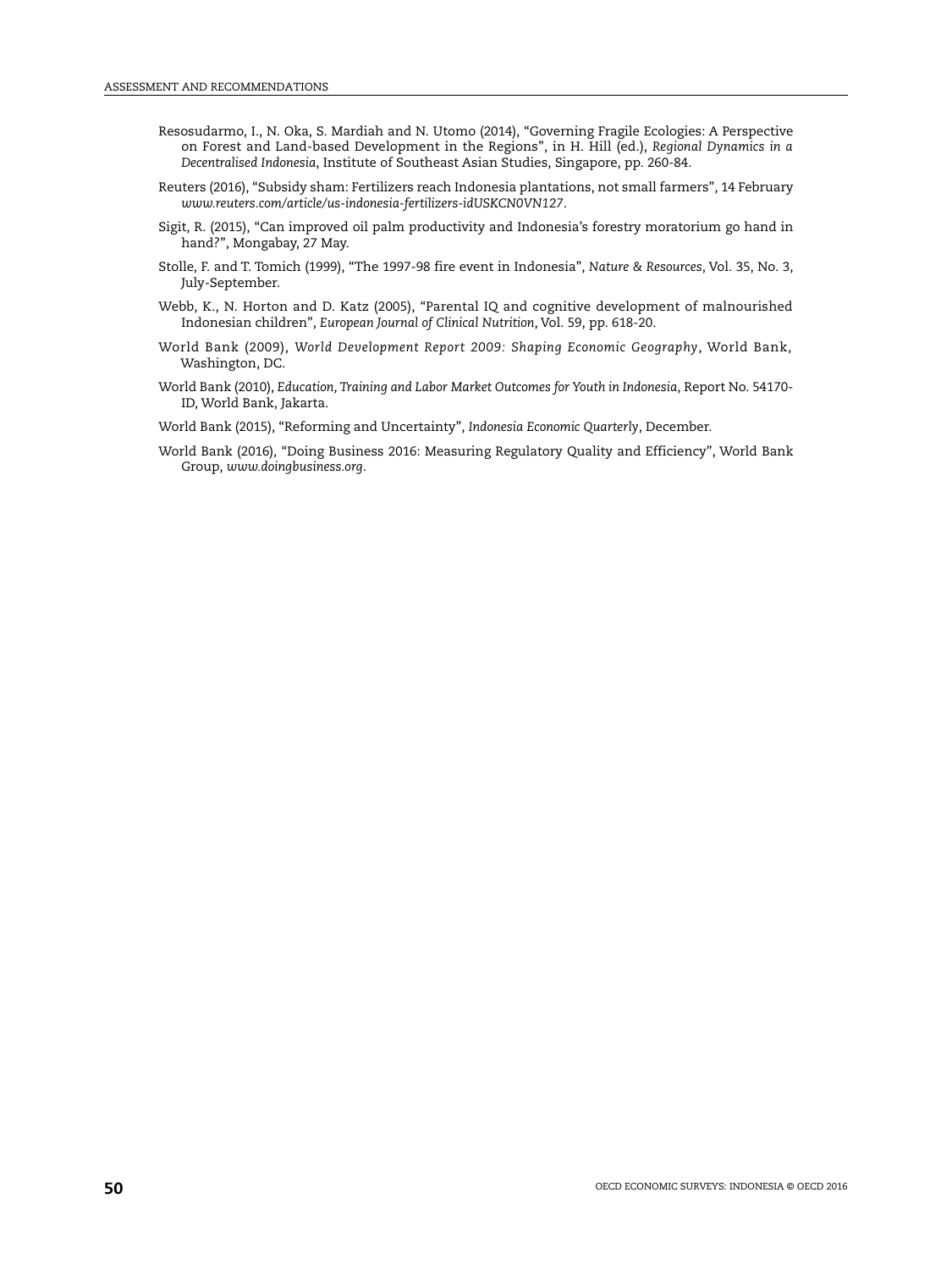## ANNEX A.1

## *Progress in structural reform*

This table reviews action taken on recommendations from previous *Surveys*. Recommendations that are new in this *Survey* are listed at the end of the relevant chapter.

| Recommendations in previous Surveys                                                                                                                                          | <b>Action taken since March 2015</b>                                                                                                                                                                                                                                                                                                                                                                                                                                                                                                                                                                                                                                                                                                                                                                                                                                                                                                                                                                                                                                                                                                                                                                                                                                                                                                                                                                                                                                           |
|------------------------------------------------------------------------------------------------------------------------------------------------------------------------------|--------------------------------------------------------------------------------------------------------------------------------------------------------------------------------------------------------------------------------------------------------------------------------------------------------------------------------------------------------------------------------------------------------------------------------------------------------------------------------------------------------------------------------------------------------------------------------------------------------------------------------------------------------------------------------------------------------------------------------------------------------------------------------------------------------------------------------------------------------------------------------------------------------------------------------------------------------------------------------------------------------------------------------------------------------------------------------------------------------------------------------------------------------------------------------------------------------------------------------------------------------------------------------------------------------------------------------------------------------------------------------------------------------------------------------------------------------------------------------|
|                                                                                                                                                                              | a. Fiscal, monetary and financial policy                                                                                                                                                                                                                                                                                                                                                                                                                                                                                                                                                                                                                                                                                                                                                                                                                                                                                                                                                                                                                                                                                                                                                                                                                                                                                                                                                                                                                                       |
| economy.                                                                                                                                                                     | Deepen and broaden financial markets by making more room The Financial Market Deepening Blueprint was prepared as a quideline for the<br>for non-banks and the stock market in financing the improvement and development of financial market structure for the upcoming 5-<br>10 years. The Blueprint contains guidance for money market development<br>programmes along with the foreign exchange market, sharia financial markets<br>and bond market (coordinative). Financial market development shall be achieved<br>through five strategies, namely (i) the development of instruments and the<br>investor base; (ii) strengthening regulations and standardization; (iii)<br>infrastructure development; (iv) institutional strengthening; as well as (v) effective<br>education and dissemination. Development based on the five strategies is<br>expected to create deeper, more liquid and efficient financial markets, thus<br>supporting monetary policy effectiveness, financial system stability and economic<br>development financing. Indonesia continues to accelerate financial market<br>deepening initiatives to reduce the pressure on the foreign exchange market. The<br>recent Bank Indonesia's (BI) recent initiatives include (i) simplifying foreign<br>exchange transactions; (ii) allowing market participants to do netting in forward<br>transactions; as well as (iii) expanding the documentation required in foreign<br>exchange transactions |
| the class of assets underlying the transactions.                                                                                                                             | Further develop the foreign exchange market by reducing the Bank Indonesia encourages the private sector to manage their foreign exchange<br>role of BI, generalising hedging and options, and enlarging risk through FX hedging transactions. On 1 January 2015 BI implemented<br>regulations that require non-bank corporate borrowers of foreign debt to maintain<br>a minimum hedging ratio of 20%.<br>A current update of BI's Financial Deepening Programme include regulations<br>concerning the Jakarta Interbank Offered Rate, Net Open Position of Commercial<br>Banks, forex to IDR trading within banks and among domestic or foreign parties,<br>and the Interbank Sharia Money Market.                                                                                                                                                                                                                                                                                                                                                                                                                                                                                                                                                                                                                                                                                                                                                                           |
| Raise government tax revenues in order to fund a needed<br>longer-term increase in government spending. Revenue<br>net and by improving the effectiveness of tax collection. | Since 2013, the Director General of Taxation (DGT) has been implementing<br>simplified schemes to bring more SMEs into the tax net by setting the rate of tax<br>could be raised by bringing more self-employed into the tax on turnover at 1%. DGT is very active in strengthening cooperation and<br>coordination with many other institutions with a view to sharing information to<br>capture unregistered taxpayers and initiating shadow economy mitigation.                                                                                                                                                                                                                                                                                                                                                                                                                                                                                                                                                                                                                                                                                                                                                                                                                                                                                                                                                                                                             |
| Introduce a carbon tax at an initially low rate.                                                                                                                             | No action taken.                                                                                                                                                                                                                                                                                                                                                                                                                                                                                                                                                                                                                                                                                                                                                                                                                                                                                                                                                                                                                                                                                                                                                                                                                                                                                                                                                                                                                                                               |
| Allocate more tax audits on the basis of risk assessments,<br>and eliminate automatic audit requirements. Increase the<br>number of government auditors.                     | To improve the effectiveness of tax collection, DGT started to develop and<br>implement Compliance Risk Management (CRM) in 2014, which will assist in<br>decision making and resource allocation based on taxpayer risk. In 2015 the<br>project focused on audit and compliance assurance. Tax collection and other<br>functions will follow in the coming years. In early 2015 DGT established a Centre<br>for Tax Analysis (CTA), a unit dedicated to enhancing its capacity to identify and<br>assess revenue risks. This unit distributes analysis containing potential<br>uncollected revenue (tax gap) and taxpayers' non-compliance behaviour/pattern<br>to all tax offices.                                                                                                                                                                                                                                                                                                                                                                                                                                                                                                                                                                                                                                                                                                                                                                                           |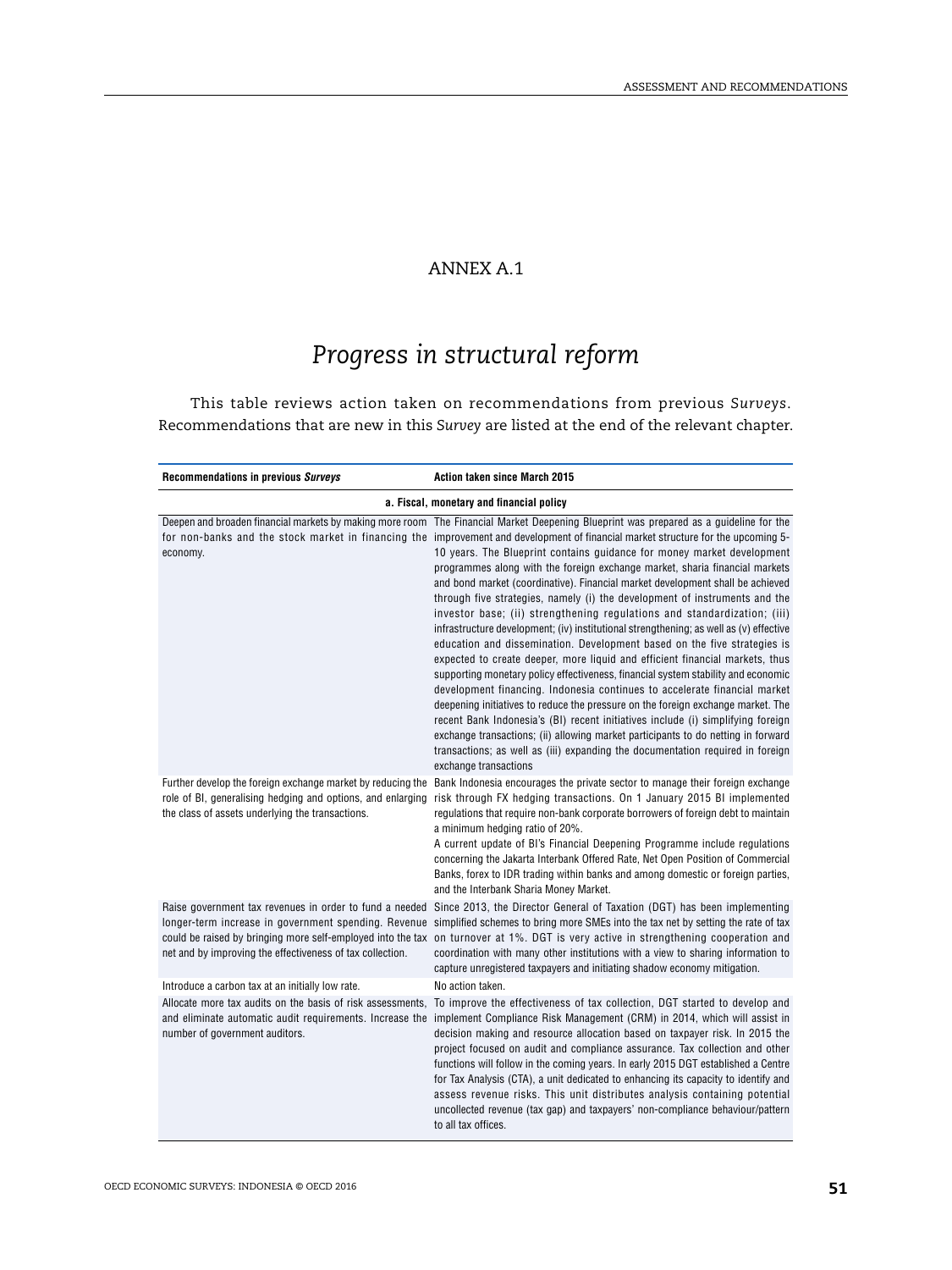| Recommendations in previous Surveys                                                                                                                                                                                                                                                  | <b>Action taken since March 2015</b>                                                                                                                                                                                                                                                                                                                                                                                  |
|--------------------------------------------------------------------------------------------------------------------------------------------------------------------------------------------------------------------------------------------------------------------------------------|-----------------------------------------------------------------------------------------------------------------------------------------------------------------------------------------------------------------------------------------------------------------------------------------------------------------------------------------------------------------------------------------------------------------------|
|                                                                                                                                                                                                                                                                                      | B. Promoting inclusive and sustainable economic growth                                                                                                                                                                                                                                                                                                                                                                |
| Direct more public resources to improving education access No action taken.<br>and outcomes. Continue regular teacher assessments and<br>professional development, and link teacher salaries more<br>closely to qualifications and performance.                                      |                                                                                                                                                                                                                                                                                                                                                                                                                       |
| natural disaster prevention and water treatment.                                                                                                                                                                                                                                     | Raise public spending on infrastructure. Focus on The government is supporting 14 industrial areas outside of Java with<br>transportation and logistics to support industry, as well as investments in roads, ports, railways, airports, and sanitation in 2016. Policy is<br>targeting lowering port dwelling time to 3-4 days by 2019 and targeting lowering<br>logistic cost to 19.2% of GDP by 2019.              |
| Avoid protectionist measures that inhibit openness to trade<br>and foreign investment with uncertain development payoff.                                                                                                                                                             | Indonesia has revised the negative investment list in 2016 to provide more<br>opportunities for both foreign and domestic investors. Some trade restrictions<br>have been relaxed as a result of implementation of economic policy packages.                                                                                                                                                                          |
| Lower electricity subsidies, and have recourse to cash Electricity subsidies are being further lowered in 2016.<br>transfer schemes to compensate poor households for the<br>rise in electricity prices.                                                                             |                                                                                                                                                                                                                                                                                                                                                                                                                       |
| directly linked to the general minimum wage. Reduce across all provinces in 2016.<br>onerous severance payments and ease dismissal procedures<br>in the formal labour market. In return introduce<br>unemployment benefits coupled with individual<br>unemployment savings accounts. | In provinces where minimum wages are high in relation to As of 2016 minimum wage increases are limited to real GDP growth plus the rate<br>average wages, resist real increases that exceed trend of inflation. Using this formula, real GDP growth in Q2 2015 of 4.7% and<br>productivity gains. Introduce a subminimum wage for youth September 2015 inflation at 6.8% resulted in a minimum wage increase of 11.5% |
| Improve the enforcement of intellectual property rights.                                                                                                                                                                                                                             | No action taken.                                                                                                                                                                                                                                                                                                                                                                                                      |
| Remove formal education from the negative investment list.                                                                                                                                                                                                                           | No action taken.                                                                                                                                                                                                                                                                                                                                                                                                      |
| Encourage tertiary education financing through student No action taken.<br>loans.                                                                                                                                                                                                    |                                                                                                                                                                                                                                                                                                                                                                                                                       |
| Create a national training fund to consolidate resources No action taken.<br>allocated to training and direct them to their most cost<br>efficient use.                                                                                                                              |                                                                                                                                                                                                                                                                                                                                                                                                                       |
|                                                                                                                                                                                                                                                                                      | C. Reducing poverty and inequality                                                                                                                                                                                                                                                                                                                                                                                    |
| resources to improving education access and outcomes.                                                                                                                                                                                                                                | Increase, and further improve targeting of, spending on The target recipient of Healthy Indonesian Card (Kartu Indonesia Sehat/KIS) has<br>poverty alleviation and health measures. Direct more public been extended to also include Person with Social Welfare Problems (Penyandang<br>Masalah Kesejahteraan Sosial/PMKS), babies who were born using the                                                            |

| resources to improving education access and outcomes.                                                                                                                                                                                 | <i>Masalah Kesejahteraan Sosial/PMKS)</i> , babies who were born using the<br>Contribution Asistance Recipient (Penerima Bantuan Iuran/PBI).<br>In 2015, KIS has reached 88,2 million of poor community and less capable. In<br>2016, the participant of PBI is targeted to 92,4 million people, with additional 3,8<br>million of poor community, and 1,8 million of unregistered PMKS, as well as 400<br>thousand babies from PBI participants.                                                                                                                                                                                                                                                                                                                                                                                                                                                                                                                                                                                                                                                                                                                                                     |
|---------------------------------------------------------------------------------------------------------------------------------------------------------------------------------------------------------------------------------------|-------------------------------------------------------------------------------------------------------------------------------------------------------------------------------------------------------------------------------------------------------------------------------------------------------------------------------------------------------------------------------------------------------------------------------------------------------------------------------------------------------------------------------------------------------------------------------------------------------------------------------------------------------------------------------------------------------------------------------------------------------------------------------------------------------------------------------------------------------------------------------------------------------------------------------------------------------------------------------------------------------------------------------------------------------------------------------------------------------------------------------------------------------------------------------------------------------|
| Increase financial inclusiveness by further developing<br>India, Mexico, the Philippines and Kenya.                                                                                                                                   | The BI financial inclusion programme consists of a transformation from an<br>branchless banking, drawing lessons from such countries as inefficient cash society to less cash society entailing wider use of safe and<br>efficient electronic money, and credit and debit cards.<br>BI and relevant institutions (the Coordinating Ministry of Economic Affairs,<br>Ministry of Finance, DKI Jakarta Province Government, and the Association of<br>Indonesian Provincial Governments) as well as industry participants in the<br>payment system under the Association of Payment System in Indonesia (ASPI)<br>launched the Non-Cash National Movement (GNNT) in August 2014.<br>Going forward, to expand financial access to unbanked and under-banked people<br>in remote areas, BI provides a Digital Financial Services (DFS) programme. The<br>DFS not only serves as a means to open financial access, but is in line with Non-<br>Cash National Movement since its launch in 2014.<br>There 24 561 DFS agents (individual and legal entity agents) in February 2015,<br>including PT Post Indonesia, covering around 418 of 537 regencies/cities, and<br>reaching over one million customers. |
| Tackle labour market informality by reducing rigidities in the No action taken.<br>formal sector, and by enhancing the effectiveness of the tax-<br>transfer system for poverty alleviation and channelling other<br>social benefits. |                                                                                                                                                                                                                                                                                                                                                                                                                                                                                                                                                                                                                                                                                                                                                                                                                                                                                                                                                                                                                                                                                                                                                                                                       |
| to better target assistance.                                                                                                                                                                                                          | Continue building a single registry of vulnerable households The national poverty database (PSP14) is regularly updated and expanded.<br>Statistics Indonesia conducts National Economic Social Survey (Susenas)                                                                                                                                                                                                                                                                                                                                                                                                                                                                                                                                                                                                                                                                                                                                                                                                                                                                                                                                                                                      |

*annually*, which includes data of national poverty rate.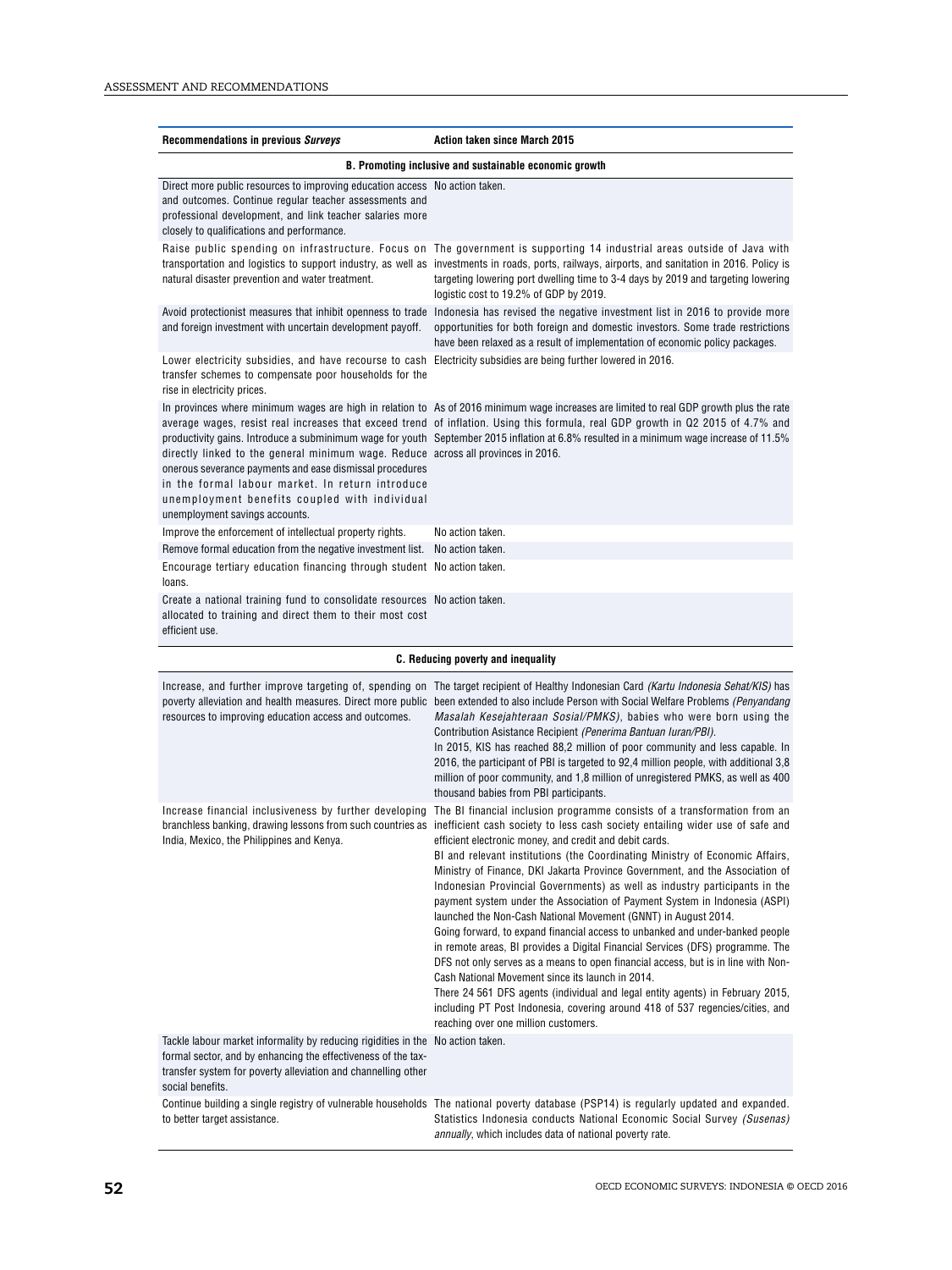| <b>Recommendations in previous Surveys</b>                                                                                                                                                                                                                                     | <b>Action taken since March 2015</b>                                                                                                                                                                                                                                                                                                                                                                                                                                                                                                                                                                                                                                                                                                                                                                                                                                                                                                                                                                                                                                                                                                                                                                                                              |
|--------------------------------------------------------------------------------------------------------------------------------------------------------------------------------------------------------------------------------------------------------------------------------|---------------------------------------------------------------------------------------------------------------------------------------------------------------------------------------------------------------------------------------------------------------------------------------------------------------------------------------------------------------------------------------------------------------------------------------------------------------------------------------------------------------------------------------------------------------------------------------------------------------------------------------------------------------------------------------------------------------------------------------------------------------------------------------------------------------------------------------------------------------------------------------------------------------------------------------------------------------------------------------------------------------------------------------------------------------------------------------------------------------------------------------------------------------------------------------------------------------------------------------------------|
| D. Better regulation and reducing corruption                                                                                                                                                                                                                                   |                                                                                                                                                                                                                                                                                                                                                                                                                                                                                                                                                                                                                                                                                                                                                                                                                                                                                                                                                                                                                                                                                                                                                                                                                                                   |
| Improve mechanisms to prevent corruption, while further No action taken.<br>increasing efforts to combat all forms of corruption.                                                                                                                                              |                                                                                                                                                                                                                                                                                                                                                                                                                                                                                                                                                                                                                                                                                                                                                                                                                                                                                                                                                                                                                                                                                                                                                                                                                                                   |
| Expand support to sub-national governments for capacity No action taken.<br>building, including the provision of technical and<br>administrative assistance by the central government.                                                                                         |                                                                                                                                                                                                                                                                                                                                                                                                                                                                                                                                                                                                                                                                                                                                                                                                                                                                                                                                                                                                                                                                                                                                                                                                                                                   |
| E. Making the most of natural resources while preserving the environment                                                                                                                                                                                                       |                                                                                                                                                                                                                                                                                                                                                                                                                                                                                                                                                                                                                                                                                                                                                                                                                                                                                                                                                                                                                                                                                                                                                                                                                                                   |
| mineral. Provide infrastructure and electricity to the new<br>smelters.                                                                                                                                                                                                        | Refocus the mineral ore export ban based on an evaluation of The Power Supply Business Plan by PT PLN (the National Electricity Company)<br>the costs and benefits of onshore processing for each provides for smelter and new industrial area developers to build their own power<br>plants to support their electricity demand. It also allows companies to use power<br>plants owned by other Electricity Supply Business Licensees (IUPTL) and/or use<br>distribution and PT PLN's transmission network through power wheeling<br>schemes.                                                                                                                                                                                                                                                                                                                                                                                                                                                                                                                                                                                                                                                                                                    |
| assistance and training, including through agreements incomes in the case of poor harvest to low prices.<br>between smallholders and large estates. Increase farmers'<br>access to credit by accelerating land titling. Lower food<br>prices by decreasing trade restrictions. | Increase agricultural productivity by providing technical An insurance scheme for small farmers is being introduced to protect farmer                                                                                                                                                                                                                                                                                                                                                                                                                                                                                                                                                                                                                                                                                                                                                                                                                                                                                                                                                                                                                                                                                                             |
| Devote more resources to enforcing laws against illegal<br>forest clearing, logging and mining.                                                                                                                                                                                | Since 2013, the Ministry of Environment and Forestry has been tackling and<br>preventing illegal logging activities by implementing a timber legality verification<br>system in the management of production forests in Indonesia. The timber legality<br>verification system is a system that ensures sustainability of forest management<br>and / or legality of timber and timber tracking through the Certification of<br>Sustainable Forest Management Assessment and Certification of Timber Legality<br>and Suppliers Declaration of Conformity.<br>Negotiations of a timber verification agreement with the European Union have<br>entered their final stage. A legality verification system has also been recognised<br>by Australia and can meet the legality assurance with enforcement of the law on<br>illegal logging prohibition.<br>Additional funds have been allocated in the national budget to support activities<br>related to the promotion, and capacity building in timber legality verification<br>systems.<br>The implementation of timber legality verification system in 2013 has resulted in<br>a reduction of the number of cases of illegal logging but further monitoring will be<br>needed in the years to come. |
| Reduce greenhouse gas emissions by further developing<br>clean power, especially geothermal.                                                                                                                                                                                   | The Indonesian government encourages the development of geothermal power<br>plants to facilitate the purchase of electricity from geothermal power and<br>geothermal steam by PT PLN. Meanwhile, to speed up its development,<br>geothermal capacity of 4.8MW has been added to the list of Power Plant<br>Development Acceleration Program Phase II.<br>The draft National Electricity General Plan for the period of 2015-34 implements<br>the National Energy Policy which aims at a geothermal share of energy supply of<br>at least 23% by 2025 and 31% in 2050.                                                                                                                                                                                                                                                                                                                                                                                                                                                                                                                                                                                                                                                                             |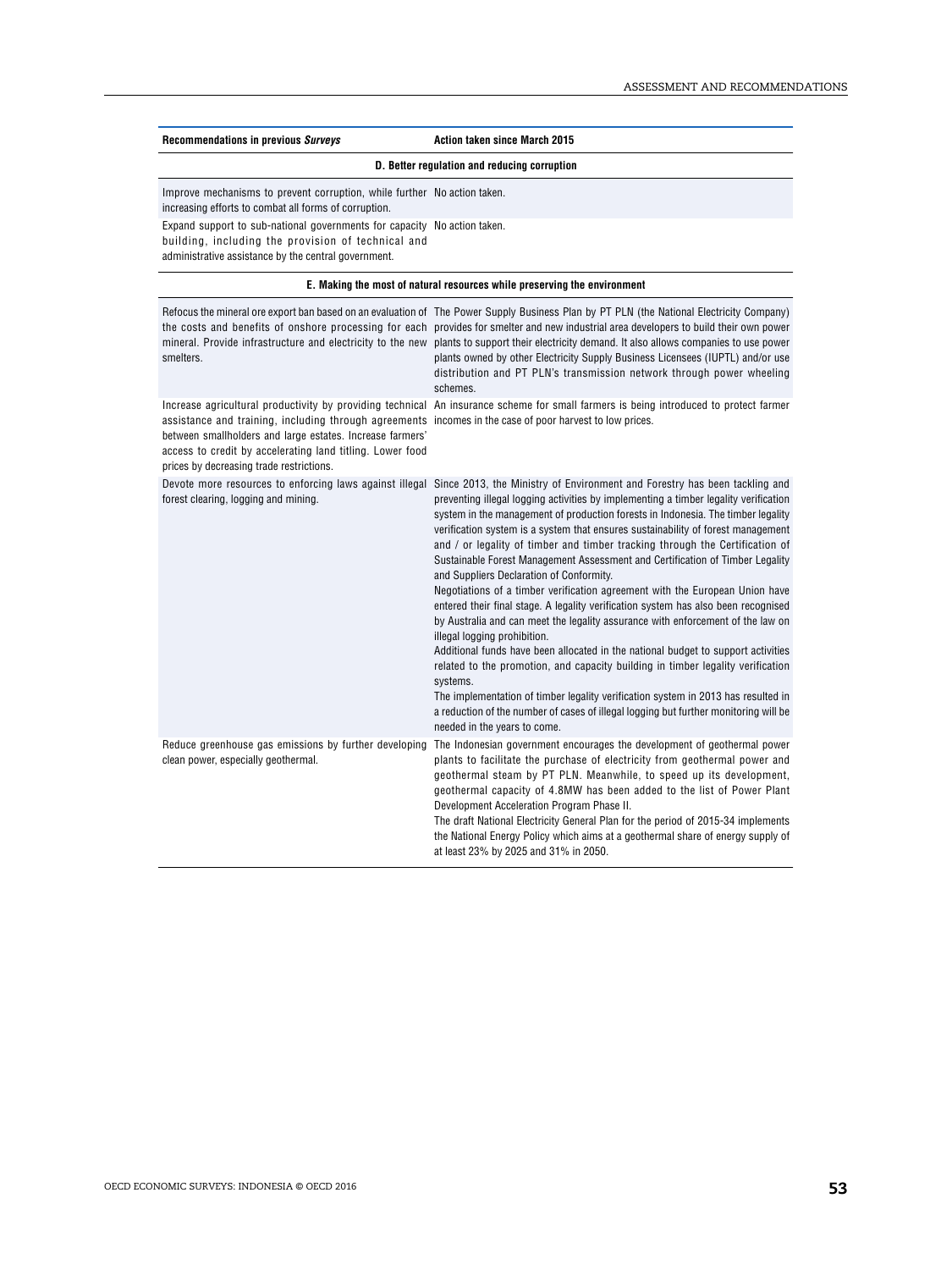## ANNEX A.2

## *The ore export ban and mining sector divestment rules*

In January 2014 the Indonesian government imposed a ban on the export of unprocessed minerals, including nickel, bauxite, copper and iron. As discussed in the previous Survey, the intention was to force companies to add value domestically before exporting, thereby stimulating activity and employment in the ore processing and smelting sector. The ban was legislated in 2009, but, in the face of strong resistance from industry, the government hesitated to pull the trigger until the end of the term of the previous president. The timing was particularly unfortunate, coinciding with a substantial decline in global demand and the end of the commodity super cycle.

In its original form the regulation banned the export of all unprocessed minerals, including unsmelted concentrates. The result was an almost complete cessation of the export of some minerals, including copper and nickel for a number of months in the beginning of 2014. A transitional arrangement was quickly put into place to account for the long lead times required for the construction of refining and smelting capacity and the required accompanying energy and transport infrastructure. Until January 2017 companies that export concentrates with a minimum purity of 15% and that provide sufficient demonstration of their commitment to build a refining facility can continue to export, although subject to progressively higher export taxes, starting at 20% in mid-2014 and reaching 60% by mid-2016.

Around the world, there was an increased incidence of export restrictions during and after the 2003-11 commodities super cycle. Indonesia's 2014 mineral export ban was nonetheless relatively unique. As documented by OECD (2014), of the 371 export restrictions in force on minerals and metals, only 23 were quantitative and only three were outright bans.

The ban had an immediate and dramatic effect on the production and export of a number of minerals. For instance, Indonesia's production of bauxite fell from 55.7 million tonnes in 2013 to only 2.5 in 2014 and an estimated 1.0 in 2015. Malaysia took this opportunity to increase production from 0.2 million tonnes in 2013 to 3.3 million in 2014 and estimated 21.2 in 2015 (US Geological Survey, 2016). Likewise exports of copper ore and concentrates effectively ceased for the first six months after the ban was imposed.

Some progress has been made in building smelters, but many companies are struggling to make the economics work, particularly in an environment of low prices and weak international demand. Lack of transport and energy infrastructure to support the construction and operation of smelters is holding back progress, as are the complicated multi-tiered regulatory requirements. As to nickel, of which Indonesia is the world's fourth